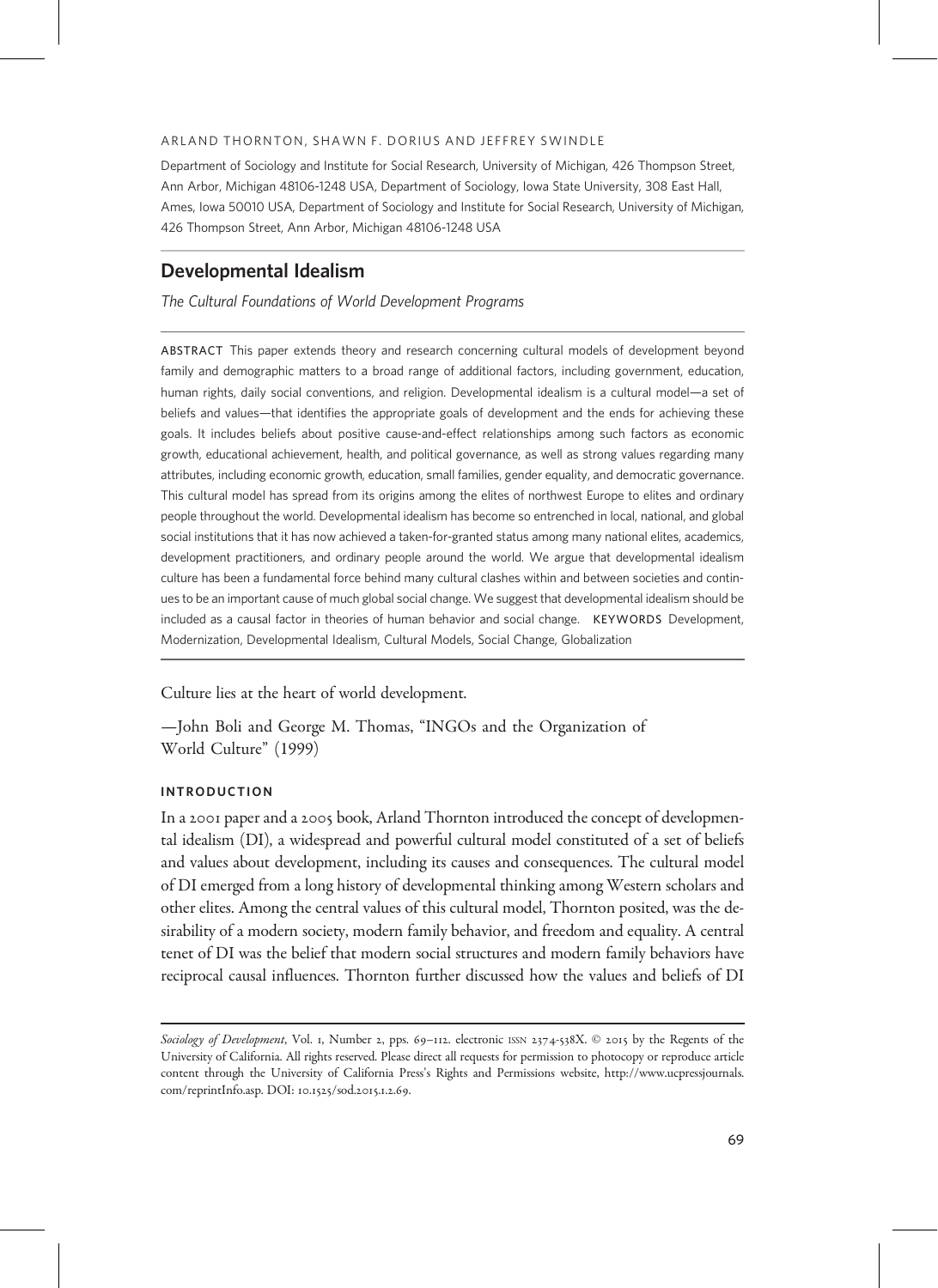have spread across the world through numerous mechanisms and how they have had an enormous influence on family change.

Subsequent empirical research has buttressed and expanded these basic arguments about DI and its influence on family matters. This growing research has shown that the beliefs and values of DI have spread not only to the world's rich and powerful individuals and to large international organizations but to the citizens of many countries throughout the world (Abbasi-Shavazi, Nodoushan, and Thornton 2012; Binstock and Thornton 2007; Binstock et al. 2013; Lai and Thornton 2014; Melegh et al. 2013; Thornton et al. 2012a, 2012b, 2014a, 2014b; Xie et al. 2012). This new research has provided additional insights about how the spread of DI has affected many aspects of family behavior, including gender roles, marriage, childbearing, living arrangements, and divorce (Allendorf 2013; Allendorf and Thornton forthcoming; Cammack and Heaton 2011; Kavas and Thornton 2013; Pierotti 2013; Thornton 2011; Thornton and Philipov 2009; Yount and Rashad 2008).

It has also become clear in recent years that the influence of DI extends far beyond family life, to government, education, human rights, daily social conventions, and religion. For example, Kavas ( $2015$ ) demonstrated how DI has influenced changing clothing styles in Turkey, and Thornton and colleagues  $(2014a)$  have found acceptance for DI beliefs about freedom, democracy, and human rights among people in three Middle Eastern countries, where one might expect considerable resistance to foreign ideas (e.g., Huntington 1996).

This paper provides a general extension of the cultural model of DI and reformulates some of the basic values and beliefs contained within the model in order to take into account this extension. In particular, we extend the values and beliefs contained in DI beyond family matters to include numerous other values and beliefs. We discuss how the globalization of DI has affected many things around the world, including modes of production, education, international relations, clothing styles, human rights, gender equality, marriage, childbearing, and views of global hierarchies.

In this paper we analyze DI as a cultural model encompassing numerous values and beliefs that are held by many individuals and groups the world over. The DI cultural model encompasses the goals, rationales, and preferences for the individuals and groups under its influence. As such, DI provides guidance and motivation for decisions and actions. We argue that the DI cultural model should be included as a causal force in scholarly scientific theories explaining human action and social change. We posit that the DI cultural model has spread widely around the world, where, in combination with material conditions, demographic characteristics, and other values and beliefs, it both influences the decisions and behaviors of individuals and contributes to social change.

In the next section, we examine the origins and content of DI, discussing how its key elements have persisted over time even while some elements of the DI cultural model continue to vary across time, place, and individuals. Next we discuss how DI permeates the agendas and programs of agents of development and social change. The following section discusses several mechanisms for the spread of DI and considers some of the consequences of its global dissemination, focusing on numerous dimensions of life, including family and demographic behavior, perceptions of hierarchy and inequality,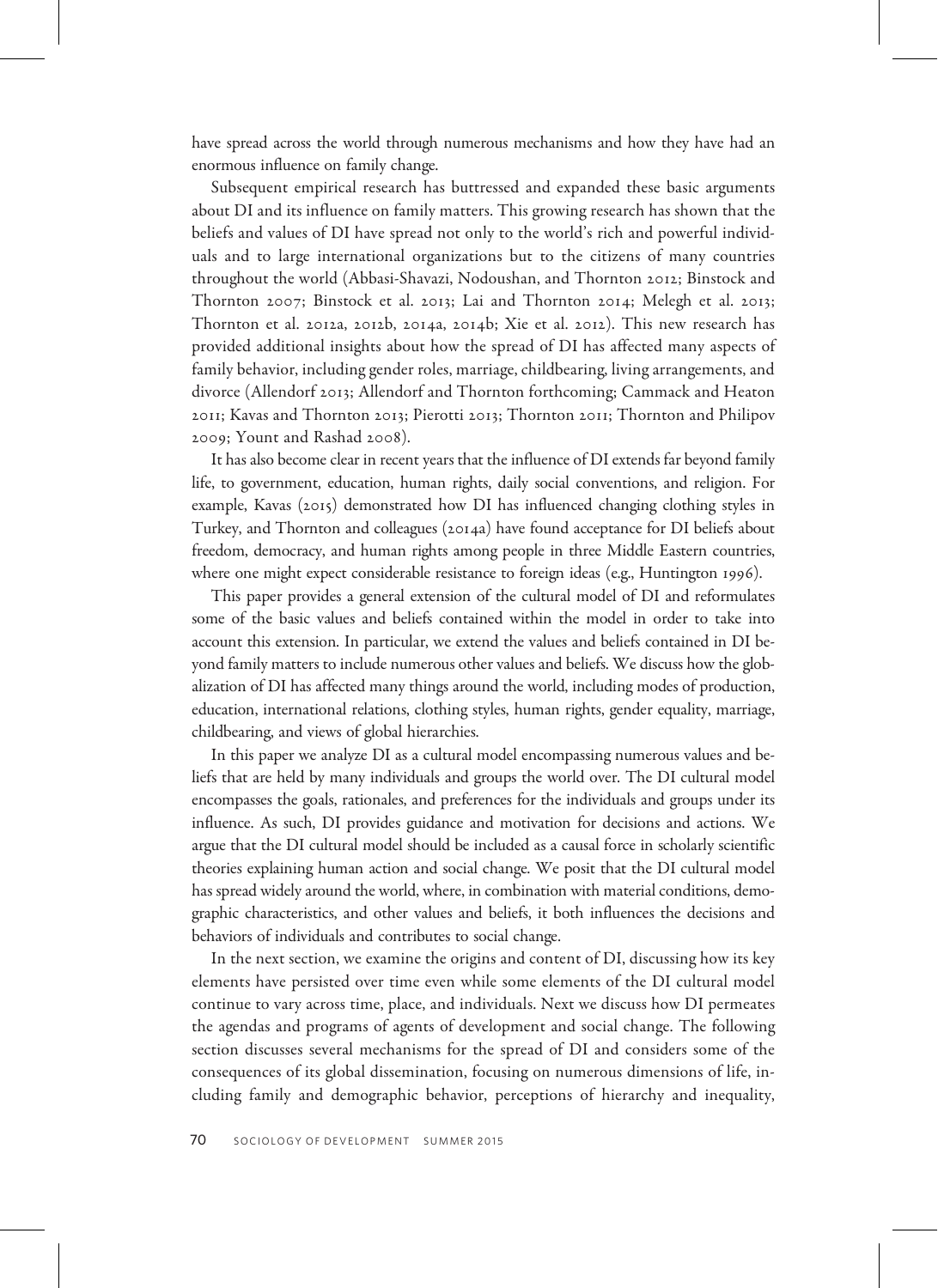education, modes of production, and international relations. The final section provides conclusions.

Before proceeding, we emphasize several features of our approach. We recognize that in the complex and multicausal world in which we live DI is not the only force affecting human behavior and social change. However, our position is that DI, among other forces, is often a crucial influence and for this reason should be considered in explanations of social change around the world.

We also emphasize that we neither advocate for nor argue against the DI cultural model. We take no position concerning the truth of DI beliefs or the merits of its values. Likewise, we are agnostic regarding whether the globalization of this cultural model has benefited or harmed people. We are interested only in the cultural features of DI, how it has been disseminated, how it influences human behavior, and how it has been a factor in cultural clashes and social change.

Space limitations prevent full discussion of the details and varieties of DI, its dissemination mechanisms, the clashes and resistance it produces, and the social changes it influences. We cover the main points and leave others for future discussion. Some areas of our paper are more extensively conceptualized and researched than others. In some places we present conclusions; in others we present hypotheses; for all we advocate additional research.

# THE ORIGINS AND CONTENT OF DEVELOPMENTAL IDEALISM

#### Developmental Idealism as a Cultural Model

DI is like other cultural models in that it tells people both how the world works and how they should live in the world (D'Andrade 1984; Fricke 1997a, 1997b; Frye 2012; Geertz 1973; Johnson-Hanks et al. 2011; Vaisey 2009). As a cultural model of how the world works, DI comprises a system of beliefs that account for the nature of the world and how it changes. DI also includes beliefs about the causes and consequences of various individual and social phenomena, such as the accumulation of wealth, the achievement of education, the adoption of democracy, and the formation of marriages and families. These DI beliefs are often taken for granted as unquestioned "truths" or commonsense understandings about the world.

DI is like other cultural models in that it helps people make sense of the world by specifying desirable end-states, including the most effective and legitimate means by which these goals should be pursued (Johnson-Hanks et al. 2011; Shanahan and Macmillan 2008; C. Taylor 2004; Thornton et al. 2001).<sup>1</sup> That is, DI delineates the nature of the good life—including the material goods, social arrangements, and societal goals that should be achieved. These DI values generate motivations and aspirations for individual, group, nation-state, and even worldwide decisions and behavior. Also, DI provides guidance, sometimes in the form of prescriptions, regarding how to achieve the good life.

Cultural models of and for the world are usually associated with particular places, times, or people—such as Japanese culture, seventeenth-century Navajo culture, pre-Revolution Russian culture, and Maasai culture. DI, however, is not directly associated with any particular time, place, or people; rather, it is associated with the powerful ideas of development and modernity, which are assumed to span historical time and geography. Thus it is promulgated as a universal cultural model, generalizable in terms of its scope, relevance, and application.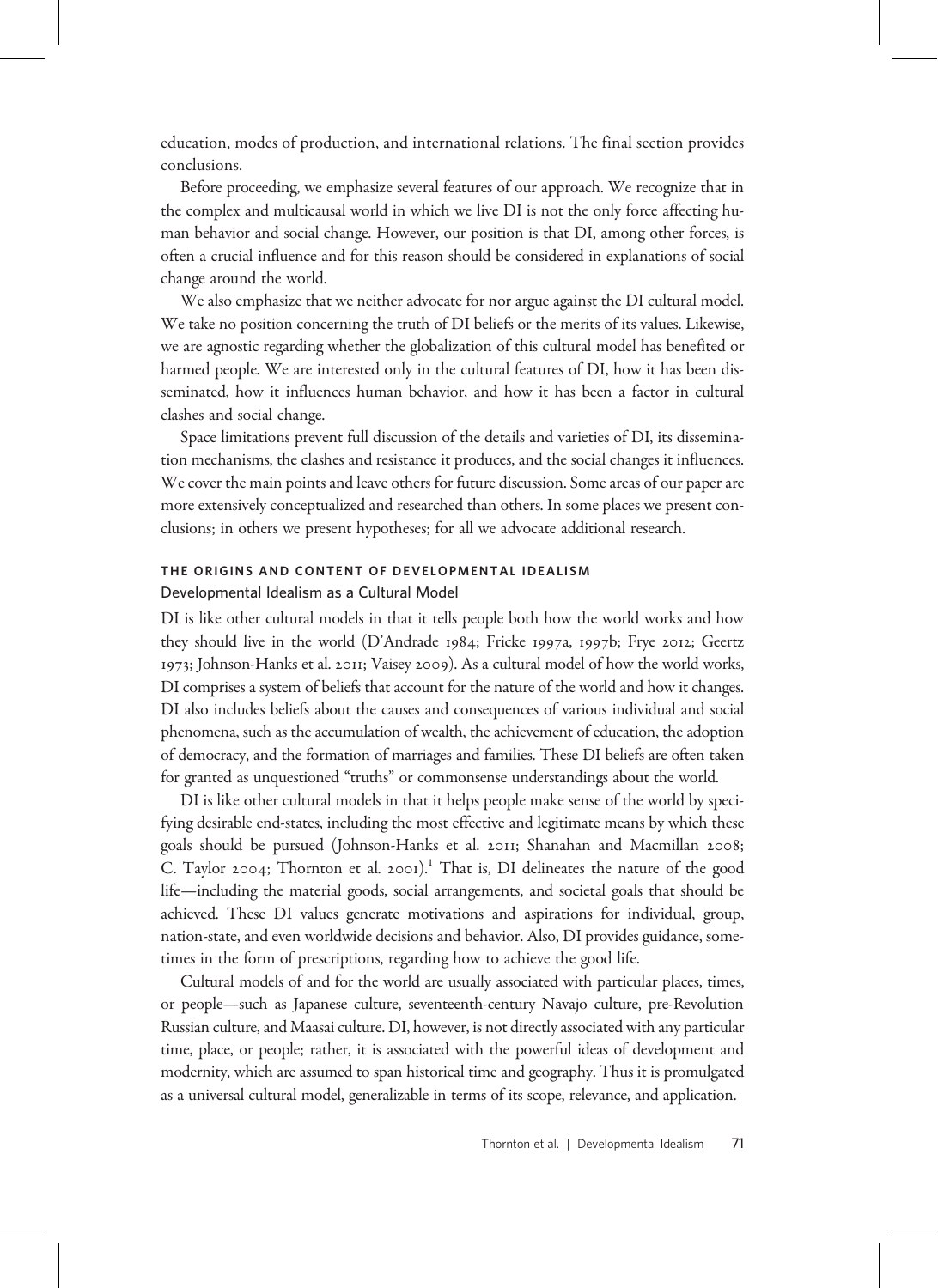However, as we explain below, DI is actually very Eurocentric. Many DI tenets derive from the cultures of northwest Europe, which historically have been placed at the apex of development in the DI cultural model. For example, within DI, northwest European societies are understood to be the positive end point of development, the model of the good life, and a powerful marker of the correct direction for social change. Though DI is Western in its origins and content, its globalization has subsumed all societies, including Western societies, under a universal set of expectations and global norms of development that is perceived to apply to all societies. An important consequence of the globalization of this model is that it provides societies outside northwest Europe or the West with a globally sanctioned model by which they can not only judge their own progress toward development but also judge and criticize Western countries. This is a significant development because it suggests that DI is not simply "Westernization" by another name but rather a foundational element of global culture to which all nations are expected to conform.

We follow current thinking on cultural theory in positing that culture is not necessarily an overwhelming and monolithic set of rules and demands so much as a tool kit of scripts and schemas that people use in making decisions about behaviors and relationships (Collett and Lizardo  $2014$ ; Sewell 1992,  $2005$ ; Swidler 1986; Vaisey  $2009$ ). That is, cultures are composed of schemas, scripts, values, and beliefs, which vary in their endorsement depending on time, place, and social context. So, for example, just as Chinese and American cultures have many varieties, the DI cultural model varies in its manifestations (Allendorf and Thornton forthcoming). DI is an omnibus cultural model whose varieties comprise different elements in different combinations and strengths.

# Origins and Evolution of Developmental Idealism

Some of the essential components of the cultural model of DI can be traced back to the classical writings of the Greeks and Romans, which compared human societies to biological organisms whose development involved birth, growth, adulthood, decline, and death (Nisbet 1969; Pagden 1982; Thornton 2005). As with biological organisms, this pattern was seen to be the same for each society, although the pace varied. Saint Augustine and later Christians made an important modification to this classical developmental model by applying it to the overall history of mankind (Mandelbaum 1971; Nisbet 1969; Pagden 1982).

This model of societal development was reconceptualized in the seventeenth century when "the metaphor of genesis and decay was stripped . . . of its centuries-old property of decay, leaving only genesis and growth" (Nisbet 1969:109). This more optimistic view, which can be seen in the writings of Hegel ([1837] 1878), Condorcet ([1795] N.d.), Godwin  $([1793]$  1926), and others, posited that future societies were not destined to follow the biological life cycle but rather were likely to progress continually from low development, which was viewed negatively, to high development, viewed positively. Although some people continued to espouse the rise-and-fall model (e.g., Malthus [1803] 1986), the societal progress model gained substantial endorsement from the mid-eighteenth century onward.

Developmental models were common among influential writers of the seventeenth- and eighteenth-century Enlightenment (Condorcet [1795] n.d.; A. Ferguson [1767] 1980; Hobbes  $\left[1642\right]$  1991; Locke  $\left[1690\right]$  1988; Malthus  $\left[1803\right]$  1986; Millar  $\left[1779\right]$  1979; Smith  $\left[1776\right]$  1937)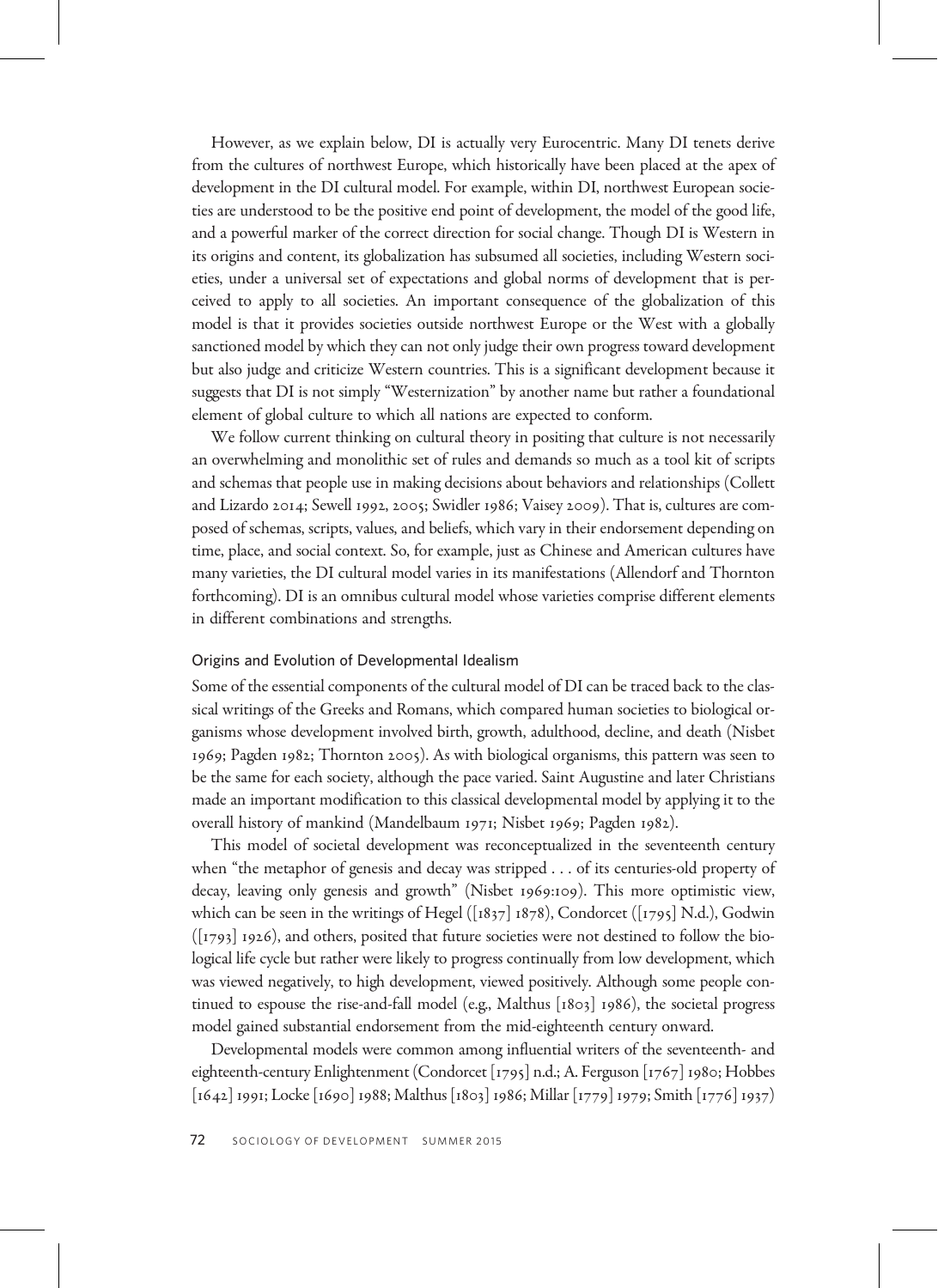and in the social scientific writings of the nineteenth and early twentieth centuries (e.g., Comte  $[1830-42]$  1858; Durkheim  $[1893]$  1984; Marx and Engels  $[1848]$  1965; Spencer  $1851$ ; Tylor  $1871$ ; Westermarck  $1891$ ). These writers argued that all societies passed through relatively uniform stages of development from less to more developed, albeit at different speeds. Consequently, at any given moment in historical time, societies could be conceptualized as constituting a continuum or hierarchy of development ranging from less to more advanced (Lerner 1958; Mandelbaum 1971; Nisbet 1969). The populations of northwest Europe, including northwest Europe's overseas populations in Australia, Canada, New Zealand, and the United States, were posited to be the most advanced societies and the standard by which to locate all other societies on the developmental continuum. The more different a society was from northwest Europe in terms of cultural practices, technological sophistication, and social institutions, the less developed it was perceived to be by social thinkers of the day (Tylor  $1871$ ). This idea of a developmental hierarchy with northwest Europe and its overseas populations at the apex was reinforced by substantial, and for many years growing, cross-national economic inequality (Firebaugh 2006; Korzeniewicz and Moran 2010). This viewpoint continues today, with many rankings of international development (e.g., the United Nations' Human Development Index) placing northwest Europe and European-origin countries at the top level of development, although other places, such as Japan, are now seen as close to the top. Belief in a developmental social hierarchy is a key element of the DI cultural model.

Scholars created multiple structures for conceptualizing, dividing, and naming their stages of development. Three such schemas that have emerged are  $(i)$  the general three-stage model from savagery to barbarism to civilization;  $(z)$  the Scottish Enlightenment construct with four stages from hunting to herding to agriculture to commerce; and  $(3)$  the Marxist scheme with its highest four stages from feudalism to capitalism to socialism to communism. The Marxist model was unusual in defining its last two stages as future developmental goals.

A key aspect of DI today is universality. All humans and societies are seen as having equal capability to develop and are therefore on the same developmental spectrum but at different stages of advancement. This sense of universality, however, emerged over time (Thornton  $2005:22-25$ ). As Europeans initially came into contact with large numbers of indigenous people around the world during the era of exploration, some concluded that certain of these native people were subhuman or had emerged through multiple human creations—and that they therefore had different amounts of developmental potential. However, these viewpoints were subsequently rejected in favor of the belief that all could progress on the same developmental path (Thornton  $2005:24-25$ ).

The identification of northwest Europe and its overseas populations with modernity has had substantial implications for the DI cultural model, most significantly the assumption that the attributes of northwest Europe are those that all societies must adopt to become developed or modern. As we discuss later, these attributes are not only considered modern but also valued under DI. In table I we list attributes identified with northwest Europe and modernity in the DI cultural model. These include national resources and social structures: wealth and health, technological sophistication, and an industrial and urban society. Also included are social institutions such as free and open markets, an educated citizenry, and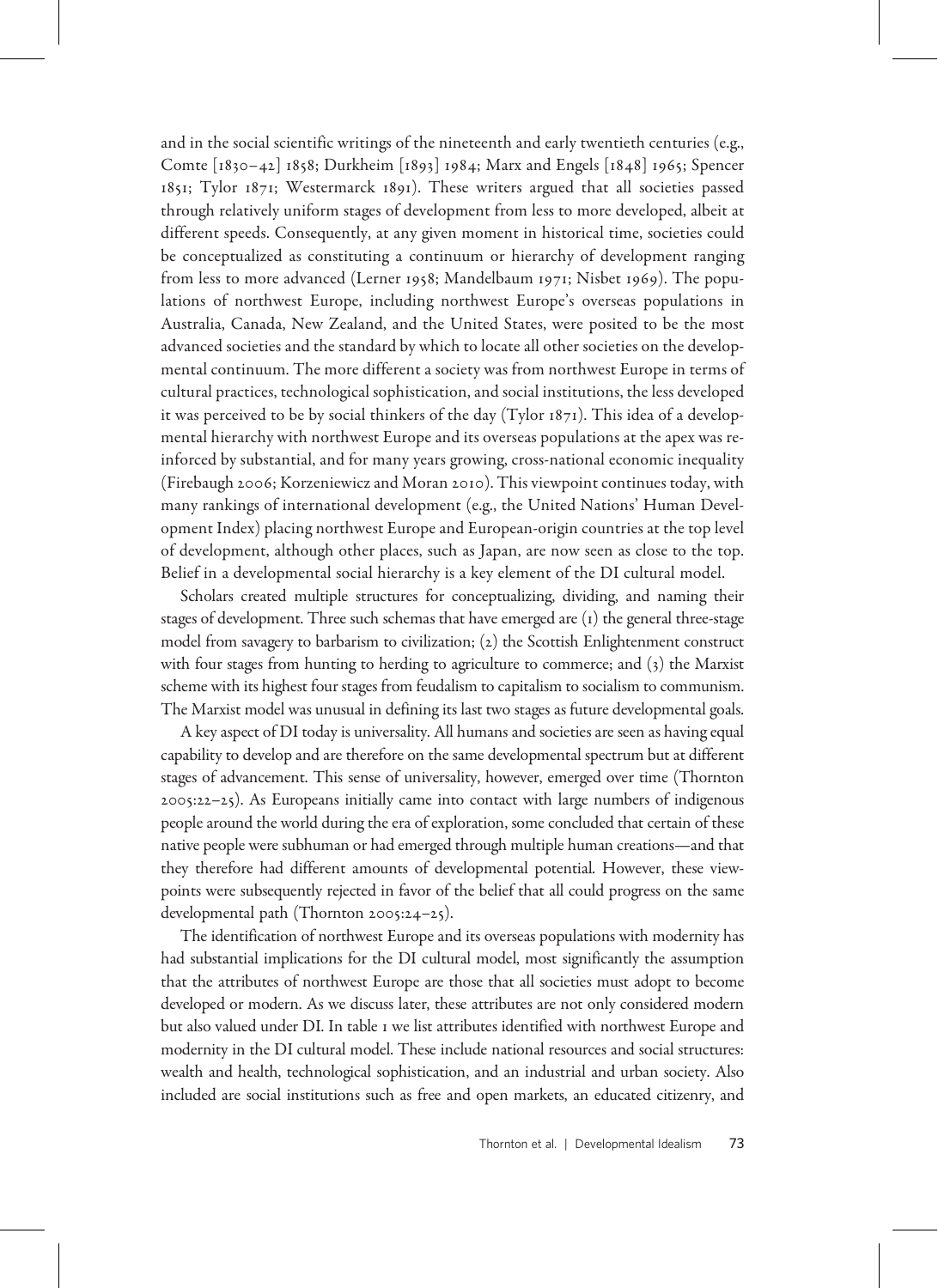|  |  | TABLE 1. Attributes Associated with Modernity and Valued by Developmental |  |  |  |
|--|--|---------------------------------------------------------------------------|--|--|--|
|  |  | Idealism                                                                  |  |  |  |

| National Resources and Social Structure                         |
|-----------------------------------------------------------------|
| Wealth and health                                               |
| Technological sophistication                                    |
| Industrial and urban society                                    |
| Social Institutions                                             |
| Free and open markets                                           |
| Educated citizenry                                              |
| Democratic social and political institutions                    |
| Social Norms and Values                                         |
| Pluralistic norms and laws                                      |
| An emphasis on the individual, rather than family and community |
| Universalism                                                    |
| Freedom                                                         |
| Equality                                                        |
| Human rights                                                    |
| Secularism (including the separation of church and state)       |
| Scientific-rational decision making                             |
| Individual and Family Arrangements                              |
| Monogamy                                                        |
| Marriages contracted at mature ages by the younger generation   |
| Planned and low fertility                                       |
| Gender egalitarianism                                           |
| High degree of personal autonomy and self-expression            |
| Clothing styles of northwest Europe                             |

Note: The table is intended to provide an illustrative list of the central elements of the DI cultural model rather than an exhaustive list.

democratic social and political institutions. The DI cultural model also defines certain social norms and values as modern: pluralistic norms and laws, an emphasis on the individual as compared to the family and community, universalism, freedom, equality, human rights, secularism (including the separation of church and state), and scientific-rational decision making. Other attributes that DI defines as modern are individual and family arrangements associated with northwest Europe, including monogamy, marriages contracted at mature ages by the younger generation, planned and low fertility, gender egalitarianism, a high degree of personal autonomy and self-expression, and clothing styles of northwest Europe.

In addition, the belief in a uniform pattern of development and a single global developmental hierarchy made it easy for some scholars to believe that contemporary northwest European societies once resembled the indigenous populations in Australia, Africa, and America. For centuries this assumption was used as a basis from which to study family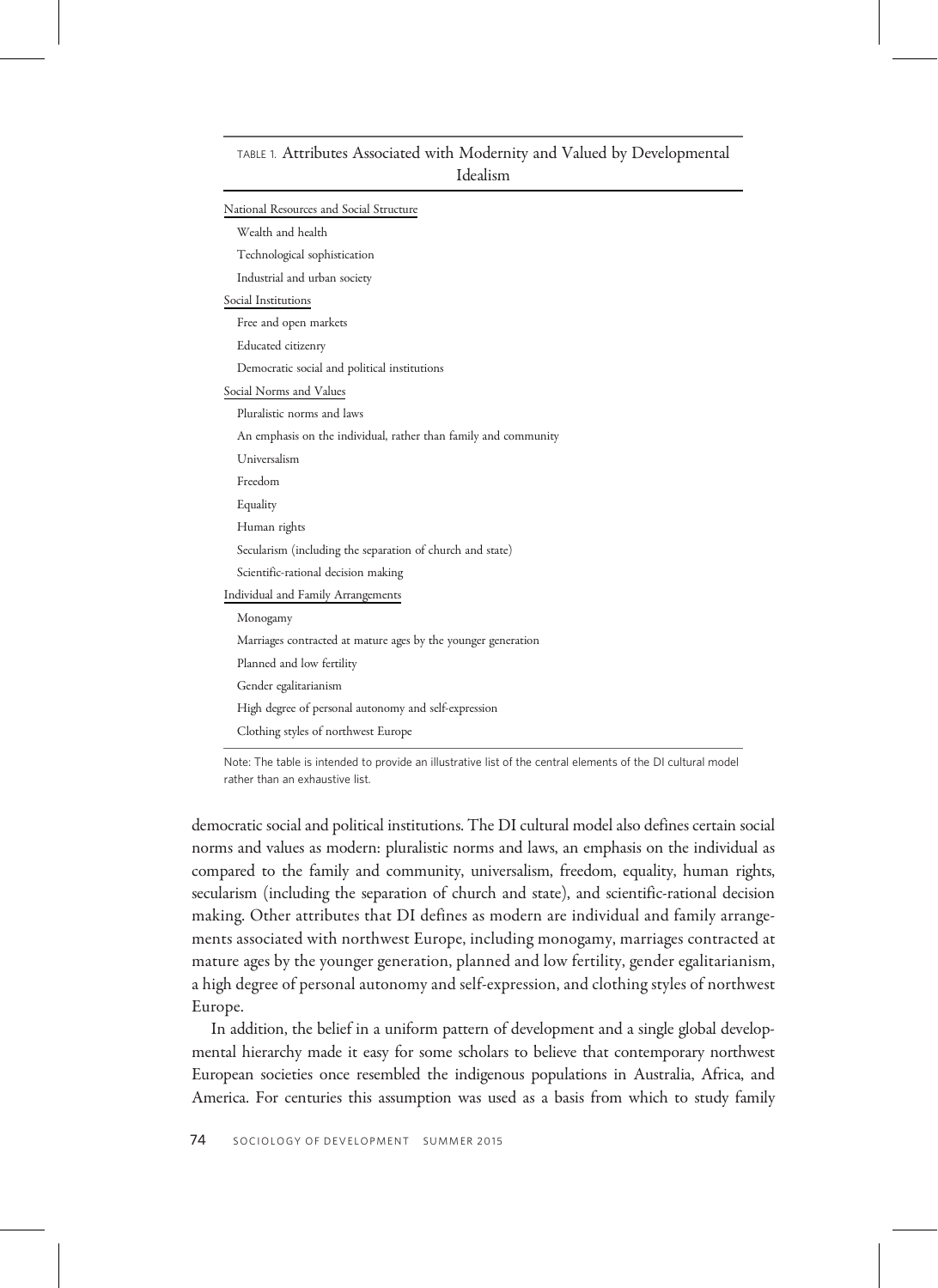change in northwest Europe—only to have the conclusions overturned when scholars used the historical record to study family change (Chakrabarty 2000; Hajnal 1965; Laslett and Wall 1972; Macfarlane 1979, 1986; Mandelbaum 1971; Nisbet 1969; Thornton 2005).

From a prospective vantage, this cultural model implies that as the indigenous populations of Africa, America, Australia, and Asia progress they will eventually develop beliefs, values, social attributes, and behaviors similar to those of contemporary populations of northwest Europe. Because this model assumes a northwest European standard for modernity (Chakrabarty 2000; Wallerstein 1991), societies that deviate from progress toward northwest European characteristics (table 1) may be seen as following either deficient or distorted development trajectories (Chakrabarty 2000; Melegh 2006).

An essential part of the cultural model of DI is reciprocal causation among the various aspects of modernity. Development theorists of the nineteenth and twentieth centuries formulated and refined many explanations of how some social, demographic, economic, technological, familial, and political dimensions of modern life were both causes and consequences of other dimensions of modernity. Many of these explanations were subsequently incorporated into the DI cultural model as taken-for-granted truths rather than as theories in need of empirical validation. A key example of such causal explanations is that industrialization and increased economic productivity facilitate democracy, secularization, fewer marriages, and smaller families (Bhagwati 2004; Inglehart and Welzel 2005; Williamson ; Wolf ). And perhaps even more important are causal beliefs about the factors that help facilitate economic development. Scholars in the nineteenth and twentieth centuries identified factors such as education (Becker 1964; Psacharopoulos 1994), democracy (Bollen 1979; Burkhart and Lewis-Beck 1994; Lipset 1959; Rostow 1971; Wejnert 2005), gender equality (Moser 1993; Nussbaum 2000; Rathgeber 1990), and smaller families (Coale and Hoover 1958; Kirk 1944, 1996; Notestein 1945) as positive influences on economic development.

The DI explanations of the causes of economic development tell actors what is necessary to achieve a modern society. These explanations are likely to motivate DI followers to make changes in the factors assumed to increase economic development, regardless of whether the explanations are valid.

The explanations about the *consequences of economic development* are also powerful elements of the DI model because they motivate actors to accept outcomes believed to be associated with economic progress that might otherwise be viewed as suboptimal or even unacceptable. People may moderate their opposition to such outcomes because they assume that these changes are natural, even inevitable, consequences of economic development. In this way, the DI beliefs about the consequences of economic development contribute to social change.

These DI beliefs are reinforced by the observed world. Many people recognize that individuals living in societies defined as economically modern tend to live longer, healthier lives and enjoy a wide range of sophisticated technologies viewed as modern, while also having smaller families, older ages at marriage, and greater education, democracy, and human rights. It is then a short step to accept the DI tenet of reciprocal causal associations between economic development and other elements of modern life and society.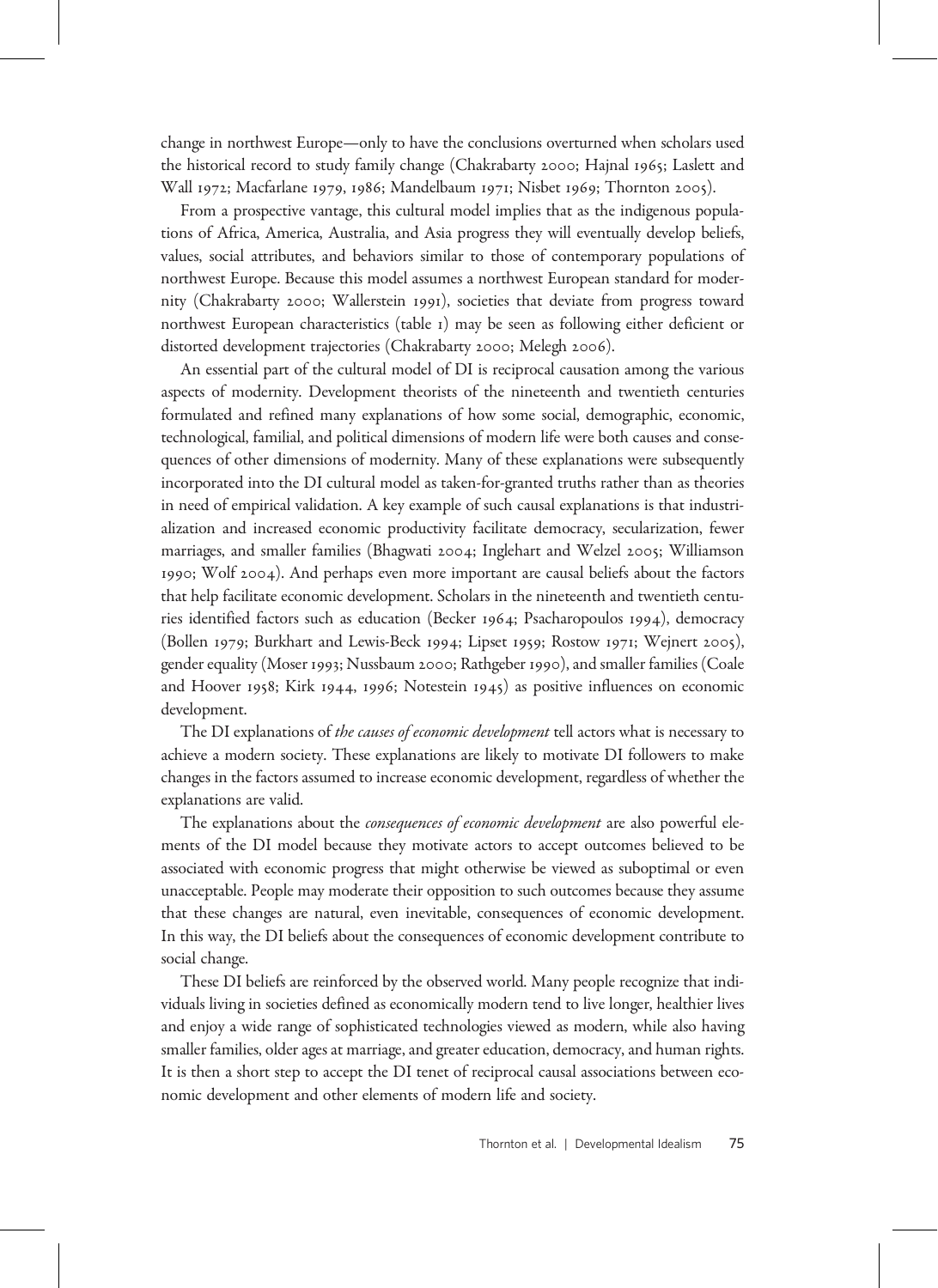DI also includes powerful value statements that explicitly define many of the characteristics of northwest Europe as not only modern but beneficial and preferable to characteristics found elsewhere. In many ways, DI takes for granted that the attributes defined as modern in table I are also worthwhile objectives. DI subscribers use terminology such as developed, progressive, civilized, polished, and advanced to describe modern elements of society, and terms such as backward, barbaric, uncivilized, underdeveloped, less developed, primitive, and premodern to describe those that stand in contrast or opposition to modernity (Swindle  $2014$ ). Thus in some ways modernity is a liberal humanitarian utopia as described by Karl Mannheim (Melegh 2006).

Although the content of DI largely originated in the West, it is more than just the values and beliefs of the West concerning a range of societal attributes. It is the linkage of those values and beliefs to a global model of development that defines the good life as modern and universal rather than local and particular. DI also integrates the values and beliefs of the West with a universal prescription of how Western values and beliefs are causes and consequences of global development, giving those beliefs and values particular power around the world.

Despite the link between northwest European societies and modern social life that historically has been a key part of DI, this connection appears to be weakening. Cultural values and beliefs that originated from northwest Europe have taken on a life of their own as global cultural models of modernity. These models subsume the West along with the rest of the world under a common model, and non-Western countries employ the logic of DI to critique Western countries. For example, many countries criticize the United States for its refusal to sign international treaties regarding children's rights or to legislate maternity leave benefits for women. Despite their historically privileged status, the United States and other Western societies are no longer the sole authors of global cultural models of modernity; they now face some of the same pressures that non-Western societies experience from these global cultural models.

# Key Propositions of Developmental Idealism

Thornton's original work (2005) distilled five basic propositions regarding DI (pp. 136–46). The first was that "modern society is good and attainable," with *modern society* meaning such things as "industrial production, urban life, high levels of education, and rapid transportation and communication systems." The second proposition was that "the modern family is good and attainable," with *modern family* meaning "a social system with many nonfamilial elements, extensive individualism, many nuclear households, older and less universal marriage, extensive youthful autonomy, marriage largely arranged by the couple, affection in mate selection, . . . high regard for women's autonomy and rights . . . [and] low and controlled marital fertility." The third was that "the modern family is a cause as well as an effect of a modern society." The fourth was that "individuals have the right to be free and equal, with social relationships being based on consent." The fifth proposition of DI identified by Thornton—"Modern political systems are good and attainable," with modern political systems meaning "those that emphasize freedom, liberty, and the consent of the governed"received little emphasis because his primary focus was on family issues.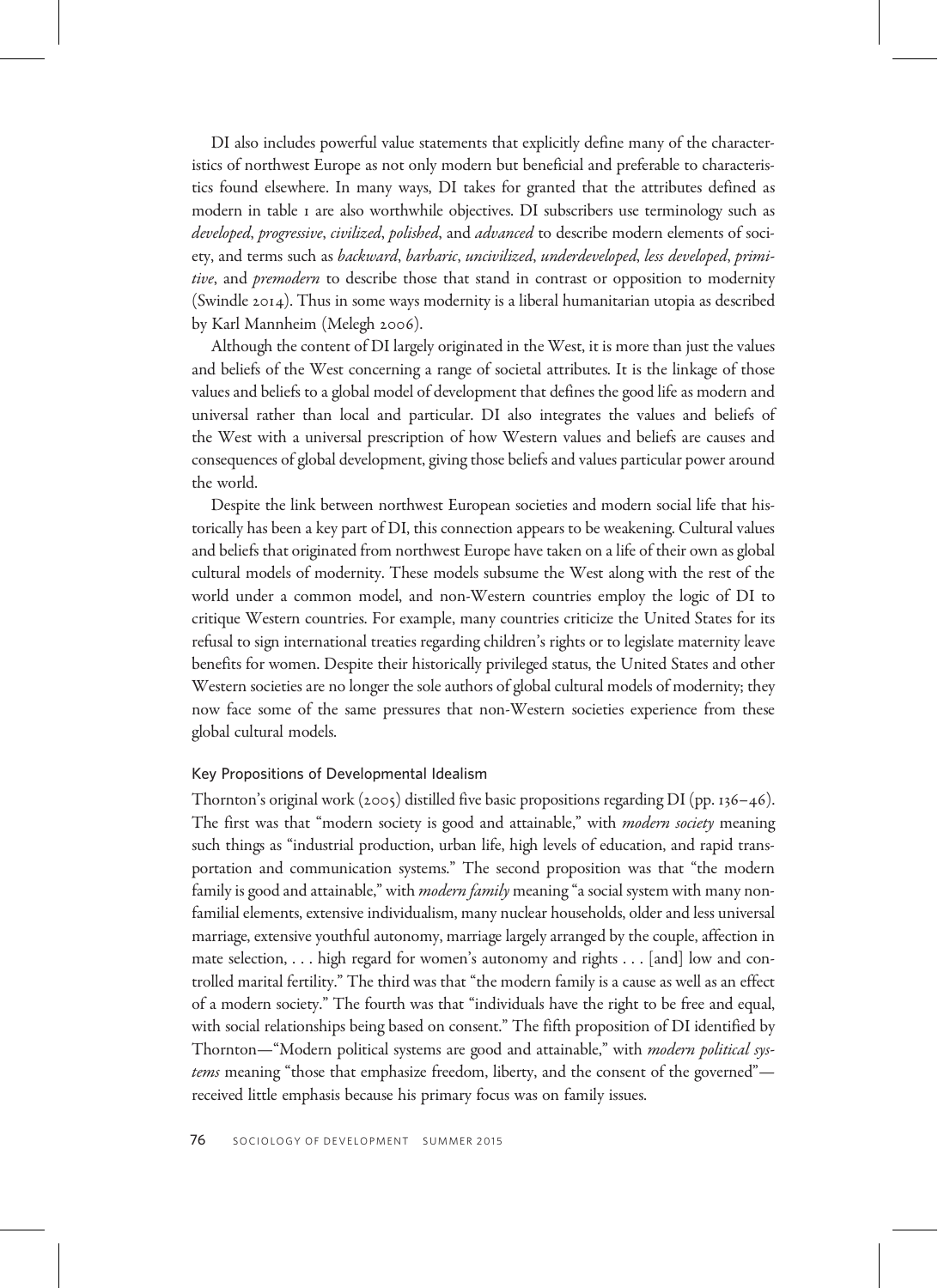Whereas Thornton's earlier distillation of the content of DI identified five main propositions, here we condense and distill three more general DI propositions—one value proposition and two belief propositions. Our value proposition continues the wording of Thornton's original first proposition, A modern society is good and attainable, but we emphasize a more expansive definition of *modern society*. We now include in that definition all of the elements that Thornton originally labeled "modern society," "modern family," "modern political systems," and freedom, equality, and consent, and we add the following elements: free and open markets, democratic social and political institutions, pluralistic norms and laws, human rights, secularism (including the separation of church and state), and scientific-rational decision making. The attributes we identify as constituting a "modern society" in this DI proposition in contemporary times are listed in table 1, although, as we discuss below, we recognize that any such list would vary given the existence of assorted DI "packages" and "multiple modernities" (Eisenstadt 2000).

Our first DI belief proposition summarizes a general view of development: Societies are at different levels of development and move from traditional to modern. The second DI belief involves connections between components of DI: Many of the elements of modern society have reciprocal cause-and-effect relationships. This belief statement thus expands Thornton's original third proposition that "the modern family is a cause as well as an effect of a modern society" to include many other components of modernity in DI. We do not specify all possible belief statements about causal interrelationships, but we list examples in table 2, including some focused on the consequences of economic development, some focused on the causes of economic development, and some focused on causal relations among education, gender equality, and fertility.

The original formulation of DI by Thornton  $(2001, 2005)$  suggested that the various elements of DI came as a "package"—implying tight interconnections and limited variation across time and place. Here, however, we follow the revision of Allendorf and Thornton (forthcoming) that DI comes in varieties. While it is the case that DI values and beliefs can be tightly connected in people's minds, it is also true that they are sometimes only loosely connected and sometimes not at all connected.<sup>2</sup> In this alternative conceptualization, DI is similar to other cultural models such as Chinese culture or American culture, which exist in different formats across geography and history. Consequently, the exact value and belief statements included in the propositions of DI can vary across time, place, and individuals.

The notion that the DI cultural model varies across places, times, and individuals is similar to the idea proposed by Eisenstadt  $(2000)$  of alternate modernities. Sometimes the differences between DI versions are fairly small and other times more substantial. Examples of such differences include the substitution of good governance for democracy in the development strategies of some Muslim-majority countries (Thornton et al. a), the implementation of the Marxist developmental model in Russia and China, and the protectionist, state-driven, capitalist model being practiced in many countries of eastern Asia (Chang  $2002$ ). These multiple versions of DI or alternative modernities are sometimes encapsulated in societies that see themselves as rivals competing with each other for resources and legitimacy (Melegh 2006). In addition, aspects of DI are always being debated, for instance at international conferences and global summits of world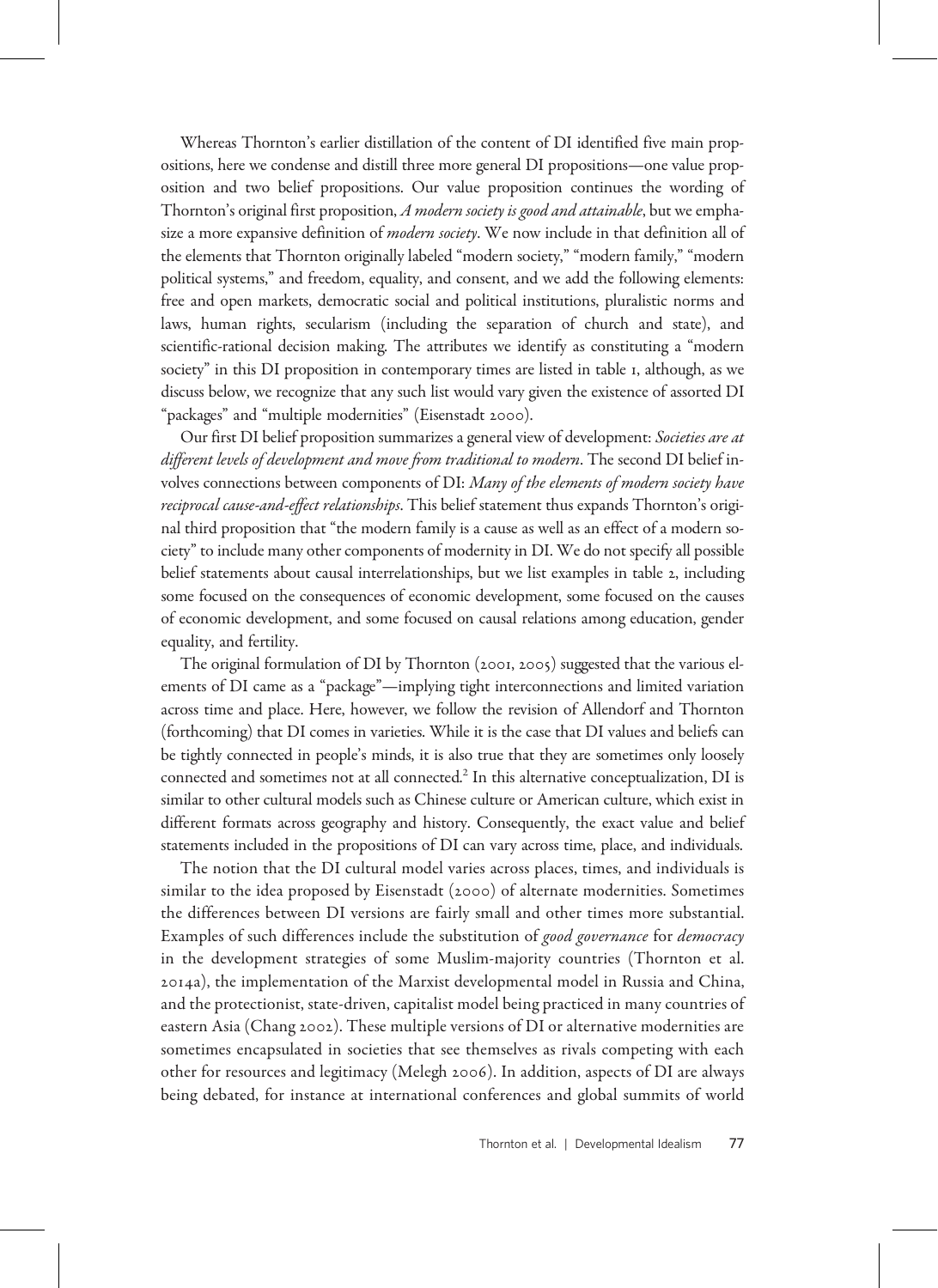#### TABLE 2. Examples of Causal Belief Statements within Developmental Idealism

| Consequences of Economic Development                        |
|-------------------------------------------------------------|
| Economic development helps produce democracy.               |
| Economic development helps fertility to decline.            |
| Economic development helps education to expand.             |
| Causes of Economic Development                              |
| Democracy facilitates economic development.                 |
| Education facilitates economic development.                 |
| Planned and low fertility facilitates economic development. |
| Personal freedom facilitates economic development.          |
| Gender equality facilitates economic development.           |
| Other Causes and Consequences                               |
| Education facilitates gender equality.                      |
| Gender equality facilitates education.                      |
| Small families facilitate education.                        |

Note: The belief statements listed above are intended to be an illustrative list of the causal belief statements within the DI cultural model rather than an exhaustive list.

leaders. Irrespective of their diversity and competition, however, all versions of DI share values and beliefs about the desirability of modern life and society and similar concepts of development unfolding in stages.

Although DI generally links modernity to societies of northwest European ancestry, these societies have changed substantially over the past several hundred years. This makes it likely that some DI versions look to northwest European attributes of the nineteenth century while others favor those of the twentieth or twenty-first centuries. Some of the changes in northwest Europe and its overseas populations, such as increased divorce and increased sex, cohabitation, and childbearing outside marriage, are disliked and absent from many DI model variations (Thornton 2005). In fact, in a number of societies these attributes are labeled "Western" instead of "developed" and are strongly rejected.

#### DEVELOPMENTAL IDEALISM IN GLOBAL DEVELOPMENT PROGRAMS AND POLICIE

We now turn to the embedding of DI in global development programs and policies. We begin with Christian churches because they stand among the earliest substantial, organized, and systematic attempts to "civilize" the world, and, of course, to "Christianize" it. With an agenda of global social change, Christianity has played a significant role in the diffusion of DI.

Today, Christianity has spread to nearly every region of the world. For centuries, Christian missionaries have established both churches and schools, through which they have evangelized many cultural features of Western society, such as individualism (personal salvation through grace and works), personal freedom (ability to choose right and wrong), and universality (all people are children of God and should accept Christianity) (see Meyer 1989). Woodberry (2012) documented the importance of these missionaries by showing a strong and robust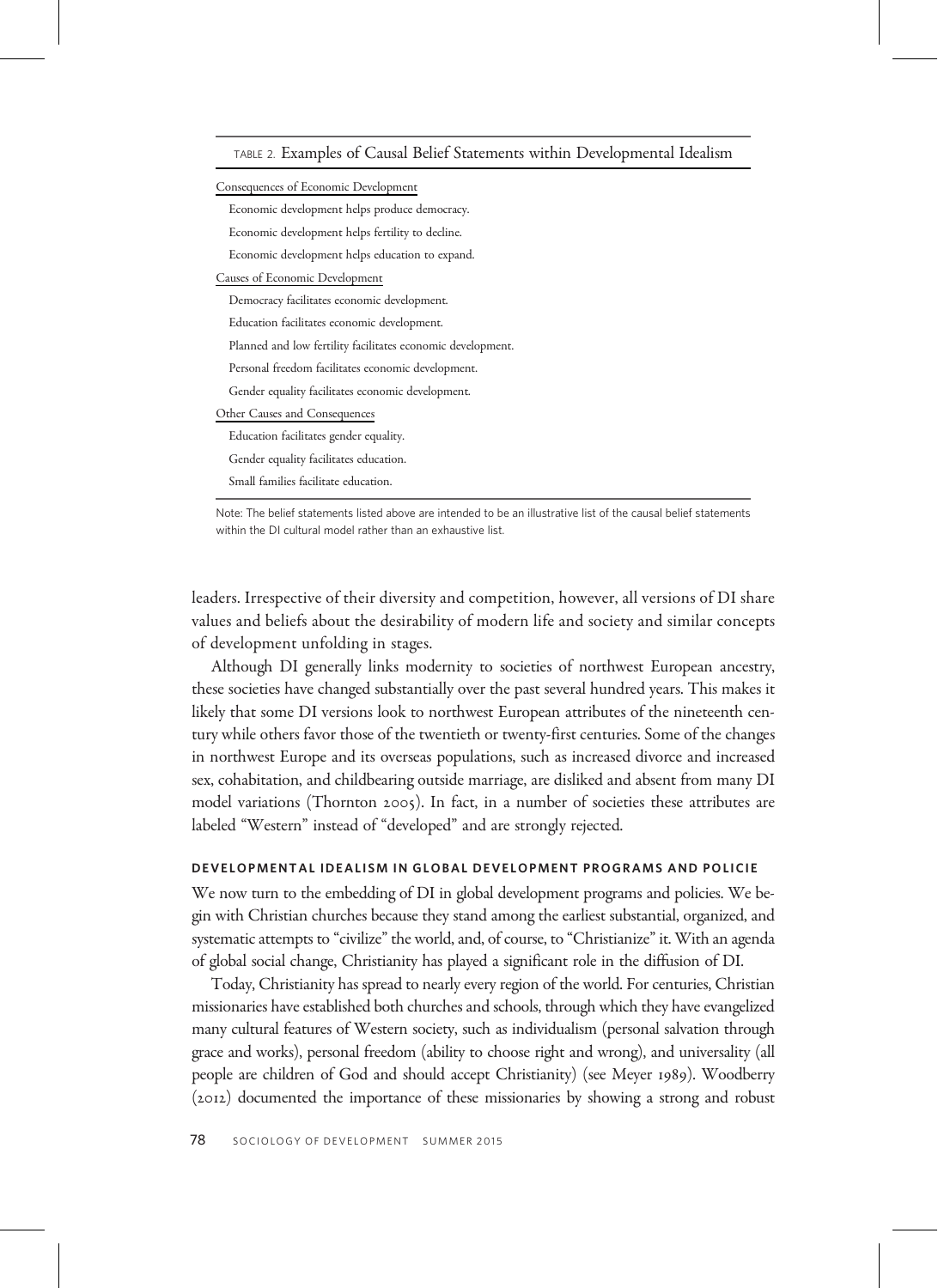relationship between the historical prevalence of Protestant missionaries and the later spread of democracy across nation-states. Christian missionaries were also the first to form longdistance advocacy and humanitarian organizations (Barnett 2011; Dromi 2014; Stamatov , ). In the twentieth century, leaders of Christian churches were very influential in the founding of the United Nations (Tarr 1975) and other powerful international organizations (Barnett 2011), and today many sponsor both small and large international nongovernmental organizations (Boli and Thomas 1997, 1999; Schnable 2014; Wuthnow 2009).

Despite the increasing importance of NGOs and INGOs in the global diffusion of DI today, Christian churches continue to be one of the primary and most effective mechanisms through which DI beliefs and values are spread (Berger 2008; Swidler 2013). Protestant churches generally champion values of individualism, autonomy, freedom, and achievement and denigrate values of collectivism and extended kinship obligations. One well-documented example of this involves the influence of the Prosperity Gospel movement in Pentecostal churches across Latin America and Africa (S. Coleman 2000; Daswani 2011; Manglos 2010).

DI is also embedded in, and spread by, international development projects that have become more prevalent since the post–World War II expansion of the global development field. Common goals of these projects include stimulating national economic growth, increasing educational achievement, improving health, reducing population growth, and promoting personal freedom and human rights. International development projects are conducted by different types of organizations, including intergovernmental organizations like the World Bank and the International Monetary Fund; foreign aid agencies like the US Agency for International Development and the United Kingdom's Department for International Development; international NGOs like CARE and Amnesty International; social business ventures such as Kiva.org and the Skull Foundation; and social responsibility initiatives conducted by large corporations like Coca-Cola and Verizon as well as by small boutique businesses that "give back" a percentage of their profits.

Individual actors and groups that describe their work and volunteer efforts as international development projects are yet another vehicle for the spread of DI. Actors of this nature, whom Jackson  $(2005)$  labels "globalizers," include people on humanitarian mission trips, on alternative spring break excursions, and in the Peace Corps, to name a few. Many people engage in such projects around the world; Wuthnow (2009), for example, estimates that 20 to 25 percent of American churchgoers have been on at least one short humanitarian mission trip to another country at some point in their lives (see also Trinitapoli and Vaisey 2009; Wuthnow and Offutt 2008).

Though they often focus on spreading the specific cultural practices and values associated with particular development projects, implementers of such projects often spread other elements of DI in indirect ways. Their observable foreignness to the place they are visiting—their dress, their marketplace decisions, their social behaviors—are likely to be associated with DI values and beliefs by local observers.

Organizations and individuals enacting international development projects often emphasize how their definition of societal development is better and more "true" than the definitions espoused by others, leading to seemingly endless debates among development scholars, professionals, and do-it-yourself humanitarians over what constitutes the best approach to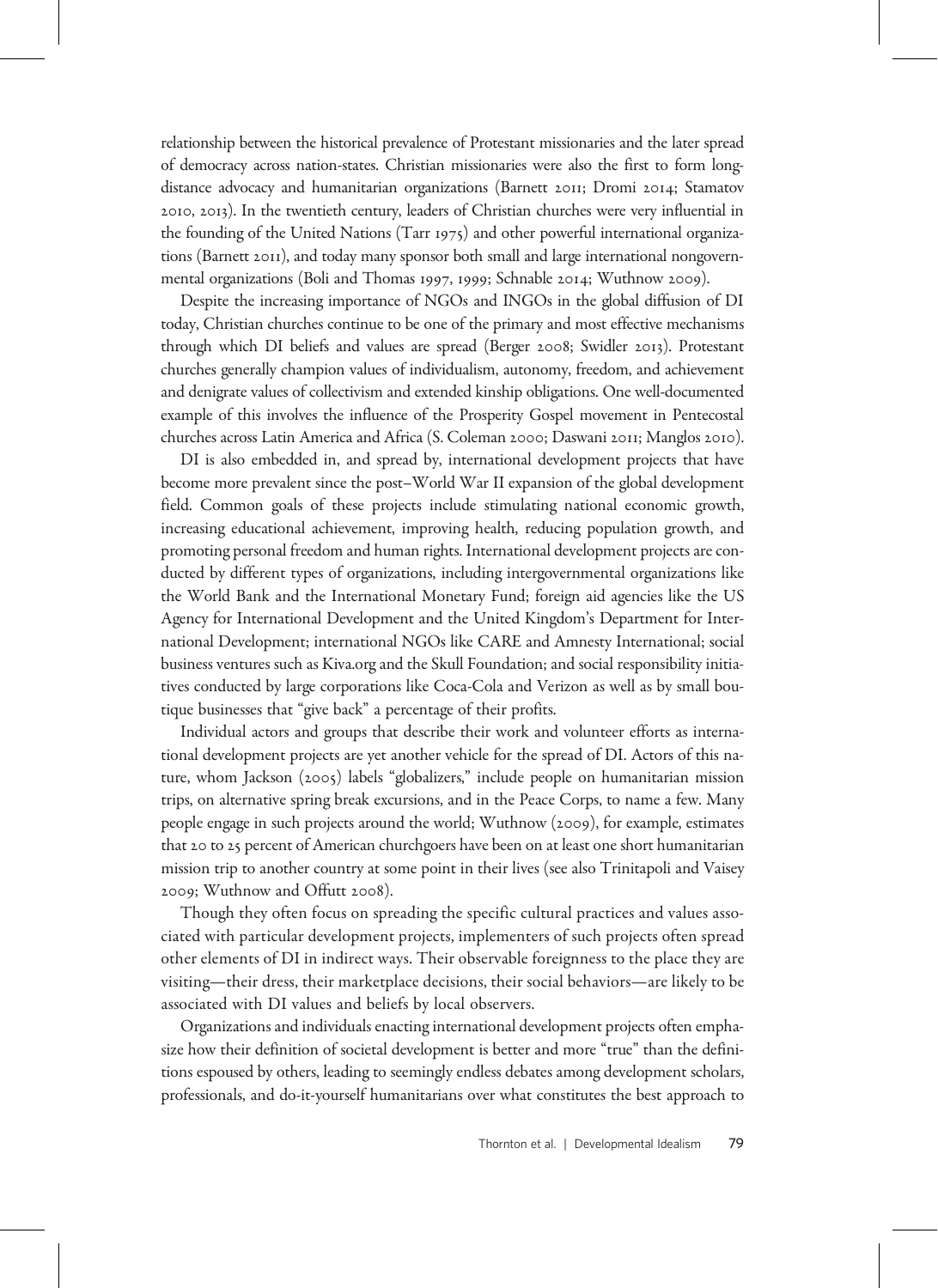societal development. Debates over the definition of development and preferred policy prescriptions are evident in recent debates involving the modification or replacement of the millennium development goals (UN  $_{2013}$ ). These various strands of development theory are unique in some ways, but few if any challenge the core tenets of DI. This is true of virtually all individuals and organizations working in the international development arena: though they vary in the particulars of their purposes and definitions of what constitutes development, they share an understanding of the value of development and progress in and of itself.

Dominant theories of development in the mid-twentieth century revolved around the notion of "modernization," whereby societal development was an assumed consequence of economic growth (e.g., Rostow 1960, 1971). Modernization theory has had a prominent influence on the types of international development projects implemented by foreign aid agencies and NGOs (Cooper and Packard 1997; Engerman et al. 2003; Gilman 2003; Latham 2000; Mitchell 2000).

Beginning in the late 1960s, dependency theorists critiqued modernization theory, arguing that most international development policies should be rejected because they further exacerbate global inequalities through various mechanisms of unequal exchange  $(e.g., A. Frank 1966).$  These critiques eventually helped to undermine the focus of international development programs on assisting national governments directly. This created a window of opportunity for new approaches to development in the 1980s. The idea of promoting economic growth via free markets, which had gained popularity in domestic politics circles in England, the United States, and other wealthy nations during this time, quickly gained popularity as a development strategy. This neoliberal approach to development was most prominent in the late 1980s and the 1990s (e.g., Burnside and Dollar  $2000$ ; Williamson 1990), though it continues to be a common approach to development today.

During the 1990s and into the 2000s, several prominent economists involved in development policy debates began to question the assumption that national economic growth would inevitably transform a society in ways they perceived to be desirable. In particular, these development economists questioned the notion that national economic growth in fact causes greater levels of democracy, personal freedoms, human rights, educational achievement, and improved health (Hicks and Streeten 1979; Sen 1989; Streeten 1994). Led by Amartya Sen, they theorized that what matters for development are "substantive freedoms," which they argued constitute both the means and the ends of development (e.g., Deneulin and Stewart 2002; Nussbaum 2000, 2011; Robeyns 2005; Sen 1989, 1999).

Sen's "capability approach," as well as his elaboration of "human development," has had a prominent influence on the global development field, inspiring the formation of new international development projects that have focused not so much on the generation of economic growth as on a variety of other realms of social life, such as politics, social equality, and culture. Largely on the basis of Sen's work, the United Nations in 1990 created the Human Development Index (HDI), a scale of societal development that takes into account education, health, and economic outcomes for each country in the world (Wherry  $2004$ ).

In more recent years, the concept of sustainable development has gained favor. One articulation of this approach emphasizes the importance of environmental preservation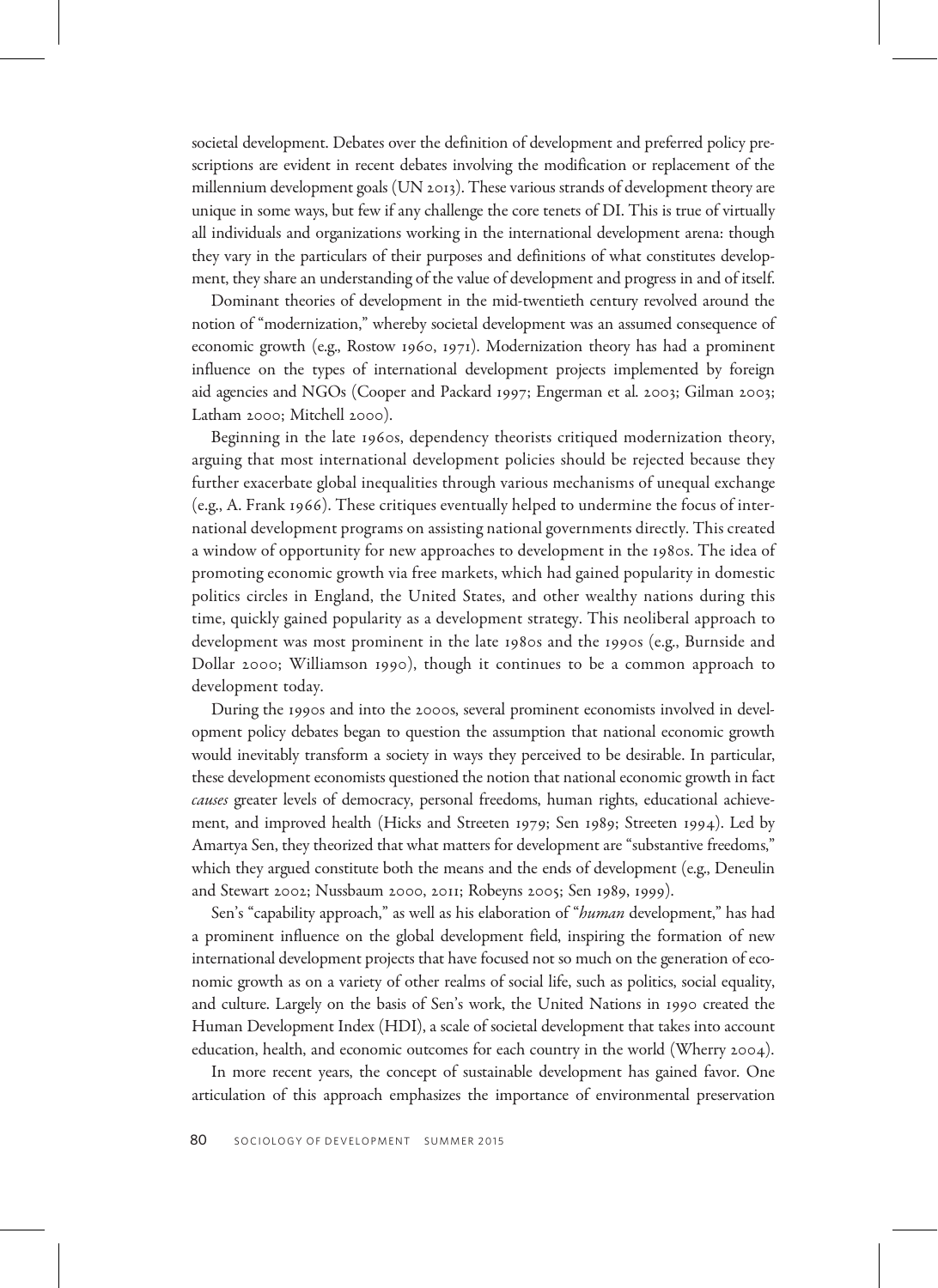and ecological diversity alongside the more common socioeconomic development goals (Ackerman 2009; UNDP 2011; World Commission on Environment and Development 1987). In another articulation, *sustainable development* refers to projects that "help people to help themselves" by refraining from providing goods outright (which some development workers critically refer to as "Santa Claus development") in favor of stimulating self-generating development through participatory trainings and public discussion about local solutions to the challenges that surround them (i.e., Chambers 1997; for critical reviews of this theory, see Hickey and Mohan 2005; Swidler and Watkins 2009). And in yet another articulation, *sustainability* refers more generally to whether the social changes brought about by a particular development project will continue after the organization behind the project leaves (Warburton 1998). Each of these versions of sustainability is currently promoted, and most recently it has been proposed that sustainability be placed at the core of national and international development policies and programs (UN 2013).

These approaches to sustainable development were constructed in response to political activism and critiques of established development theories. The ecological version arose alongside heightening concern over global climate change and critiques of the industrial development priority of economic development efforts. The self-development model arose after repeated reports of foreign aid corruption and the general trend toward neoliberal politics worldwide. And the concern for the durability of social changes once development projects ended came about because of a rising belief that development aid has few long-term effects. Although promoters of sustainable development confronted previous ideas about how to achieve development, they did not question the value of pursuing development. The same is true of those who have promoted other recent theories of development, including, but not limited to, institutional economics (Acemoglu and Robinson 2012; Rodrik 2004), rights-based development (Häusermann 1998; Sano 2000), and protectionism (Chang ; Kohli ); all critique preexisting theories of development without challenging the fundamental goal of development itself.

Beginning in the 1990s, a small number of self-labeled "postdevelopment" scholars challenged the wisdom of mounting any global development programs or policies (Dinerstein and Deneulin 2012; Escobar 1995, 2008; J. Ferguson 1994; Rist [1997] 2002; W. Sachs 1992), arguing that development efforts impose the values and beliefs of "donor" societies onto "recipient" societies. Moreover, they claimed that many development projects negatively affect the lives of development aid recipients.

It is our position that even these postdevelopment scholars inject their own vision of a "good" society into their social theories. While not labeling their theories as developmental, they are strikingly similar in the sense that they involve values and beliefs regarding collective well-being and social progress (e.g., Escobar  $2008$ ). Public programs and policies inspired by "postdevelopment" theory are similar in this regard. For example, the notion of buen vivir or "living well" has recently gained political power in Latin America (Acosta 2008; Walsh 2010), where it has come to signify an ecologically balanced, community-centric, and culturally sensitive approach. While proponents of this worldview emphasize its difference from other development theories, the key elements of buen vivir have a familiar ring and the ideas of progress and universalism remain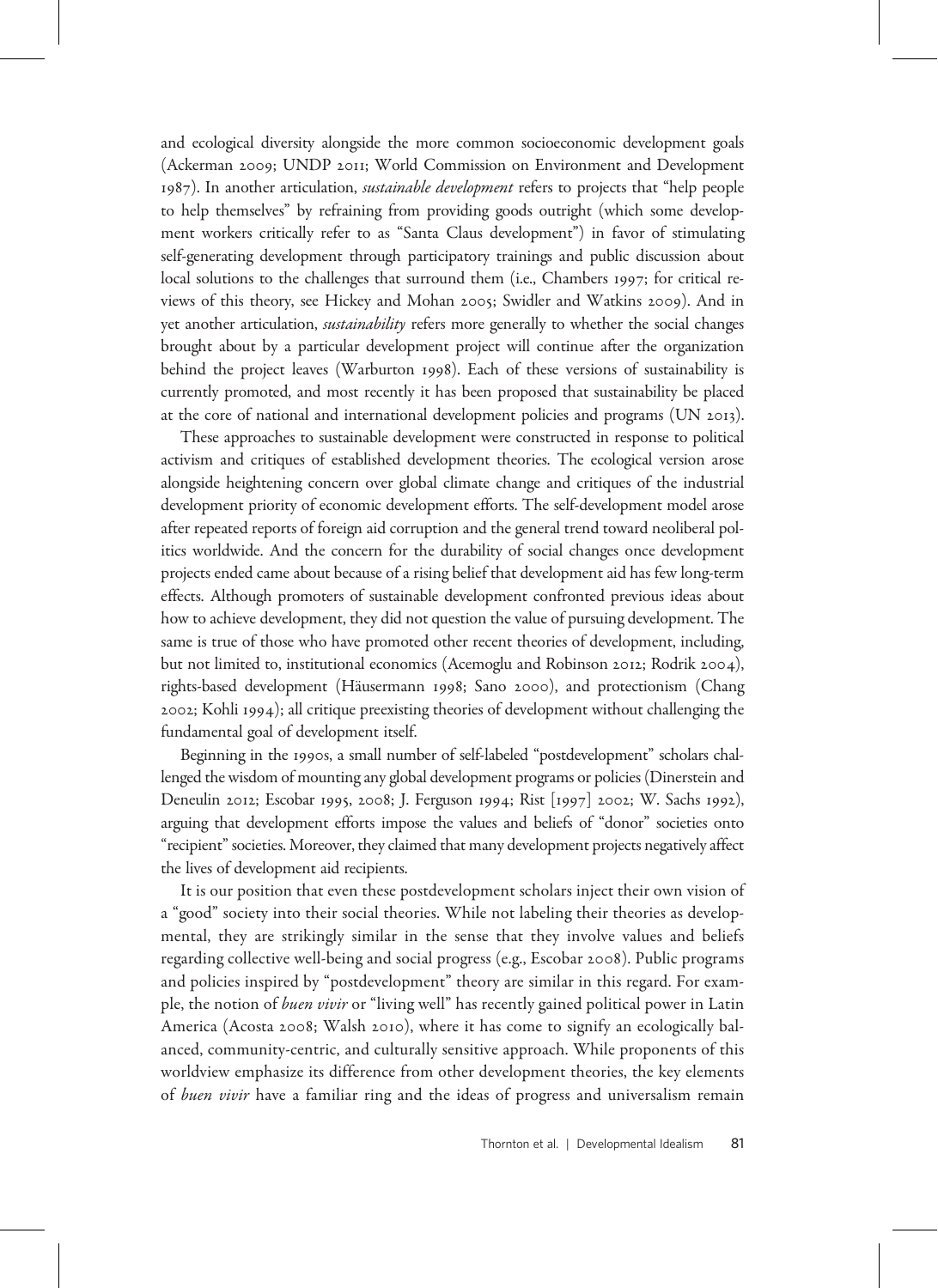central. This and similar alternative movements criticize mainstream development theory and practice primarily for its emphasis on the role of global capitalism in producing a socially just world.

These myriad approaches to development serve as mechanisms for the diffusion and influence of DI. Public and scholarly debate about which theory of development "works" (e.g., Banerjee and Duflo 2011; Easterly 2006; Moyo 2009; J. Sachs 2005) brings more attention to development theories, furthering the spread and power of the key elements of DI. This occurs despite the lack of agreement surrounding the precise definition of development and the preferred means for achieving it. And, importantly, these debates are based on the assumption that a universal model of development, societal progress, or human well-being exists, is possible, and should be actively pursued.

# THE SPREAD AND EFFECTS OF DEVELOPMENTAL IDEALISM

We now shift our attention from the culture of DI, including its features, varieties, and embeddedness in global development programs, to the spread of DI and the consequences of that spread. We earlier described the origins of DI among the elites of northwest Europe and its overseas populations. Here we discuss mechanisms for its spread from these origins to the general populations of these northwest European ancestry nations and to numerous other societies around the world. We then discuss some of the many effects of the globalization of DI, including (1) effects on national governments, policies, programs, and laws;  $(z)$  effects on individuals' values and beliefs; and  $(z)$  effects on individuals' behavior.

#### Mechanisms for the Spread of Developmental Idealism

The spread of DI within and across societies has been facilitated by a large and diverse set of mechanisms, which include the global development efforts previously discussed. We list the various mechanisms we have identified in table  $3$  —grouped into three categories: transnational actors; programs, movements, and institutions; and transnational flows and interactions. Among transnational actors, we include Christian missionaries, the United Nations, governments, nongovernmental organizations, Western businesses, and writings of developmental scholars. Among programs, movements, and institutions that disseminate DI, we identify mass education, mass media, family planning programs, foreign aid programs, and social movements for such goals as communism, civil rights, democracy, and women's equality. Transnational flows and interactions that spread DI are European and American exploration, Western colonization, international conflicts, and tourism.

The prominence of each of these mechanisms in the spread of DI has varied historically, geographically, and by the tenets of DI. In addition, at some times and places only one or two elements of DI were subject to dissemination, while at other times more expansive dissemination occurred. This variation can be attributed to cultural and structural differences in the places where DI has been disseminated, differences in the intentions of purveyors of DI—for instance, colonization versus family planning programs—and differences in the effectiveness of particular mechanisms in cross-national and within-country dissemination.

We argue that the spread of DI has been facilitated by the power of its ideas and by the power of the people, organizations, and institutions embracing it. The ideas are powerful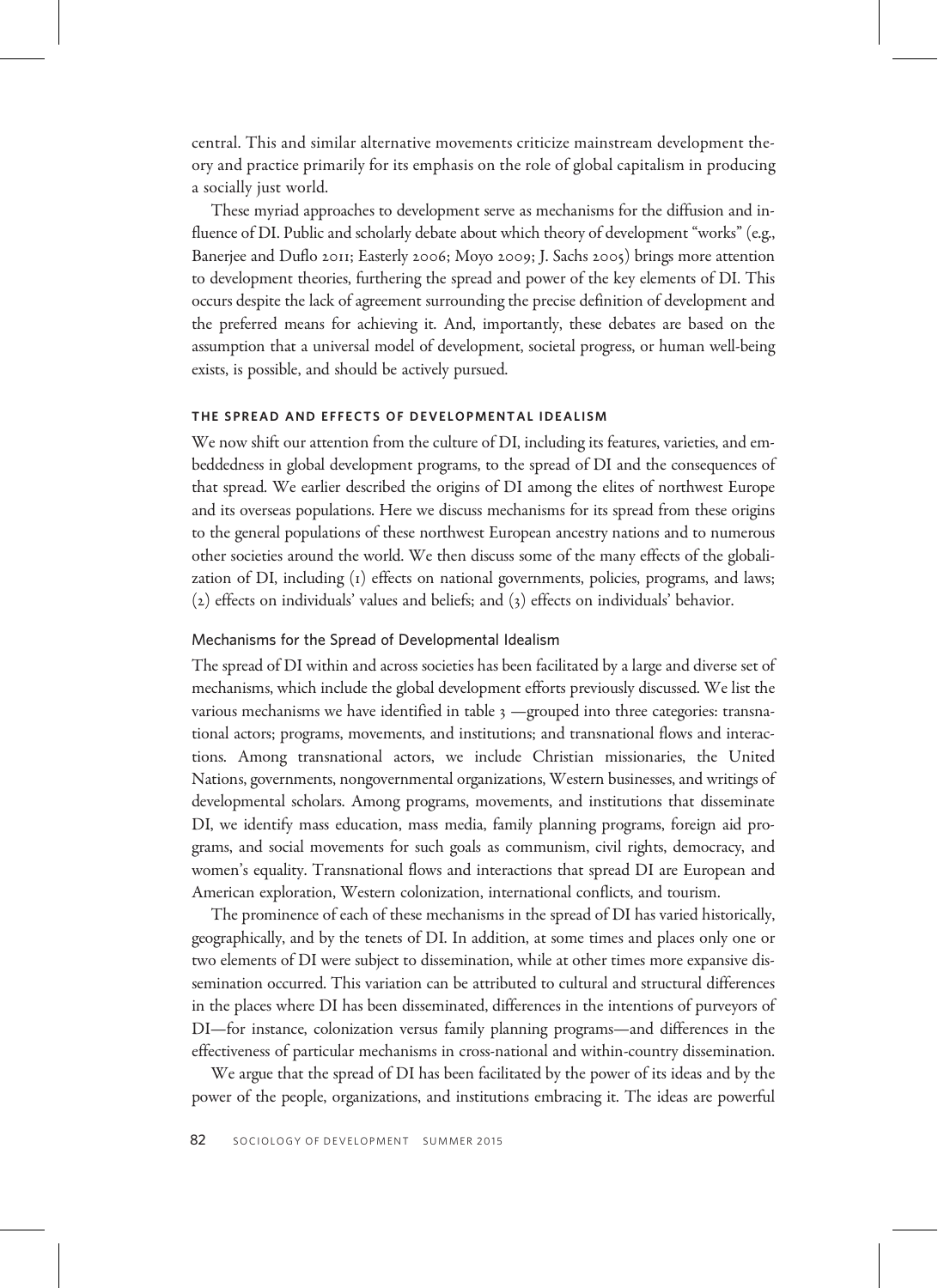| TABLE 3. Mechanisms for the Spread of Developmental Idealism |  |  |  |
|--------------------------------------------------------------|--|--|--|
|--------------------------------------------------------------|--|--|--|

| <b>Transnational Actors</b>                                                   |
|-------------------------------------------------------------------------------|
| Christian missionaries                                                        |
| <b>United Nations</b>                                                         |
| Governments                                                                   |
| Nongovernmental organizations                                                 |
| Western businesses                                                            |
| Writings of developmental scholars                                            |
| Programs, Movements, and Institutions                                         |
| Mass education                                                                |
| Mass media                                                                    |
| Family planning programs                                                      |
| Foreign aid programs                                                          |
| Social movements (e.g., communism, civil rights, democracy, women's equality) |
| Transnational Flows and Interactions                                          |
| European and American exploration                                             |
| Western colonization                                                          |
| International conflicts                                                       |
| Tourism                                                                       |

Note: The table is meant to provide an illustrative rather than exhaustive list of the mechanisms for the spread of DI.

because they include a cultural model about the locus and composition of the good life and how to achieve it. Furthermore, this cultural model has credibility and legitimacy because it is consistent with the distribution of economic, political, technological, and military resources among the various nations of the world. Also, powerful supporters of DI have used their economic, political, technological, and military resources to encourage the adoption of DI through numerous means, including force.

Colonization often brought the forced implementation of aspects of the DI cultural model, as can be seen in parts of the Americas. Resistance to colonization was also a powerful force for the adoption of DI in such places as China, Japan, and Turkey. In addition, governments can force DI on their own people, as was seen in the family planning programs of China and India.

In other cases, DI has been fostered from within by a variety of means. In China, Japan, and Turkey, and among the Native Americans of the Columbia Plateau (in what is now the northwestern United States) individuals journeyed to northwest European societies to obtain the knowledge and resources they believed to be useful to achieve personal and societal development. They also invited northwest Europeans to bring their ideas and resources to them. And today numerous governments around the world energetically seek after development programs supported by nations of northwest European origin and some new donors like Brazil, China, and India. Of course, even when the knowledge and resources of development are sought after, their implementation can involve coercion of various types.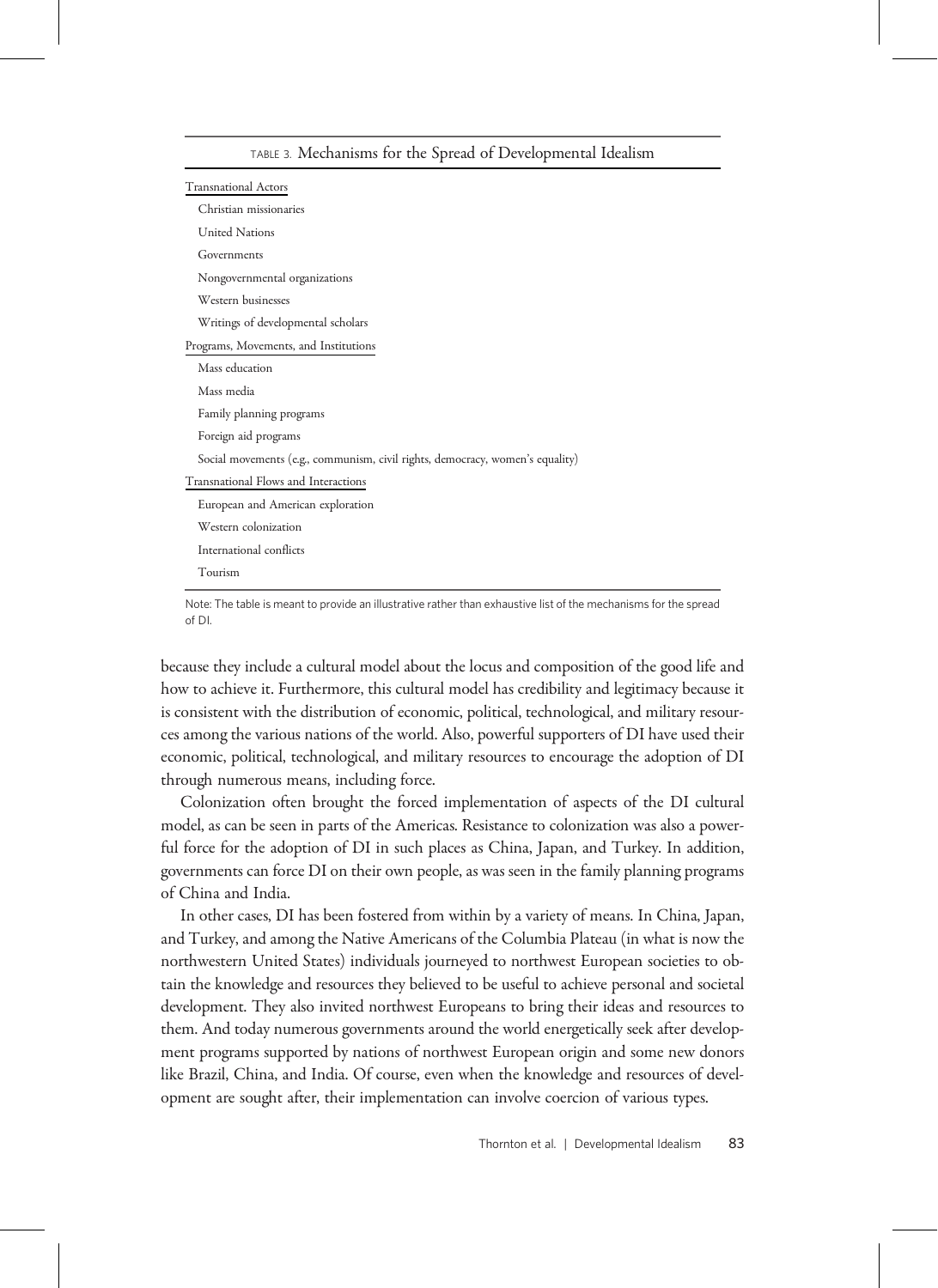As we discuss more fully below, DI can now be found in virtually every corner of the world, and in the non-Eurocentric places indigenous cultures have had their own centuries-old beliefs and values concerning the way the world works and how to live in it. When the beliefs and values inherent in DI have been inconsistent with those of indigenous cultures, which has often been the case, competing cultural models have coexisted and almost always have resulted in some official and unofficial resistance to DI. Even where governments, populations, and individuals are receptive to DI values and beliefs, they may also resist DI tenets or adapt them during the process of incorporating them into local cultural norms and practices.

It is important to note that the results of introducing DI into a society are neither deterministic nor inevitable. The people exposed to DI are active participants in the process, as they make decisions about a range of possible actions, including resistance, adoption, and hybridization. People can also adopt certain elements of DI in order to preserve other elements of their culture that they may consider more central to their lives and identities (Miller 2006). Reactions to and effects of DI can also vary substantially across groups and individuals within a society, producing substantial and long-lasting within-society disagreement and conflict (Walker 1985). The strength of DI and the power of resisters can also ebb and flow over time, resulting in retrenchment, backlash, and countermovements. The results, therefore, have varied according to the nature of the local culture involved, the society's material circumstances, the means by which DI is introduced, and the current world milieu. Consequently, DI, local culture, and local material and other circumstances have combined in various places and times to produce a combination of cultural clashes and resistance, accommodation, and large-scale social change. Although we recognize conflict and resistance as an important part of the spectrum of responses, we focus below on DI's effects on social change.

Our position is that DI is a powerful force for social change in many parts of the world. Because DI tenets have become embedded in the ideologies of national and international elites and general publics around the world, DI is a powerful force for both individual and social change—a force whose effects are likely to unfold over many decades or even centuries.

# Effects of Developmental Idealism on National Policies, Programs, and Laws

An important and extensive body of research variously referred to as "world polity," "world society," or "world culture" has documented extensive international dissemination of values and institutions to countries around the world, affecting a wide range of governmental and nongovernmental organizations, policies, programs, and laws (Boli and Thomas 1997, 1999; Krücken and Drori 2009; Meyer et al. 1997; Schofer et al. ). Many of the values and institutions disseminated internationally overlap with the values of DI. These instances include the international spread of mass schooling (Baker and LeTendre 2005; Benavot et al. 1991; Benavot and Riddle 1988; Meyer et al. 1977; Meyer, Ramirez, and Soysal 1992; Morrisson and Murtin 2009), family planning programs (Barrett and Frank 1999; Donaldson 1990; Greenhalgh 1996), movements toward gender equality (Berkovitch 1999; Dorius and Firebaugh 2010), and the adoption of human rights treaties and legislation (Hafner-Burton and Tsutsui 2005).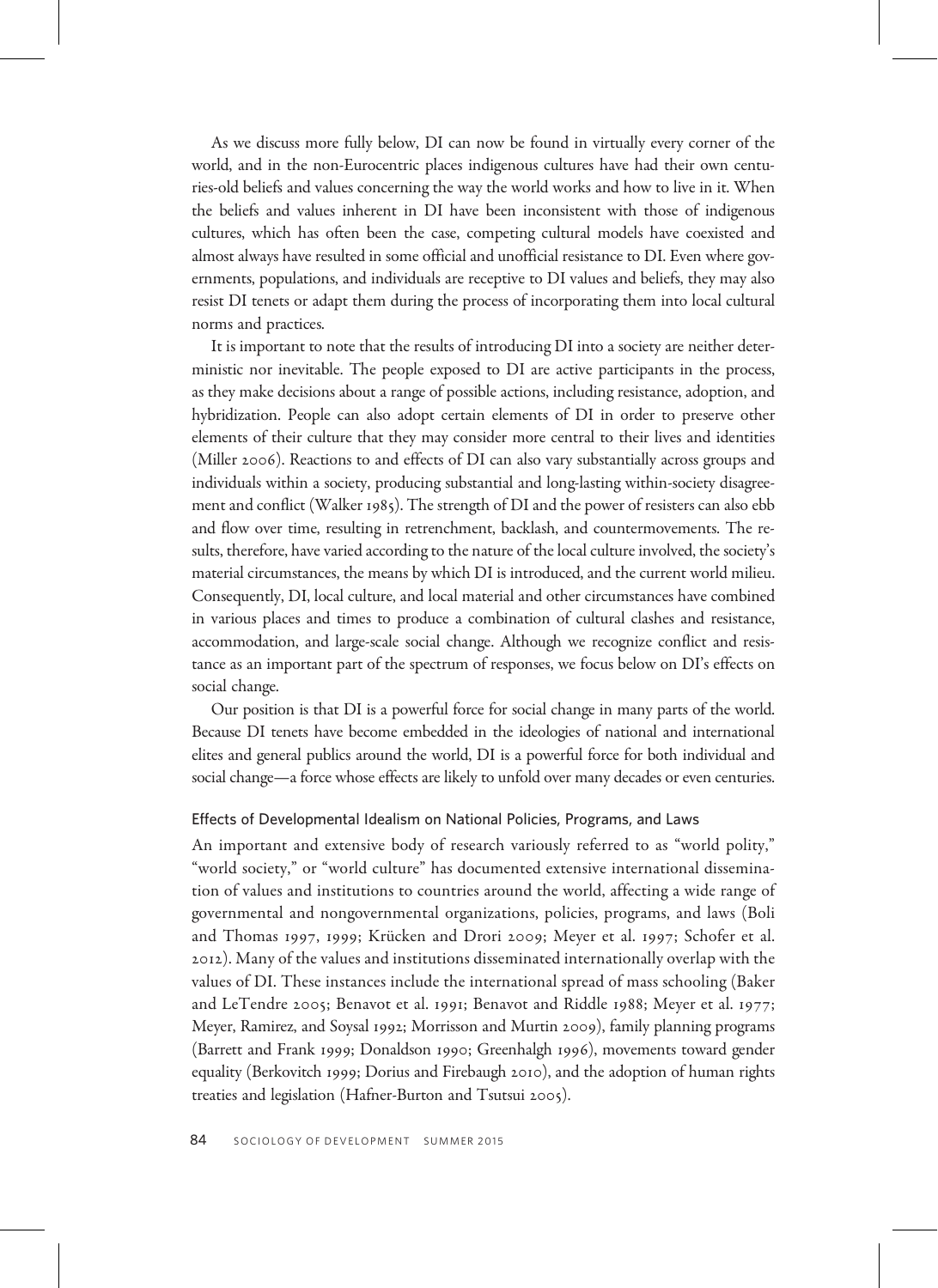Consistent with world society research, we argue that DI values and beliefs have been globalized to governmental and nongovernmental organizations around the world. Particularly indicative of the spread of DI at the national level was the entrance of many nation-states into the development field early in the twentieth century, with the concomitant adoption of national development plans (Hwang 2006). The pace of new plan adoptions increased after World War II and rose rapidly in the 1960s and early 1970s. After World War II wealthy industrial countries actively encouraged the spread of development plans, and international organizations promoted their adoption to move countries up the developmental ladder to higher levels of economic achievement. By the end of the 1980s, 135 countries had adopted at least one national development plan (Hwang  $2006$ ). As one observer noted during the 1960s, "The national development plan appears to have joined the national anthem and the national flag as a symbol of sovereignty and modernity" (Waterston 1965 quoted in Hwang 2006:71). These and other international organizing activities led to a substantial proliferation in national and international developmental organizations (Chabbott 1999).

Another example of the international institutionalization of DI is the international data infrastructure created to collect, standardize, evaluate, and disseminate quantified metrics of many dimensions of development (Babones 2013). This is a massive endeavor made possible by the partnership of national governments and NGOs and their shared understanding of and commitment to development. The World Bank, the Organization for Economic Cooperation and Development, Freedom House, Transparency International, and the United Nations are just a few of the organizations that collect and disseminate data designed to measure and rank countries according to levels of development.

To illustrate this point, consider four well-known and highly publicized indices of development: the Human Development Index (HDI), the Inequality Adjusted Human Development Index (IHDI), the Gender Inequality Index (GII), and the Gender-Related Development Index (GDI). The HDI is a composite of the income, education, and health of each population. The IHDI adjusts the HDI score of each country by the level of inequality in each component of the index. The GII is a composite measure reflecting inequality in achievement between women and men in reproductive health, sociopolitical empowerment, and the labor market. The GDI calculates an HDI country score separately for the male and female populations of each country and then ranks countries on the basis of the ratio of the female value to the male value. Although these four indices measure seemingly distinct societal attributes (e.g., human development, inequality of development, and gender inequality), they reflect a strong country-level association among these several measures of development. They are also consistent in reporting that northwest European ancestry nations are the most developed, sub-Saharan African nations are the least developed, and Latin American and Asian nations fall somewhere in the middle.

The impact of these development rankings is especially powerful because rankings benefit from the prescribed legitimacy of scientific rationality—in which the quantification of development is often assumed to measure social reality—as well as the halo effect of northwest Europe. Further, essential values of DI such as education, contraceptive use and low fertility, gender equality, and social equality are embodied in and propagated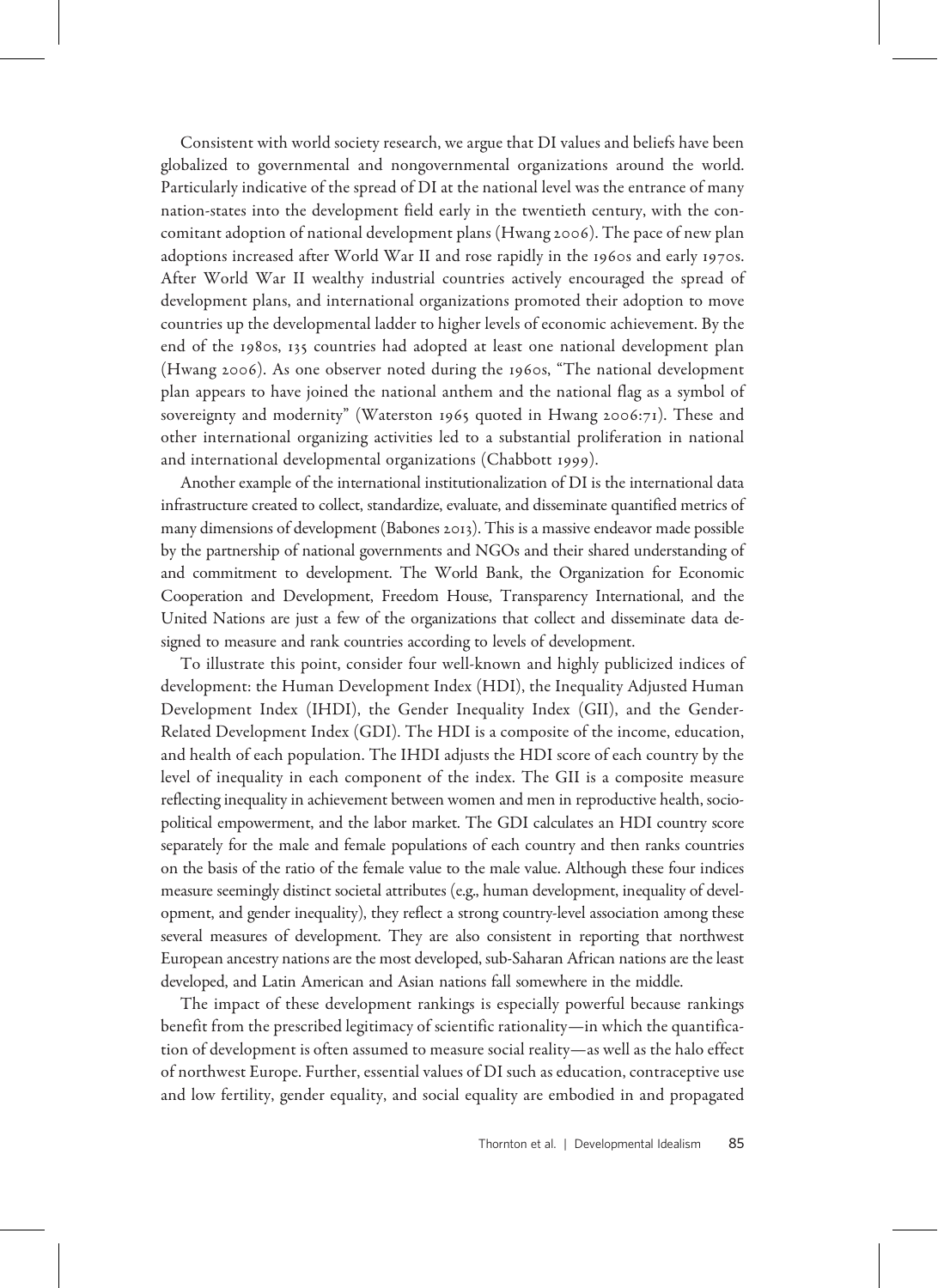by these and similar indices. Because international development statistics such as these are the basis for setting and monitoring development policies and programs, they can significantly influence the behaviors and beliefs of individuals, organizations, and nation-states.

Of course, the adoption of a policy or the ratification of an international treaty containing DI goals does not necessarily mean that the nation-state involved itself endorses the goals. Rather, it may mean that the nation-state seeks legitimacy within the international community (Cole and Ramirez 2013; Hafner-Burton and Tsutsui 2005; Meyer and Rowan 1977; Schofer and Hironka 2005; Swiss 2009). In fact, in many cases policies or treaties have been endorsed without any intention for implementation. This behavior illustrates the power of DI: even nation-state actors who oppose the tenets of DI recognize the usefulness of publicly espousing DI values to enhance international legitimacy. And evidence indicates that, even in the absence of immediate national implementation of a DI value-based policy or treaty, the national endorsement furthers activists' efforts toward adoption of the policy or treaty goals (Bob 2005; Hafner-Burton 2008; Murdie and Davis 2012).

# Effects of Developmental Idealism on Individuals' Values and Beliefs

The endorsement and adoption of DI beliefs and values at the national level does not indicate their acceptance by individual citizens. The world society literature recognizes that sometimes values promulgated by international forces do not reach below the levels of nation-state laws and policies to affect the everyday lives of individual citizens (Meyer and Rowan 1977; Schofer et al. 2012). Thus the international values inherent in national treaties, laws, and constitutions are sometimes decoupled from or only loosely coupled to the implementation and practice of these same values in the nation's populace (Meyer et al. 1997). In many other cases, however, we find evidence of penetration to the grassroots level.

Regarding the tenets of DI in particular, we posit that in many instances its values and beliefs have permeated below national elites and government policies to become part of everyday life for many citizens around the world. For example, Swindle (2014) has demonstrated the presence of development terminology across millions of books and newspapers published in the English language for the past three centuries, and Melegh ( $2006$ ) has found the language of development and developmental hierarchy in the materials of Western corporations and foundations as well. These findings suggest wide public exposure to developmental thinking and great potential for it to enter the general discourse among native English-speaking populations.

In addition, the increasing use of English as a lingua franca suggests that DI values and beliefs have been disseminated outside the countries where English has long been the dominant language. For example, a study in Hungary by Csánóová (2013) in 2009 and 2010 reveals the use of developmental language and images in that country's media, as well as the media's tendency to view countries in ways that are consistent with the development hierarchy promulgated by powerful international agencies.

We suggest that many of the mechanisms that have spread DI across national borders have also spread it within countries, reaching many ordinary people in everyday life. In fact, considerable evidence indicates near-saturation levels of key DI belief and value statements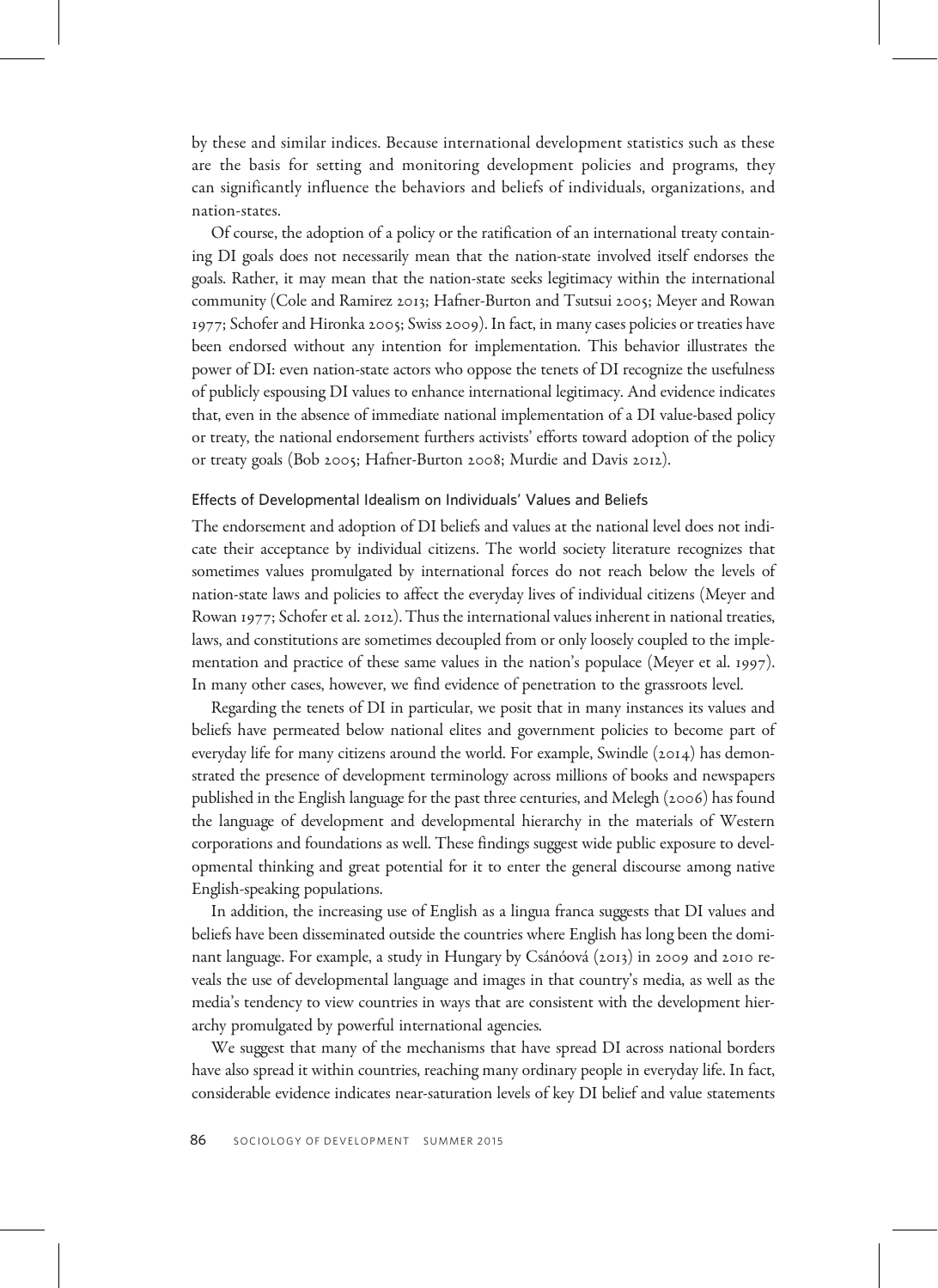in many populations. Ethnographic data from China, Egypt, India, Nepal, New Guinea, and places in sub-Saharan Africa indicate that many citizens of these areas understand the concepts of development and developmental hierarchies and use them to describe the world (Abu-Lughod 1998; Ahearn 2001; Amin 1989; Blaut 1993; Caldwell, Reddy, and Caldwell 1988; Dahl and Rabo 1992; J. Ferguson 1999; Guneratne 1998, 2001; Hannan 2012; Justice 1986; Osella and Osella 2006; Pigg 1992, 1996; Wang 1999).

Furthermore, survey data from several countries from diverse settings document that general publics understand development and developmental hierarchies and do so in ways closely resembling descriptions used by the United Nations (Binstock and Thornton 2007; Binstock et al. 2013; Csánóová 2013; Melegh et al. 2013; Thornton, Binstock, and Ghimire 2008; Thornton et al. 2012b). Participants in 16 social surveys fielded in  $14$  countries and representing every major world region and level of living were asked to rate a set of countries on development on a scale from  $\circ$  (or  $\iota$ ) to 10. In each of the 16 surveys, the average respondent ratings for individual countries closely matched the ratings for the same countries assigned by the UN HDI, with correlations ranging from  $0.75$  to  $0.97$  (Csánóová ; Thornton et al. b). Also, very large percentages of respondents provided country development ratings that corresponded closely with the UN HDI scores.

Figure I provides a summary view of the strength of agreement between UN HDI ratings on the national development of 55 countries and the average public ratings gleaned from the surveys in 14 countries (Binstock et al. 2013; Csánóová 2013; Melegh et al. 2013; Thornton et al. 2012b).<sup>3</sup> Figure 1 shows a remarkable correspondence between respondent averages and UN HDI scores, with the correlation between the two sets of ratings being 0.76. While these data cannot tell us how respondents around the world gleaned their understanding of the developmental hierarchy that so closely resembles that of the United Nations, they do demonstrate the penetration of DI beliefs to the general populaces of a fairly large and diverse set of countries.

Recent evidence from surveys around the world indicates widespread endorsement of other DI tenets as well. As mentioned in the introduction, research indicates that citizens of Lebanon, Egypt, and Iraq commonly believe in cause-and-consequence relationships between economic development and freedom, democracy, and human rights (Thornton et al. a). Similarly, many Hungarian survey respondents link democracy to the concept of development (Csánóová 2013).

Also, general population surveys in Argentina, China, Egypt, Iran, Malawi, Nepal, and the United States document the widespread acceptance of the proposition that development is both a cause and a consequence of several dimensions of family life, including marriage, living arrangements, gender roles, and childbearing (Abbasi-Shavazi et al. 2012; Binstock and Thornton 2007; Lai and Thornton 2014; Thornton et al. 2012a, 2012b,  $2014a$ ,  $2014b$ ). For example, survey data from these seven countries show the perception of a strong link between fertility and development, with large majorities of respondents in each country reporting the beliefs that high fertility is more common in places that are not developed (range  $= 75-95$  percent), that development will decrease fertility (range  $= 73-95$  percent), and that fertility reductions will increase the standard of living (range  $= 84 - 99$  percent) (Thornton et al. 2012a).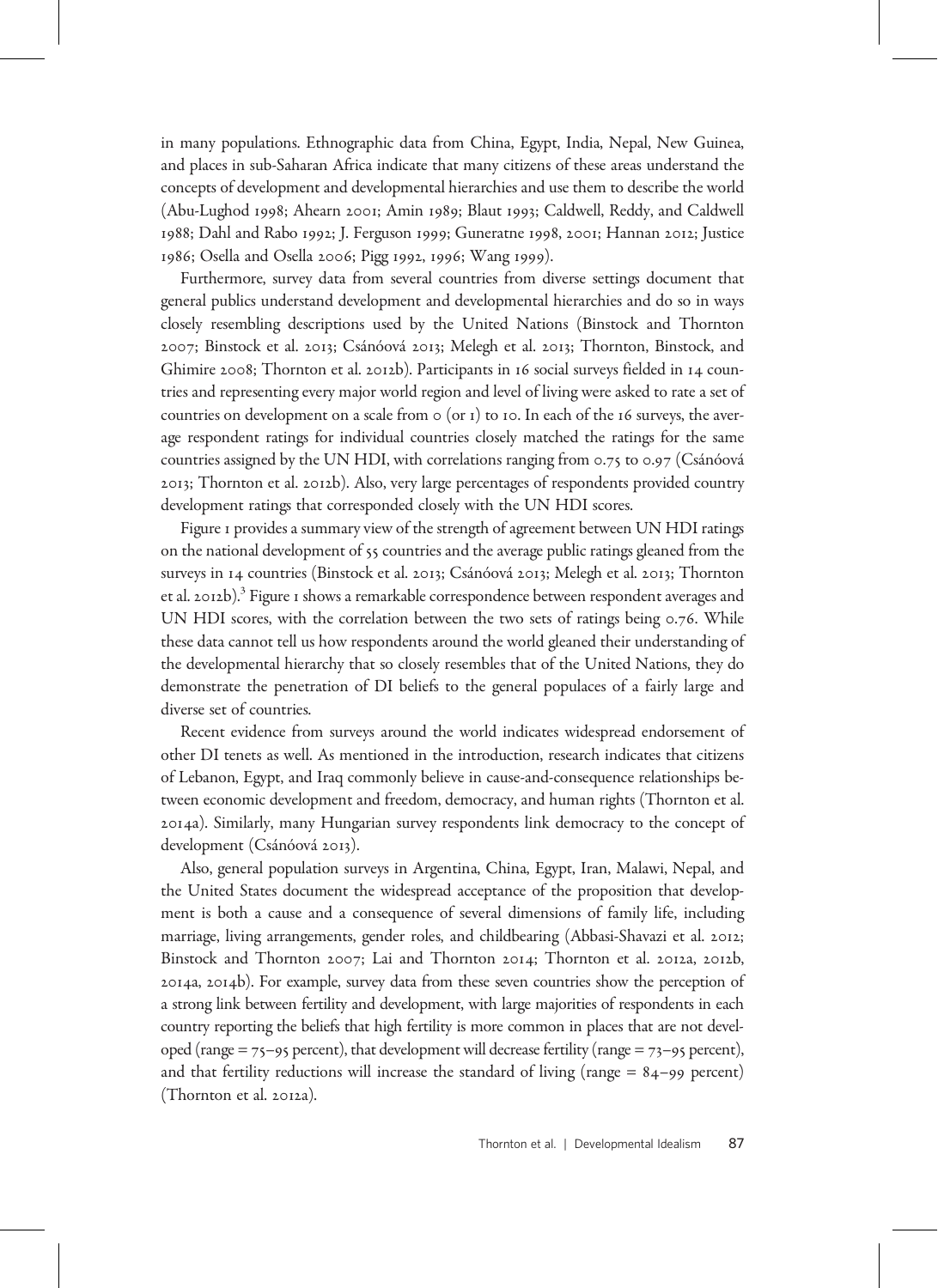

FIGURE 1. Correlation between subjective ratings of national development and the HDI. Notes: Human development index score is from 2000.

#### Effects of Developmental Idealism on Individuals' Behavior

We now turn our attention to some observed effects of DI on people's behavior. Because of the scope of DI's effects, we cannot cover the entire range of effects but can only provide brief examples. We begin with marriage and childbearing—two population components that have been central to many development programs.

Reductions in Marriage and Childbearing The family planning programs initiated after World War II to control fertility in Africa, Asia, and Latin America constituted one of the largest and most successful social movements in history. These programs were motivated by the DI values and beliefs promulgated by Malthus ( $[1803]$  1986), who argued that low fertility was good and would reduce human suffering and facilitate development (Barrett and Frank 1999; Donaldson 1990; Hodgson and Watkins 1997; Melegh  $2006$ ; Thornton  $2005$ ).

This family planning movement encouraged high-fertility countries across the globe to introduce programs intended to increase age at marriage and promote the use of birth control (Barrett and Frank 1999; Donaldson 1990; Greenhalgh 1996; Melegh 2006). It created new contraceptives, established distribution channels for them, and provided expertise and personnel training for program implementation. Family planning programs also devoted efforts to increase desire for smaller families and to prompt acceptance and use of the means to limit fertility. Some programs provided aid to incentivize the adoption of family planning behaviors, and some were coercive—monitoring women's menstrual cycles, establishing quotas for reproduction, and forcing sterilization and abortion.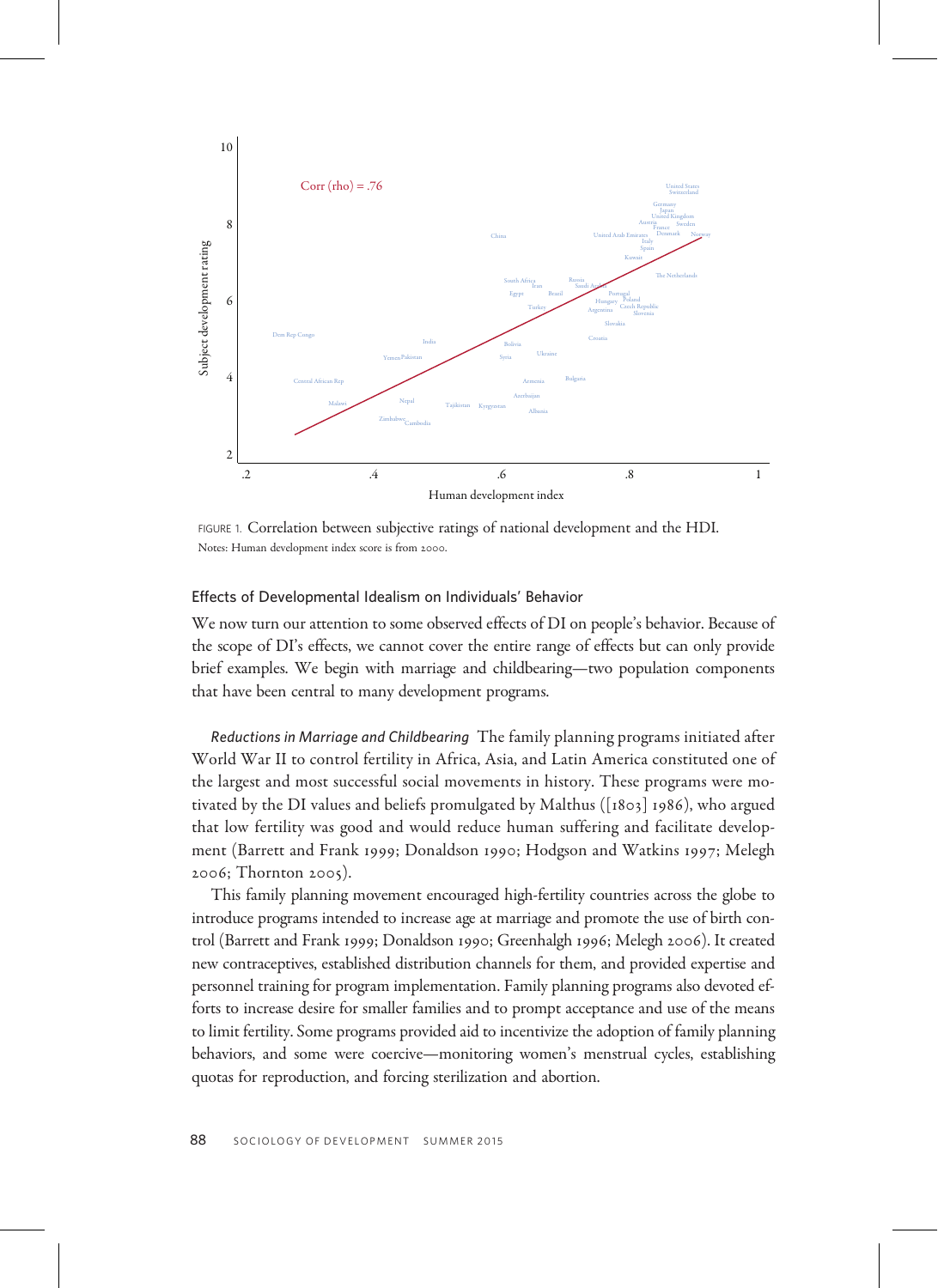The introduction of family planning programs was often met with skepticism and resistance. For example, the program in Kenya was initially met with verbal endorsement but implementation neglect, with vigorous implementation only coming later (Chimbwete, Watkins, and Zulu 2005). In Malawi, the program initially met with outright government rejection but was implemented later (Chimbwete, Watkins, and Zulu 2005). India instituted a vigorous sterilization program, which generated so much resistance that it played a role in the fall of a government. China, on the other hand, vocally resisted the idea of family planning but later reversed direction and instituted its well-known one-child family policy (Greenhalgh 1996). Iran had its own experience: first, governmental acceptance with population resistance; second, a change of government followed by governmental resistance; and third, vigorous governmental support and very rapid fertility decline (Abbasi-Shavazi, McDonald, and Hosseini-Chavoshi 2009). Despite initial resistance in many places, family planning programs became almost ubiquitous in non-Western countries within a few decades (Chimbwete, Watkins, and Zulu 2005; Johnson 1994; Nortman 1985).

In the decades following the introduction of family planning programs, marriage, contraception, and fertility have changed tremendously worldwide. Age at marriage has increased in almost every country (Ortega  $2014$ ), contraceptive use is quite common, and abortion is legal and accessible in many places. The global fertility rate has declined substantially over the past four decades (UN  $2009$ ) and has done so in every world region. In many countries, fertility levels have dropped to replacement level or below (Billari and Wilson ; Dorius  $2008$ ; UN  $2009$ ). Although we propose that DI is an important ideational influence on these global changes in marriage and childbearing, we also recognize the importance of other factors such as industrialization, urbanization, declines in mortality, and increases in economic production and consumption, education, and technological innovation.

Rising Freedom in Family and Personal Relations We believe that DI has significantly influenced changes in romantic relationships and family life in many places around the globe, contributing to increases in nonmarital sex and cohabitation, childbearing outside marriage, divorce, and same-sex marriages (Thornton, Axinn, and Xie 2007). The spread of DI beliefs in equality and freedom has helped erode many restrictions on people's behavior in this sphere: marriage being required for sex, cohabitation, and childbearing; childbearing being expected in all marriages; divorce being prohibited or restricted; and marriage being limited to heterosexual couples (Thornton et al.  $2007$ ). Although these trends have been especially pronounced in northwest Europe and its overseas populations, trends in the same direction have been found among many populations of eastern and southern Europe, Latin America, and Asia (Cammack and Heaton 2011; Cerrutti and Binstock 2009; Esteve, Lesthaeghe, and Lopez-Gay 2012; Lesthaeghe 2010; Lesthaeghe and Surkyn 2008; Thornton and Lin 1994; Thornton and Philipov 2009).

Greater Freedom in Choosing a Spouse Another important area where increasing freedom and the right of consent have been important forces has been in choosing a spouse. Although freedom to choose a spouse has a very long tradition in northwest Europe and its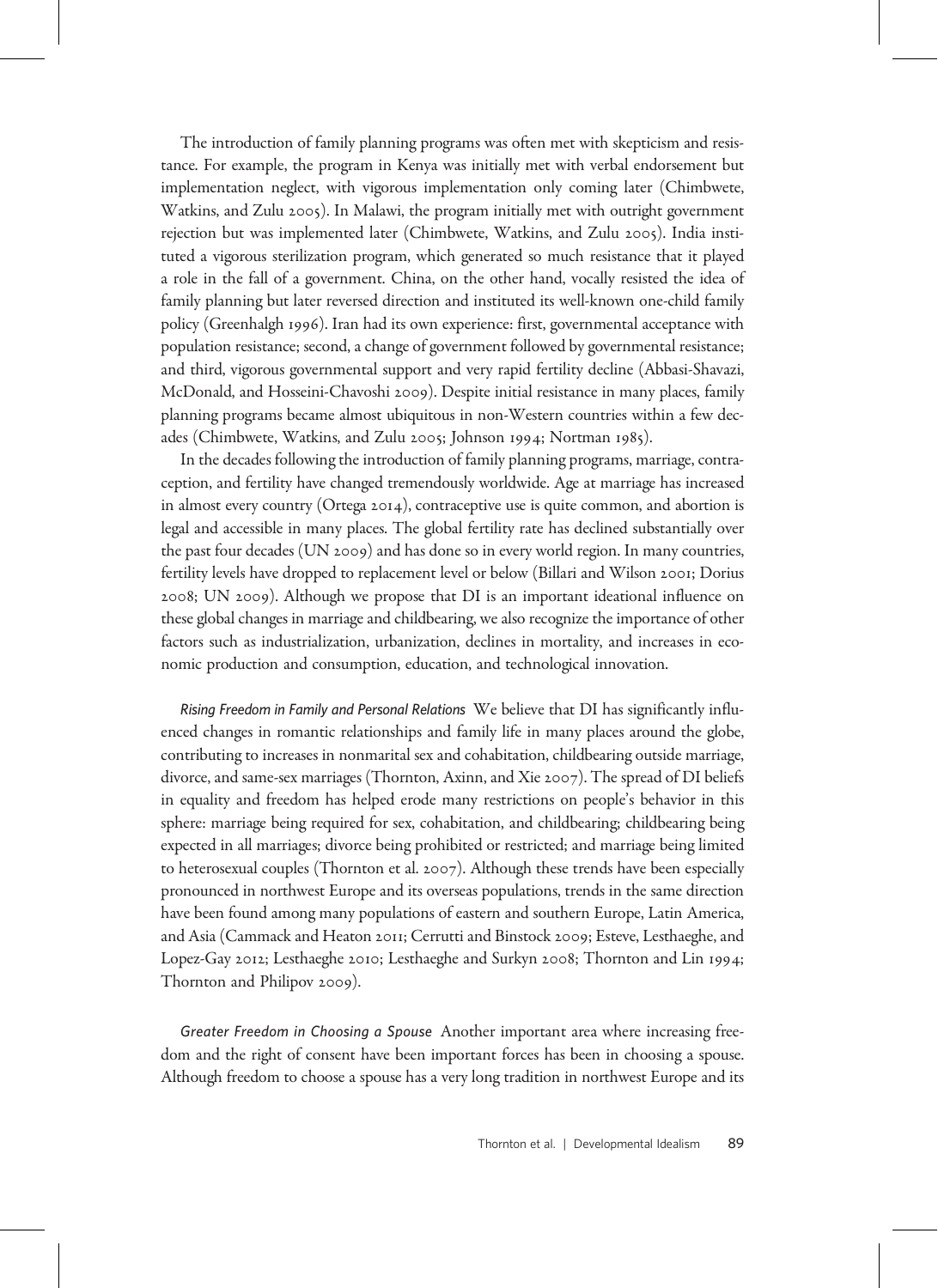overseas populations, in many non-Western places arranged marriages have predominated until recent decades. Recently, however, many non-Western places have seen substantial increases in marriages where the prospective bride and groom have important, sometimes determinative, say in their choice of spouse (Ghimire et al. 2006; Thornton 2005; Thornton and Lin  $1994$ ).

Mass Education DI specifies that education is a key component of the good life and an important mechanism for achieving progress in important life domains such as economic growth, democratization, expansion of individual rights and freedoms, health, and gender equality. These DI beliefs and values have played an essential role in the global expansion of education.

World society scholars identify the global diffusion of mass schooling as a manifestation of supranational institutional isomorphism occurring over time and geographic space (Benavot et al. 1991; Ramirez and Meyer 1980). Were education simply a mechanistic response to the labor market demands of an urban and industrial society, enrollment and attainment rates would not be nearly as high as they are in many countries around the world. Instead, empirical research demonstrates that the expansion of school enrollments after World War II is strongly linked to diffusion processes net of economic productivity and position in the world community (Meyer et al. 1977). This is true of primary and secondary school enrollments and also of higher education (Schofer and Meyer 2005). The value of education has become deeply embedded in worldwide beliefs about individual and societal enhancement, and contemporary transnational actors invest substantial energy and resources to further expand education.

DI has contributed to the now taken-for-granted status of education as a universal institution, but it was not always the case that education had such ubiquitous appeal. The origins of the mass education movement that now extends to virtually the entire world can be traced to the Protestant nations of northwest Europe (Cippola 1969; Easterlin 1981). Mass education was rooted in Protestant beliefs in individual responsibility for salvation and the need to adequately empower individuals with the tools of salvation. The ability to read religious texts came to be seen as a formidable inoculation against a host of threats to spiritual enlightenment and progress. As education spread throughout continental Europe and North America, the seeds of mass education were also being planted in many non-Western locales by Protestant and, to a lesser extent, Catholic missionaries (Woodberry 2012). The establishment of schools in Asia and Africa, for example, followed almost immediately after the founding of missions. Although enrollment and attainment rates remained low in many parts of the world until well into the twentieth century, developmental models that gradually secularized belief in a causal relationship between education and individual progress expanded well beyond their early Protestant origins.

The period following World War II witnessed a significant global expansion of education. Decolonization gave rise to many newly independent nations eager to establish their place in the world and to emulate the material successes of their former colonizers. And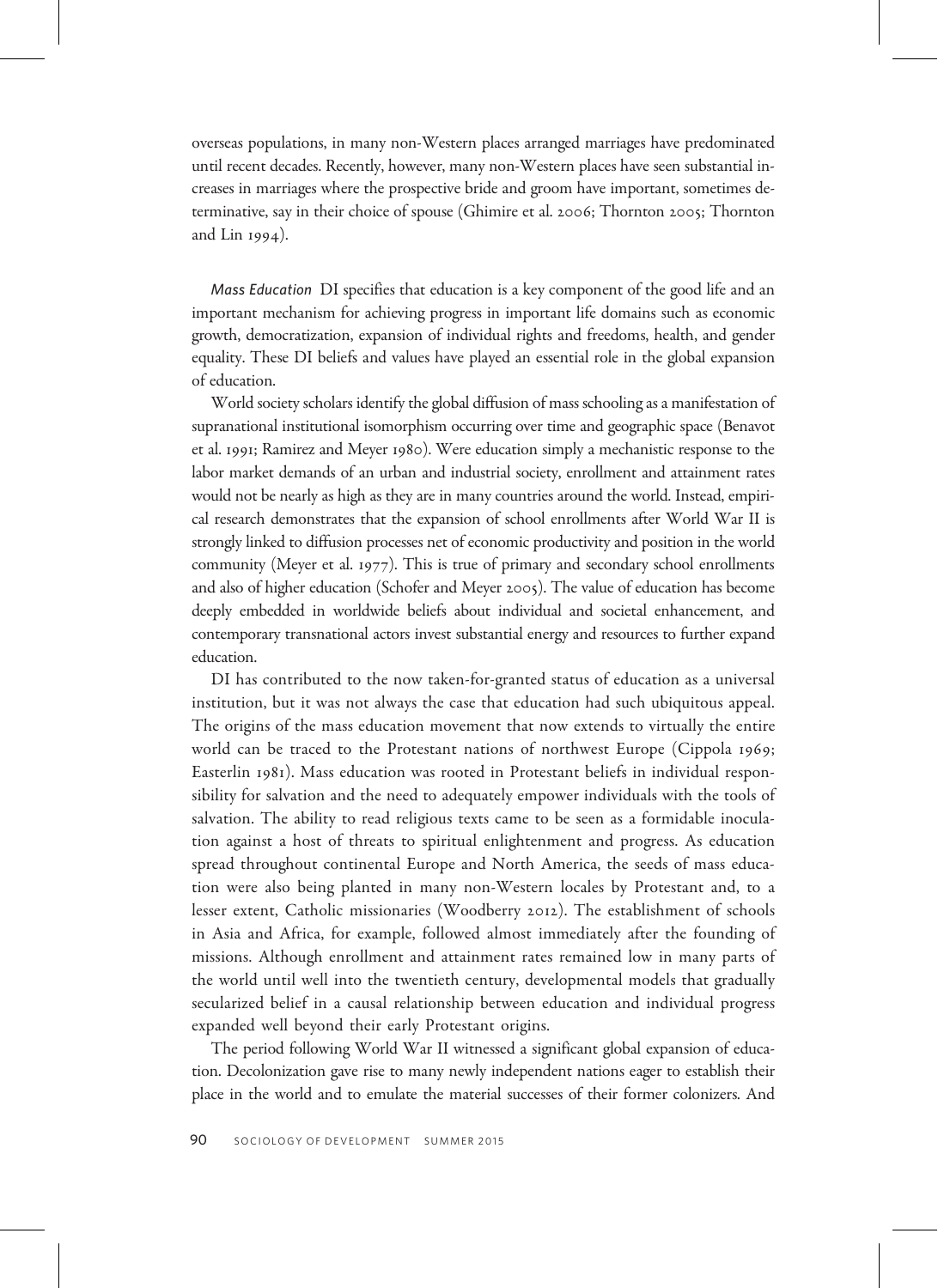these fledgling nations and the international entities with which they interacted viewed the education of individuals and societies as a key driver of economic and social development of the kind observed in rich Western nations (Fiala and Lanford 1987). Development agencies, political leaders in Western and non-Western nations alike, and both religious and secular transnational actors were key to the institutionalization of education in development programs, its association with the good life in the minds of publics around the world, and the global expansion of education.

School attendance and achievement are now at historically high levels and continue to grow in many parts of the world (Dorius 2013; Morrisson and Murtin 2010, 2013). An important transfer of power from religious to secular institutions has attended the secularization and institutionalization of education. Higher education, especially bachelor's and postgraduate degree–awarding universities, are particularly important in this transfer of power to secular institutions. Achievers of higher education gain unparalleled status and are seen as capable of directing and defining global development (D. Frank and Meyer 2007; Meyer 2010; Meyer and Bromley 2013; Schofer and Meyer 2005). In the contemporary world, few question the transformative power of education over individual and collective life. Cultural models that posit causal relations between education and virtually every other feature of development are now deeply embedded in national and global institutions and in the minds of publics throughout the world.

International Relations We now turn to international relations and to the widely accepted observation that development models have influenced relations between Europe and other places—particularly by justifying colonization and slavery of people outside Europe. Here, however, we focus on international relationships within Europe, where one might expect little influence of the DI model. In this, we accept the view of Wolff (1994) and others that the developmental model led to the invention of eastern Europe in contrast to western Europe and that this bifurcation played a role in subsequent European relations (Bakić-Hayden 1995; Böröcz 2000; Melegh 2006; Sztompka 2004; Todorova 1997; Wolff ). We recognize in the following discussion that many powerful forces beyond cultural models influence international relations, including national interests, balance-of-power concerns, domestic politics, spheres of influence, economic and military resources, and leadership idiosyncrasies.

By the eighteenth century, many western European Enlightenment writers had accepted the developmental model, documenting their belief that eastern Europe represented an intermediate stage between "backward" Asia and "developed" Europe (Melegh 2006; Neumann 1999; Todorova 1997; Wolff 1994). For example, in the late eighteenth century, Count Louis-Philippe de Segur, an envoy from the French court to the Russian court, reported that as one departs eastern Prussia and enters Poland, one leaves "a perfected civilization . . . , believes one has left Europe entirely . . . , [and thinks] one has been moved back ten centuries" (quoted in Wolff  $1994:19$ ). Another Frenchman who traveled to Russia in 1839, Marquis Astolphe de Custine  $(1987)$ , suggested that "the Russians are not yet civilized" (p. 105), are just "regimented Tartars, nothing more" (p. 105), and are "a half-savage people" (p. 156). This view of eastern European development was not unique to western European thinkers.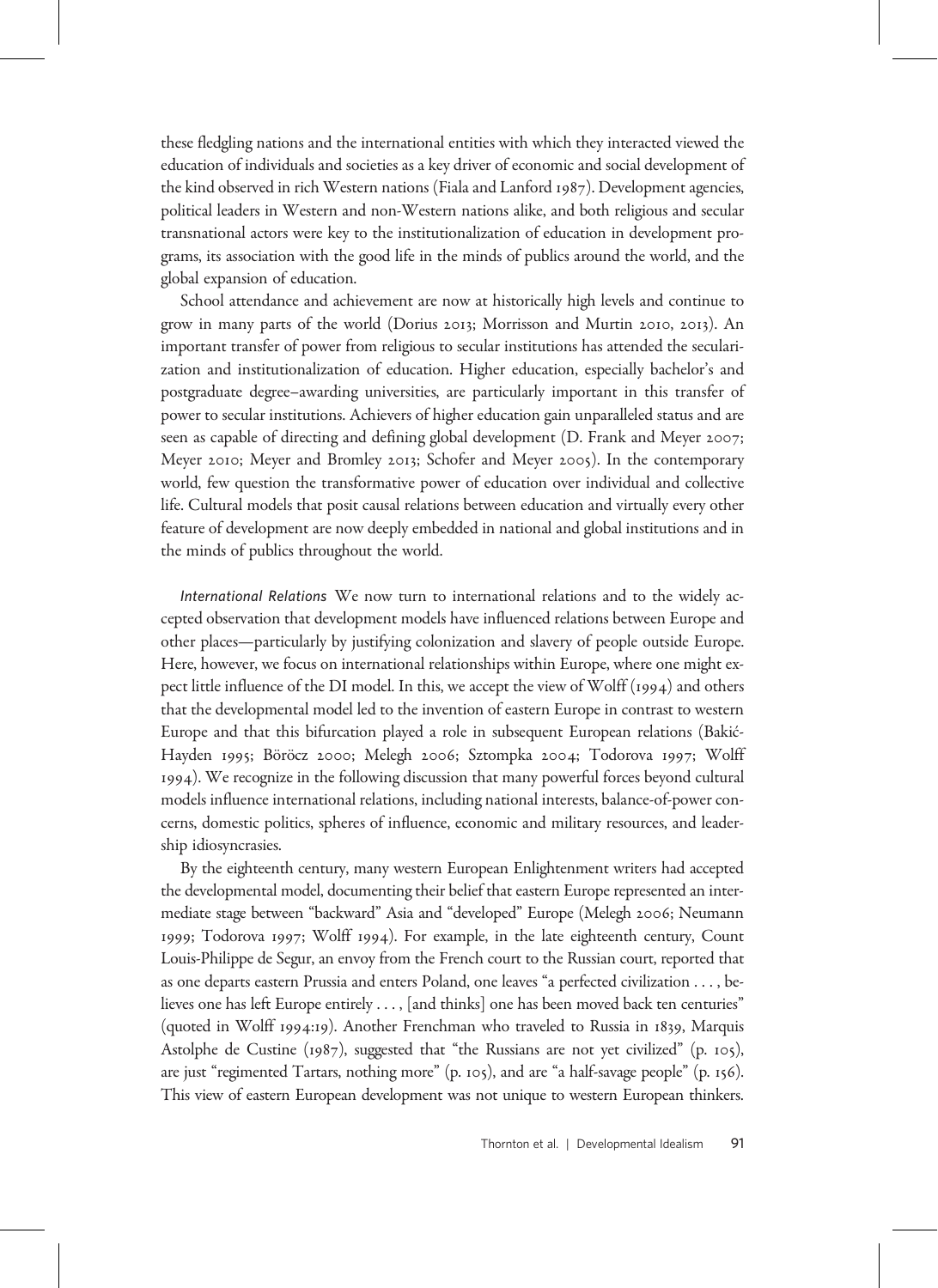Trotsky (1932) espouses a DI worldview in his monumental work *The History of the Russian* Revolution: "The fundamental and most stable feature of Russian history is the slow tempo of her development, with the economic backwardness, primitiveness of social forms and low level of culture resulting from it" (p. 1).

Wolff  $(1994)$  suggested that this Enlightenment-era creation of an eastern Europe distinct from western Europe established "the cultural context for presumptuous projects of power" (p. 362). He indicated that Napoleon's failed invasion of Russia in  $1812$  may have been influenced by this cultural model and an underestimation of the intellectual and cultural power of the Russians. He also suggested that this East-West development model influenced French and English involvement in the Crimean and Balkan Wars later in the nineteenth century, the remaking of Europe following World War I, and the way Hitler conducted his eastern campaign during World War II (Wolff 1994). According to Wolff (1994), this model "served to underpin every aspect of German policy toward eastern Europe during World War II" (p.  $370$ ).

More recently, this model has been posited to have played a role in the British, American, and Soviet negotiations regarding post–World War II Europe (Churchill 1953; Harbutt 1986). At one important 1944 meeting between Winston Churchill and Joseph Stalin, it was decided that the Soviet Union would have predominant influence in Romania and Bulgaria and little influence in Greece (Churchill 1953; Harbutt 1986; Resis 1978; Yergin 1978). Two years later, Churchill (1946) observed that an iron curtain had fallen across Europe but that Greece—"with its immortal glories"—had remained on the western side of that curtain (pp.  $8-9$ ).

Even the fall of the Iron Curtain during the late 1980s and early 1990s did not erase the powerful image of an East-West civilizational divide (Wolff 1994). Many in central Europe had identified themselves as "Europeans" before the Iron Curtain and saw its fall as an opportunity to go "back to Europe" (Krasnodębski, Städke, and Garsztecki 2003; Kuus 2004; Melegh 2006). Many people now wanted "to escape from the grip of Asia and move toward Western Europe, and finally to realize old pro-Western aspirations and ambitions" (Sztompka 2004:489). As part of this movement to the "West," many countries opted to join the Council of Europe, the North Atlantic Treaty Organization (NATO), and the European Union.

The East-West civilizational divide also has been a deterrent to the admission of countries from central and eastern Europe into the European Union (EU), which was apparent as early as the 1993 Copenhagen European Council and has continued to the present (Melegh 2006). The EU's designation of an "Eastern expansion" had no parallel in the ways other countries such as Sweden and Austria were admitted into the Union (Böröcz 2000; Melegh 2006). Sztompka (2004) noted an "East-European syndrome" (p. 488) that implied inferiority and inhibited admission into the EU. And those central and eastern European countries that did gain admission into the EU were seen as learners to be taught by the older membernations how to adopt European norms (Kuus 2004; Lauristin 2007).

However, this East-West civilizational divide has not gone unchallenged. Mikhail Gorbachev (1987), who was perhaps most directly responsible for the fall of the Iron Curtain, described his views of this civilizational divide in 1987: "Some in the West are trying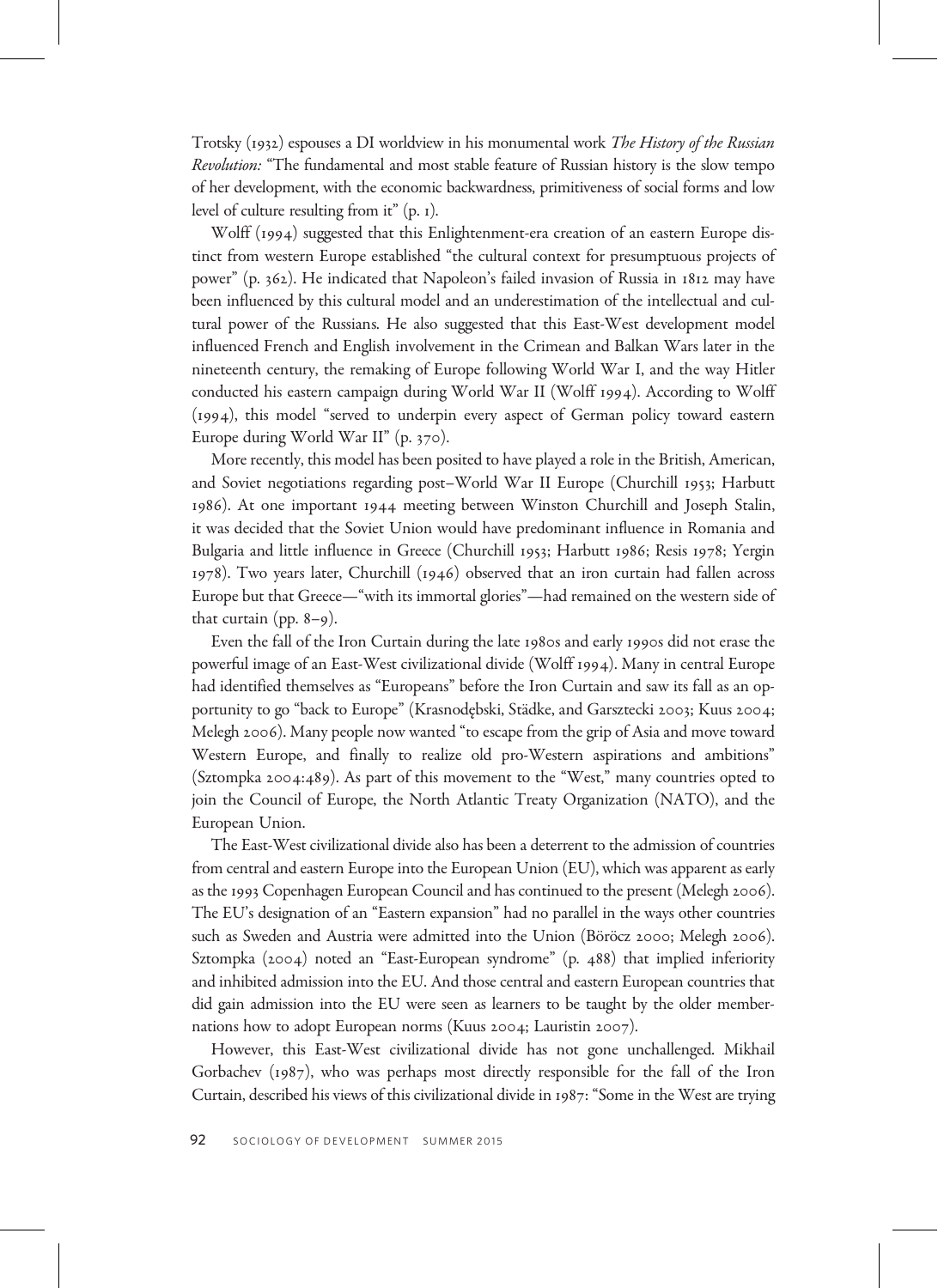to 'exclude' the Soviet Union from Europe. . . . They equate 'Europe' with 'Western Europe.' Such ploys . . . cannot change the geographic and historical realities. Russia's . . . links with other European nations . . . have deep roots in history. We are Europeans. . . . [The] peoples of our country have all made a sizable contribution to the development of European civilization. So they rightly regard themselves as its lawful inheritors" (p. 191).

The claim to be "European" rather than "eastern European" was also made by leaders from other countries in the region (Bakić-Hayden 1995; Kuus 2004; Melegh 2006; Szondi  $2007$ ; Todorova 1997). However, many of them maintained the East-West developmental convention but claimed that they were on the "European" side of the divide (Kuus 2004), with the East- West boundary somewhere east of their own countries, and Russia representing the East. A similar phenomenon has been observed in the former Yugoslavia, where certain former states work to position themselves higher than other states on the developmental ladder (Bakić-Hayden 1995; Todorova 1997).

# Two Empirical Examples of Developmental Idealism Taking Hold in a Society

In the previous sections, we focused on the influence of DI on key aspects of life the world over: marriage and childbearing; personal and familial relations; spouse choice; education; and international relations. However, there are many other aspects of life that we have not been able to discuss with this topical approach—such as military organization, governmental systems, legal systems, modes of production, living arrangements, writing systems, names, and clothing styles. To delineate the breadth of the effects of DI on these other aspects of life, we shift from a topical approach to a case study approach where we consider a range of changes connected to DI in particular societies in diverse circumstances and areas of the world.

We could center this discussion on societies on places such as Mexico, China, Egypt, South Africa, Nepal, or Japan, as all of them have had distinct experiences with DI, yet share important experiential similarities. However, we have chosen to focus on the present country of Turkey, which emerged out of the Ottoman Empire in 1923, and the Nez Perce Native Americans living in the northwestern part of the present United States. We have chosen these two societies because we have fairly detailed information about them and their experiences with DI and because they allow us to demonstrate the influence of DI over a nationstate with a deep history of empire at the nexus of much human history (Turkey) and a much smaller, regional society with limited contact with Europeans before 1800 (Nez Perce).

Turkey DI was an important force in the Ottoman Empire and the Republic of Turkey through most of the nineteenth and twentieth centuries (Kavas 2015; Kavas and Thornton ). During this period, elites in the Empire and the Republic tended to believe that their country was developmentally behind the countries of western Europe and needed to catch up. DI and the adoption of a broad array of "modern" social structures and behaviors were seen as the route to progress. As early as the beginning of the nineteenth century, Ottoman leaders recruited experts and teachers from Europe and sent students to Europe to obtain knowledge and expertise to assist in the Ottoman modernization drive (Kavas 2015).

The modernization effort in the Ottoman Empire began with efforts to reform the military along western European lines (Kavas 2015; Kavas and Thornton 2013) and was followed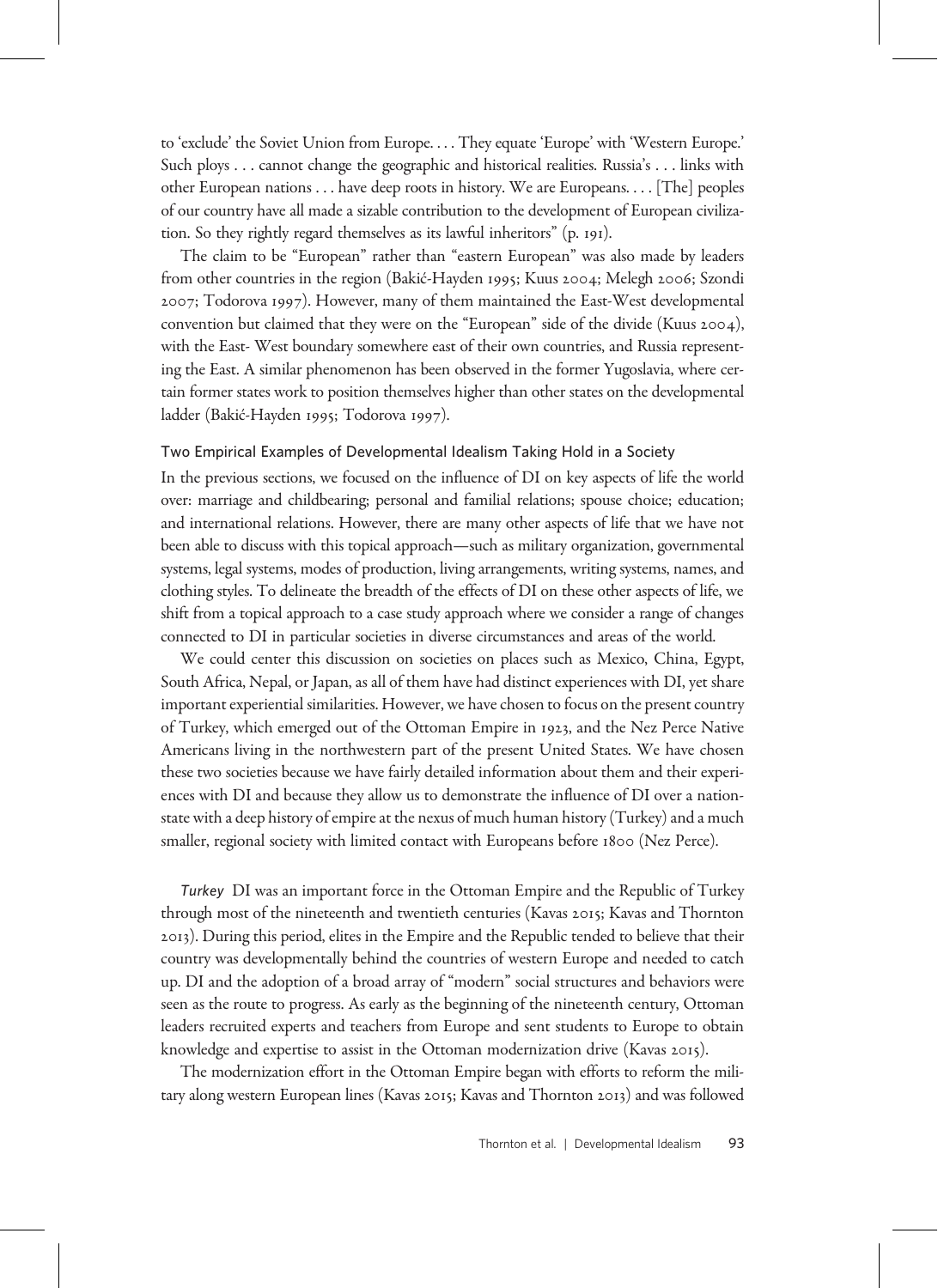by political, administrative, and educational reforms that included the teaching of science and Western languages in secondary schools (Kavas 2015; Kavas and Thornton 2013).

DI became especially influential with the establishment of the Republic of Turkey in 1923 and the commitment of its leaders to a strong modernization program, with the West seen as the "hallmark of modernity" (Kavas and Thornton 2013:228). The goal was to foster the "adoption of European norms, attitudes and standard of living" (Mardin 1991 quoted in Kavas and Thornton 2013:228). Among the early Republican reforms were the adoption of the Italian penal code, the replacement of the Arabic with the Latin alphabet, the adoption of the Gregorian calendar and other Western measurement systems, and the designation of Sunday as the weekly public holiday (Kavas and Thornton 2013). The Republican reformers also saw industrialization as an important element of their modernization drive and implemented many infrastructural development projects such as a national bank and an extensive network of railways and roads.

The early Republican reformers also believed that building modernity in Turkey required movement toward secularization and away from Islam (Arat 1997; Kandiyoti 1991; Kasaba 1997; Kavas 2015; Okyar 1984). This was manifested in the abolition of the caliphate, the closing of religious schools, and the establishment of secular schools.

Extensive efforts also were made to change clothing styles (Kavas 2015; Quataert 1997; Zürcher 2005). The nineteenth-century modernization efforts for men saw a replacement of the centuries-old turban with the fez and an adoption of trousers and jackets. Elite women also began to adopt western European dress styles in the nineteenth century. A particularly symbolic trend beginning in the late nineteenth century was the abandonment of vivid colors for wedding dresses in favor of the Eurocentric white—a color historically associated with death in Ottoman society (Kavas 2015).

During the Republican era, efforts to reform head coverings were once again mounted, with the fez abolished by legislative fiat and Western-form hats encouraged—even mandated for bureaucrats and civil servants. Republican leaders discouraged the wearing of religious veils by women and, beginning in the 1980s, mounted legal sanctions against the veil (Kavas  $2015$ ).

Family and demographic changes were also important goals for Republican leaders (Kavas and Thornton 2013; Ortayli 1994). Early in the Republican period, Turkey adopted the Swiss Civil Code to replace existing family law. The Civil Code outlawed polygamy, set minimum ages at marriage for both women and men, enacted gender equality in inheritance, and established equal child custody rights for women and men. In the 1930s, Turkish women were granted the right to vote and to hold elective office and began participating in the labor force in significant numbers.

An important part of Turkey's recent history has been the country's bid to join the European Union (Kavas and Thornton 2013). Among the requirements for Turkey's admission to the EU are the adoption of laws and institutions similar to those of northwest Europe. This commitment of Turkey to join the EU and to adopt EU standards is an indication of the country's present aspirations for building modernity.

These DI reforms, initiated in a society with a long history of culture and social and political structures, were met with serious resistance and even conflict, at times eliciting military intervention from the government (Kavas and Thornton 2013). And although cultural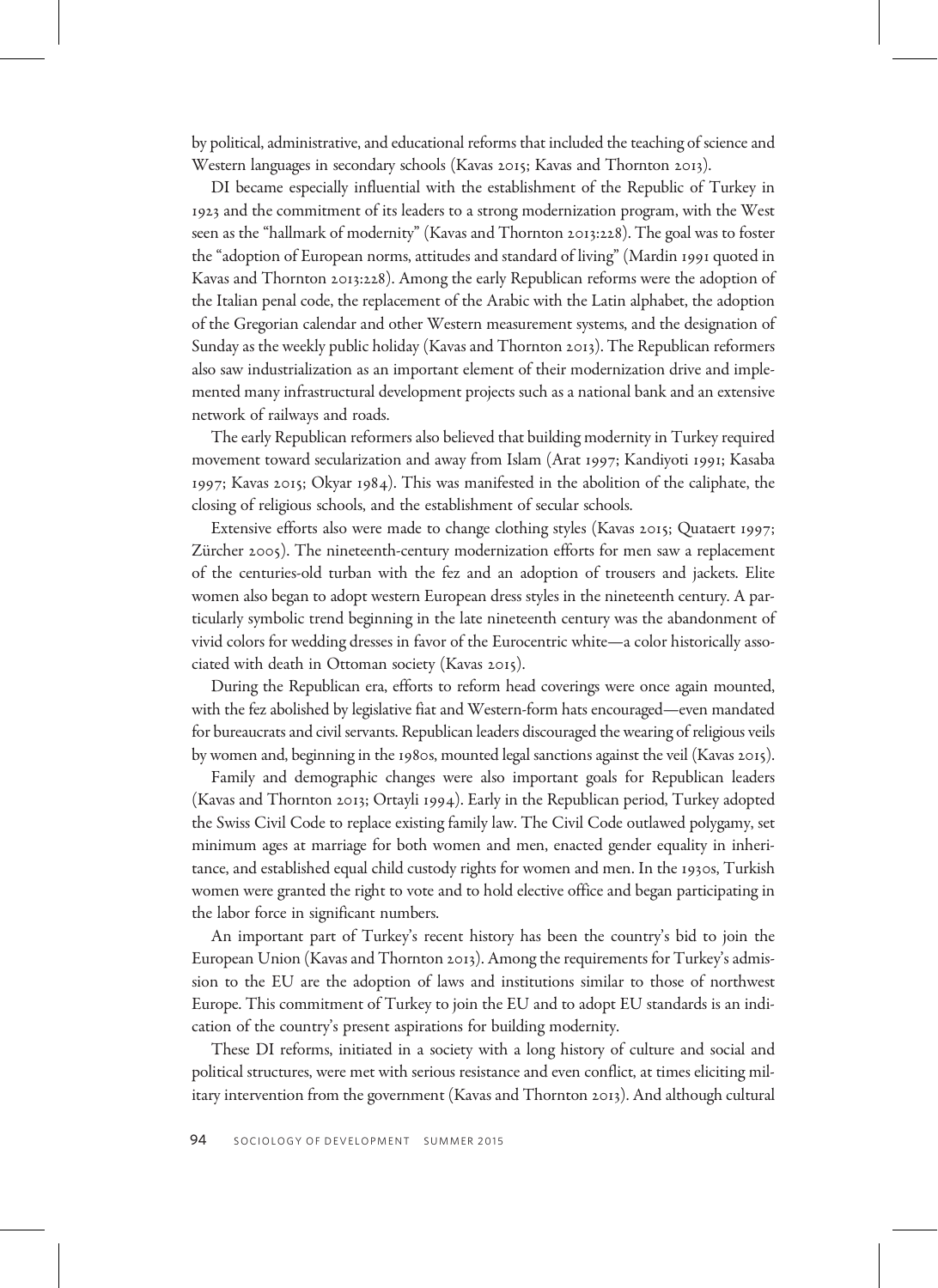clashes continue in many forms today (Kavas and Thornton 2013; Miller 2012), the changes in Turkey over the last two centuries have substantially altered many aspects of life—reflecting as they do the direct and hybridized adoption of many Western ideals of development.

Nez Perce Native Americans The Nez Perce people occupied part of the upper Columbia River Basin in today's north-central Idaho and eastern Oregon and Washington. The purveyors of DI to the Nez Perce people were explorers, fur traders, Christian missionaries, and the US government. The power of DI ideas, in the Nez Perce case, was reinforced by Euro-American demographic, economic, technological, and military power. Although the effects of DI among the Nez Perce people were very wide-ranging, we focus on religion, modes of production, education, government, dress styles, and names.

The Nez Perce people were seminomadic hunter-gatherers who relied on the gathering of roots, fishing, and hunting that sometimes required travel east to the Great Plains for buffalo (Josephy  $\lceil 1965 \rceil$  1997). They were organized into a loose confederation of bands, with little central authority (Josephy  $\lceil 1965 \rceil 1997$ ). Socialization of children was important in Nez Perce life, but there were no formal schools and no written language. The Nez Perce people maintained sophisticated religious beliefs about the cosmos and their place in it (Cebula 2003; McWhorter  $[1940]$  2008; Miller 1985; Slickpoo 1973).

The first Nez Perce contact with Euro-American culture was in the early eighteenth century, when Euro-American goods such as knives, ironware, blankets, and cloth arrived through Native American trade networks (Cebula 2003; Josephy 2007). The Nez Perce people were also afflicted with Euro-American diseases, which not only weakened them economically and militarily but probably weakened their confidence in their spiritual powers (Cebula 2003; Miller 1985; Walker 1985).

The Lewis and Clark expedition, which spent nearly four months with the Nez Perce in 1805-6, was the first known group of Euro-Americans to enter their territory (Pinkham and Evans 2013). Soon after the visit of Lewis and Clark, British and American fur traders arrived, established trading posts, and traded with the Native Americans (Josephy [1965] ; Wishart ). American fur traders initiated a Rocky Mountain Rendezvous held nearly every year from  $1825$  to  $1840$  to serve as a place for traders and trappers to meet and exchange goods from the East for furs from the West (Eddins n.d.; Gowans 1985). The trading posts and Rendezvous extended and deepened white influences among the Nez Perce people, introducing every portable good the whites thought could whet native appetites  $(Cebula 2003)$ .

Nez Perce contact with Christian missionaries began in 1830, when two Nez Perce boys were recruited by British fur traders to attend a missionary school near present-day Winnipeg, Canada (Jessett 1951; Josephy [1965] 1997; Oliphant 1937). A year later, a delegation of four Nez Perce men traveled to St. Louis to recruit Euro-American missionaries to Nez Perce country (Pinkham and Evans 2013; Slickpoo 1973). The Nez Perce goal was to have the missionaries teach them the spiritual, economic, technological, and health powers of the Euro-Americans (Cebula 2003; Pinkham and Evans 2013; Schaeffer 1970; Slickpoo 1973; Walker 1985). Christian missionaries began arriving in Nez Perce country in 1834, and between 1836 and 1841 they established a series of missions among the Nez Perce people and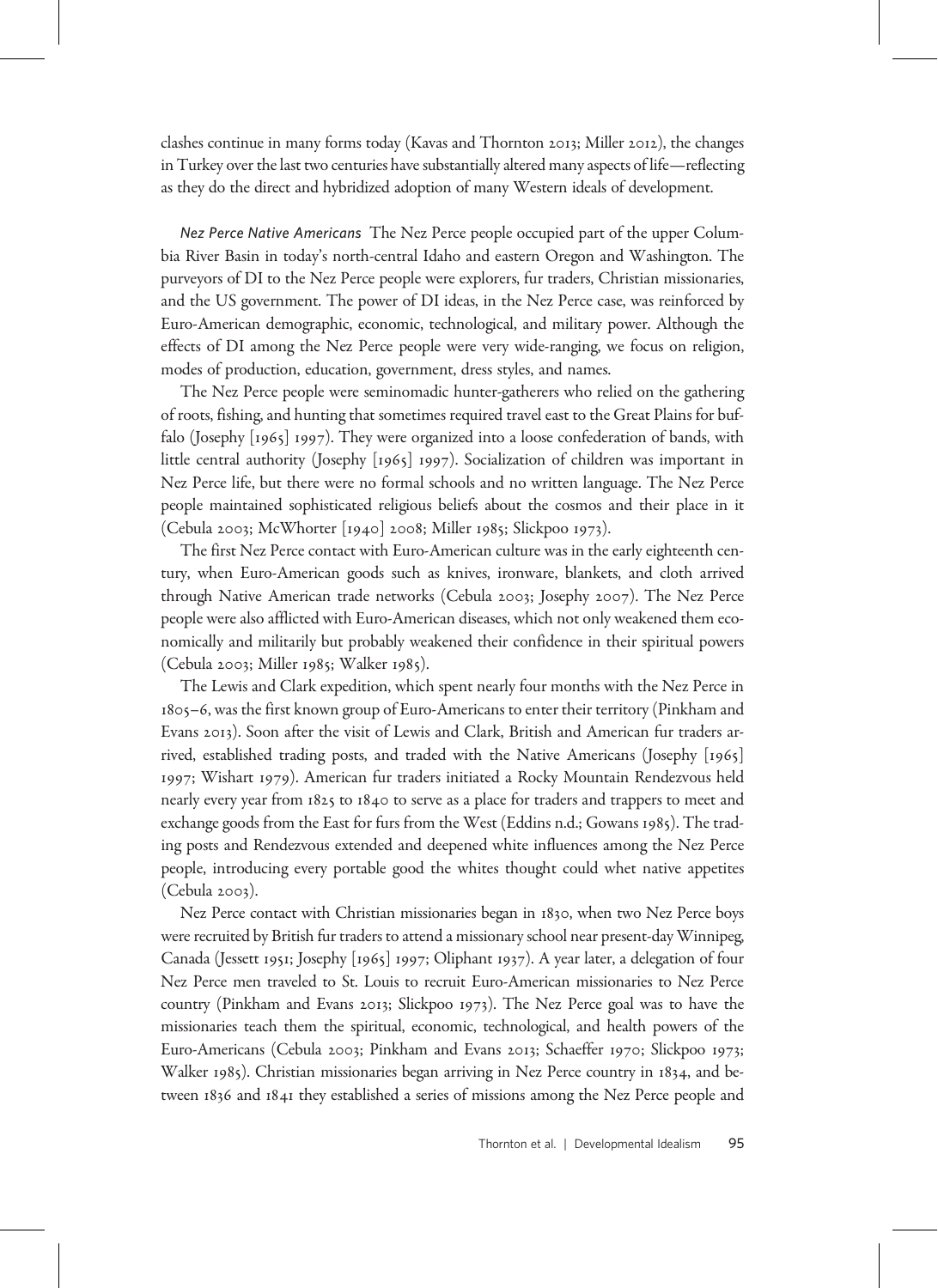their neighbors (Bischoff 1945; Cebula 2003; Drury [1966] 1999, 1976, 1979, 1998; Evans 1976; Gowans 1985; Josephy [1965] 1997; Miller 1985). The first US government Indian agent arrived in  $1842$ , and the first US government-imposed treaty occurred in  $1855$ .

Although the goals of the missionaries and US government agents sometimes diverged, both wanted to Christianize the Nez Perce people, which meant converting them to Christian doctrines and practices, making them members of Christian churches, and having them accept church authority. In addition, among the missionaries and government agents, "Christianizing" efforts were largely the same as "civilizing" the natives into adopting Western values, beliefs, and behaviors (M. Coleman 1975, 1985; McBeth 1908; Prucha 1994; West 2009). As Christopher Miller (1985) stated it: "American culture, as [the missionaries] defined it, was as much an aspect of their faith as the sacraments or perhaps even the Scriptures" (p.  $87$ ).

In addition to Christian conversion, the missionary and government civilizational goals for the Nez Perce peoples included  $(i)$  establishing schools;  $(z)$  transforming the Nez Perce mode of production from hunting and gathering to agriculture and herding;  $(3)$  integrating the Nez Perce government into the American system of government and laws;  $(4)$  replacing Nez Perce clothing and hairstyles with Euro-American forms;  $(5)$  adopting Euro-American Christian names; and  $(6)$  modernizing Nez Perce families by eliminating polygamy, achieving a "proper" division of labor, establishing nuclear rather than extended family units, and raising the status of women.

This civilization program commenced almost immediately after the arrival of the missionaries and government agents and continued for many decades, proceeding through a combination of Nez Perce desire and resistance and Euro-American persuasion and coercion. As one would expect, abandoning centuries-old culture and social structures and adopting new ones was a slow and difficult process. Yet over the course of just four decades, many long-standing indigenous modes of living had changed for many people, including the abandonment of buffalo hunting, the adoption of agriculture, and more sedentary living in cabins and frame houses (Baird, Mallickan, and Swagerty 2002; Josephy [1965] 1997; West ). There was also considerable adoption of Christianity, Christian names, and Euro-American clothing and hairstyles. Although many Nez Perce people wanted to continue their old ways, to follow their own religious traditions, and to continue hunting and gathering, those ways of life became increasingly difficult with the decline of buffalo numbers on the Great Plains and the intrusion of white farmers and miners. In addition, Euro-American coercion and military power played a significant role in Nez Perce change.

The introduction of DI and white influence produced considerable schism and conflict within Nez Perce society (Walker 1985). By the mid-1870s, about 65 to 75 percent of the Nez Perce people had adopted many aspects of Euro-American life, aligned themselves politically with the US government, and lived on a reservation (Greene 2000; McWhorter 1983; West 2009). However, even for this more acculturated group many elements of Nez Perce culture continued (Miller 2006). The remaining  $25$  to  $35$  percent largely continued to follow the old ways, resisting Christianity, US governmental authority, and movement to the reservation. In  $1877$ , when the US government acted to remove this group forcibly to the reservation, war broke out between the US Army and the nonreservation Nez Perce,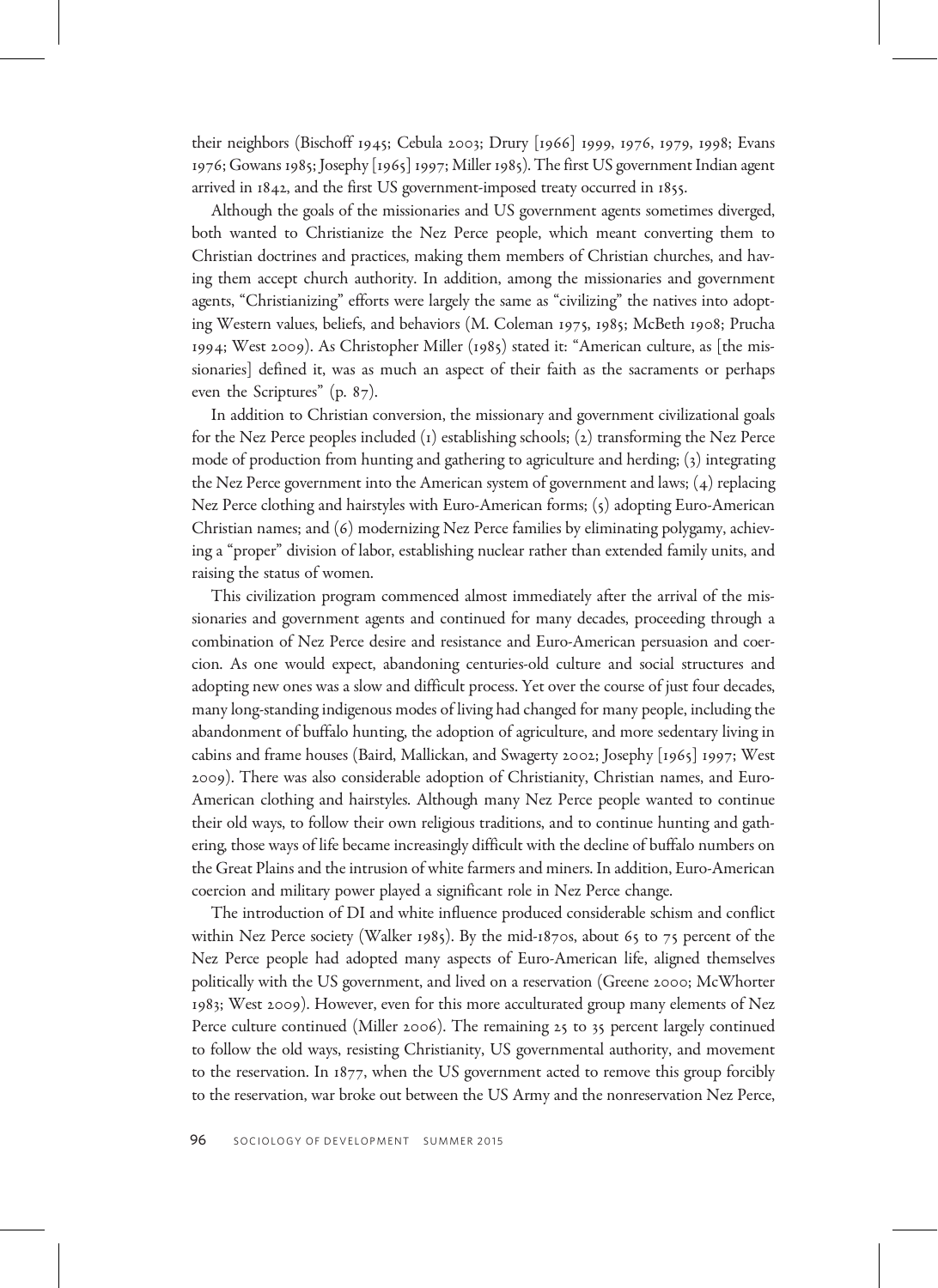with many of the Nez Perce most acculturated to Euro-American ways supporting the US government. The Nez Perce resisters were defeated and removed to reservations (Greene 2000; Josephy [1965] 1997; McWhorter 1983; West 2009).

We use the examples of the Turkish and Nez Perce people because their experiences are broadly representative of those of many indigenous populations following contact with the West. That is, some elements of DI were sought after by indigenous people, while other elements were transmitted with more or less coercion. The long-term effect of these and similar interactions between local culture and DI has been a substantial diffusion of values, beliefs, behaviors, and social institutions associated with development to places where these forms were foreign until relatively recently. And, commonly, this diffusion and social change has been mixed with considerable resistance and conflict.

#### CONCLUSION

In this paper, we have provided evidence for a cultural model of development that has been used by many people in numerous places. DI encompasses a set of values and beliefs that have exerted substantial influence over human behavior and the pace and direction of social change in many parts of the world by instructing people on the nature and meaning of modern life and the mechanisms by which individuals and societies can achieve high levels of development.

DI is for many reasons an especially powerful cultural model. It identifies a substantial set of values that it links to modernity, and in doing so it identifies them as important elements of the good life. These values are also used in DI to rank-order societies on development and the good life, indicating what societies best represent development and are appropriate for emulation. In addition, DI emphasizes an extensive set of beliefs about development and how to achieve it, delineating the requisite individual and organizational behaviors necessary to achieve higher levels of development. Very important here is the fact that DI contains belief statements about the causes and consequences of the various aspects of development. Thus, according to DI the attributes of modernity are positively evaluated not only as ends to be achieved but as means for achieving other valued ends, including modernity itself. This interweaving of modernity's attributes as both ends and means provides an especially powerful motivational force for human behavior and social change.

DI has exerted substantial influence over the direction and pace of global social change because of its wide dissemination and deep embeddedness in many local, national, and global institutions. These changes include, but are not limited to, decreased fertility, contraction of the extended family, delayed age at marriage, substantial increases in educational attainment, gender egalitarianism, and erosion of many long-standing non-Western values, beliefs, and practices. These changes have occurred both voluntarily and through coercion.

Many mechanisms are responsible for the dissemination of DI. Western mass education, first introduced by Christian missionaries in many locales (Woodberry 2012), is one of the most important mechanisms by which DI has been transmitted to successive cohorts of young people throughout the world. International organizations, in combination with the international data infrastructure, have reinforced a global developmental hierarchy that identifies northwest Europe and its overseas populations as the most developed and other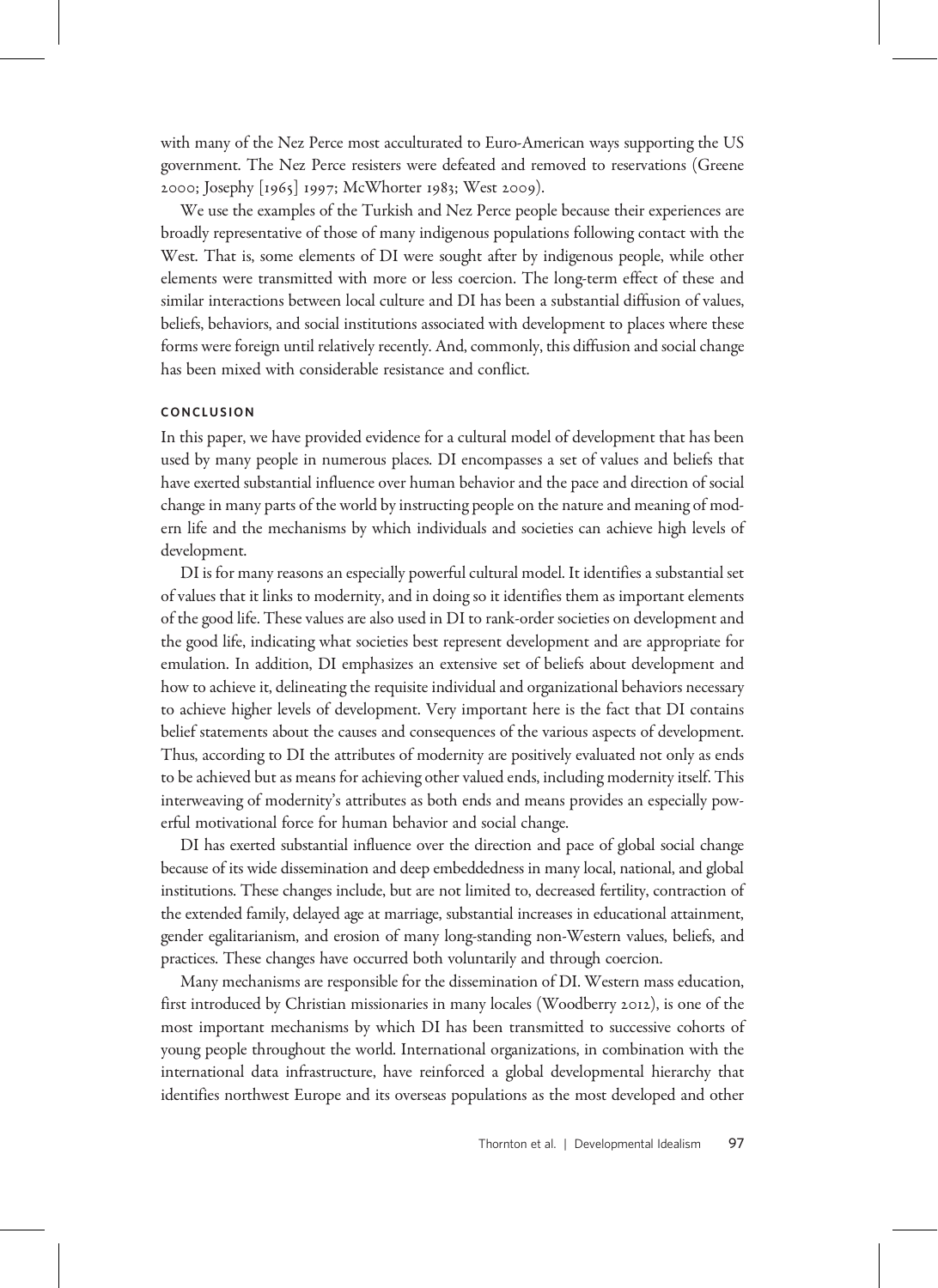nations as less developed. National governments and national elites have also played a central role in the dissemination of DI. Population control programs in China and India, postwar geopolitical negotiations in Europe, and modernization efforts by the Turkish government and Christian missionaries among the Nez Perce illustrate some of the ways DI has influenced social change in diverse places.

We have argued that DI has been introduced into almost every society of the world. Low fertility, high education, democracy, human rights protections, gender equality, and economic growth are now closely associated in cause-and-consequence relationships that many understand to represent "development." With such a pervasive, taken-for-granted, and "natural" belief set, one might ask how we would recognize its absence in a society. To think about this question, we consider the analogy of a newly discovered "island society" (Meyer et al. 1997). If a hitherto unknown island society were discovered today, we would have difficulty predicting the beliefs, values, social organization, and societal goals found there, as well as the means for achieving those goals, given the heterogeneity of culture and social organization in the anthropological record (Murdock 1967, 1981). To be sure, it is possible that our newfound islanders would espouse late marriage, gender egalitarianism, freedom, or progress-oriented capital accumulation, but it is highly unlikely that these and other DI beliefs would be organized into a coherent and purposeful model of social action akin to the developmental model we have described in this paper. Also, standard DI phenomena such as international development ratings widely understood and accepted by citizens, millennium development goals, and clashes of local culture with a global culture of development would be absent in this newfound society.

Meyer et al. (1997) argued that a newly discovered island society would experience a substantial number of changes to its social and political institutions, largely due to contact with the world community. Our argument is not only that these newly discovered islanders would experience rapid incorporation into world society but that the beliefs and values of the DI cultural model would be strongly promoted. Further, the diffusion of DI culture would then become an essential cause of future social change among these islanders.

Here we must reiterate a point made in the introduction: we live in a complex and multicausal world, and DI is not the only force influencing human behavior and social change. Also, our interest in DI is motivated by recognition of its power as an influence on human behavior and social change and not by a belief that the value propositions of DI are good or bad or by a wish to endorse or critique the belief propositions of DI as true or false; we take no position on these important issues.

Many areas of DI merit further research. Among these are the precise mechanisms carrying particular DI messages to societies, the factors that encourage and inhibit adoption when DI is introduced, and the processes by which individuals reconcile new ideas of DI with their own centuries-old beliefs, values, and ways. What are the mechanisms of DI dissemination and the processes of adaptation, resistance, hybridization, and rejection? It also would be valuable to understand and specify the introduction and consequences of DI in historic and geographic settings other than those we have discussed here.

We advocate for additional research about how DI beliefs and values are translated into behavior in different settings around the world. One example of such research is a recent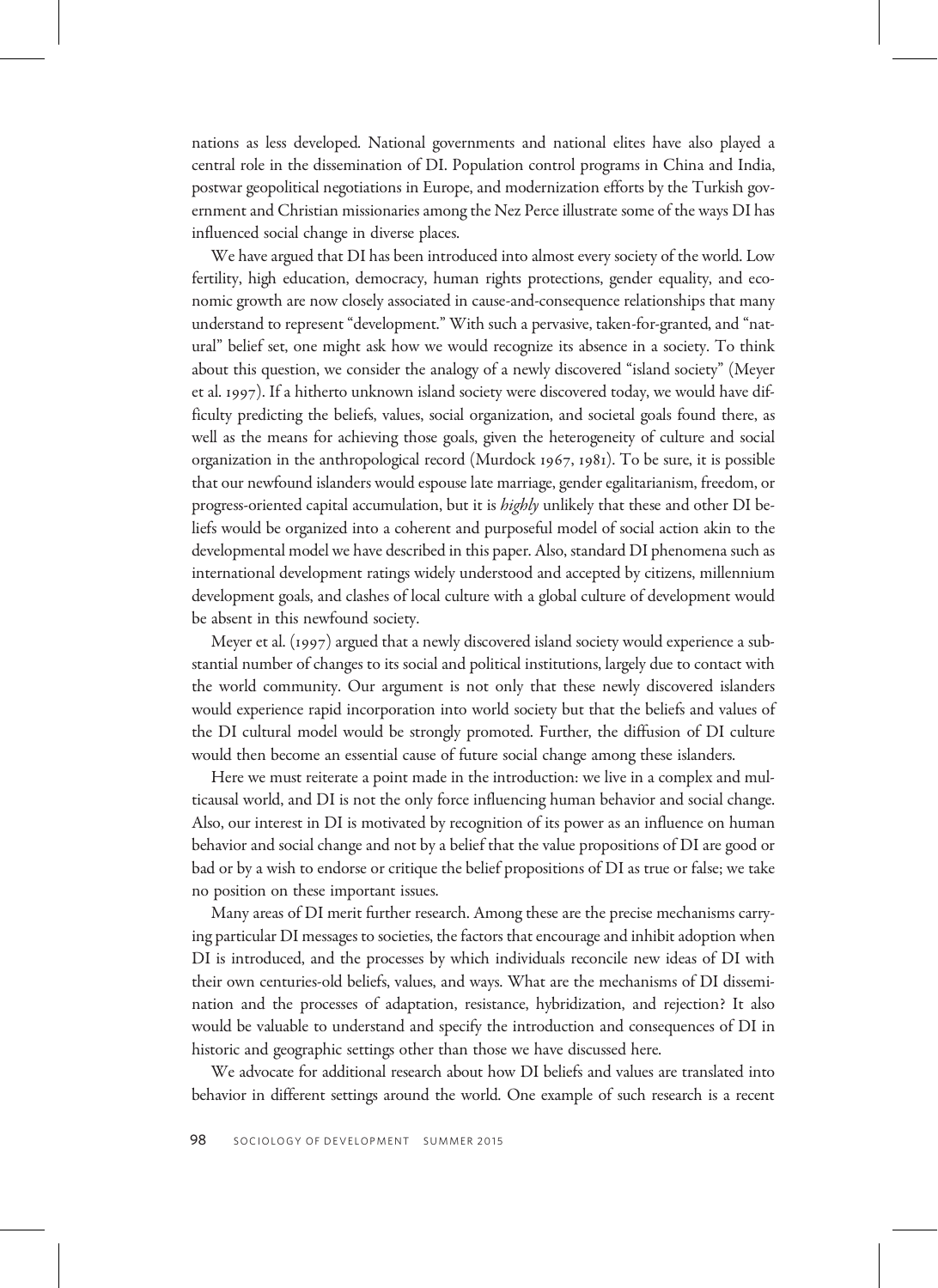paper by Allendorf and Thornton (forthcoming) that employs the theory of reasoned action (Fishbein and Ajzen 2009) to document the influence of DI on individual marriage behavior in Nepal. Similar work examining the influence of DI on other individual behaviors such as education and living arrangements in other settings would be valuable. We hypothesize that the DI cultural model may be a motivational force behind societal dimensions not covered in this paper, including migration and environmental change. Environmental concepts, concerns, and policies have come to occupy a central place in transnational politics and have been the focus of significant research by world society scholars (see, e.g., D. Frank 1997; Givens and Jorgenson 2013; Jorgenson, Dick, and Shandra 2011). A promising and important area for future DI research is to understand whether local and global environmental movements, policies, and agendas are informed or motivated by developmental thinking.

Migration has long been seen as a locational change motivated by the desire to improve the standard of living for an individual, a family, or a community, to diversify family income, and to mitigate against risks (Massey and Espinosa 1997; Massey et al. 1994; Sjaastad 1962; Stark and Taylor 1991; J. Taylor 1986; Todaro and Maruszko 1987). Melegh (2012) has argued that this standard economic model can be improved if it is contextualized in an approach that considers global hierarchies and country positions within the international economy. Furthermore, Melegh (2012) posits, "People might well be aware of global inequalities  $\dots$  that might orientate them in their decisions regarding migration" (p. 450). As we discussed above, people around the world are very aware of these developmental hierarchies, and, following Melegh, we suggest that such knowledge may influence migration decisions.

In conclusion, we propose that cultural matters are a fruitful area for future work in the sociology of development. The highly organized and globally pervasive nature of the DI cultural model warrants consideration in future studies of social change. We welcome and encourage scholars to give culture, including DI, a central place in sociological research on development and in international policy formation.

SHAWN F. DORIUS is Assistant Professor of Sociology at Iowa State University, where he teaches courses in research methods and international development. His research uses demographic theories and methods to analyze social change within and between societies. His work, which has been featured in such places as Social Forces, Sociology of Education, and Population and Development Review, documents world trends in beliefs about gender equality and changes in objective global gender inequalities, world historic patterns of change in schooling enrollments and educational attainments, and changes in the world demographic structure. His current work explores the relationship between culture, structure, and social change.

JEFFREY SWINDLE is a graduate student of sociology at the University of Michigan. His research on cultural change spans a wide variety of studies, including a global, longitudinal analysis of individuals' attitudes about violence against women, a historical investigation of people's ideas about societal development categories, an assessment of publics' beliefs about freedom and democracy in the Middle East, and a case study on the cultural

ARLAND THORNTON is Professor of Sociology, Population Studies, and Survey Research at the University of Michigan. Much of his career has focused on family and demographic issues. During the past decade he has theorized and researched developmental idealism. His presidential address to the Population Association of America discusses it, as does his award-winning book Reading History Sideways: The Fallacy and Enduring Impact of the Developmental Paradigm on Family Life. Working with others, he has conceptualized, collected, and analyzed developmental idealism data from Albania, Argentina, Bulgaria, China, Egypt, Hungary, Iran, Iraq, Lebanon, Malawi, Nepal, Romania, Saudi Arabia, Taiwan, Turkey, the United States, and Vietnam.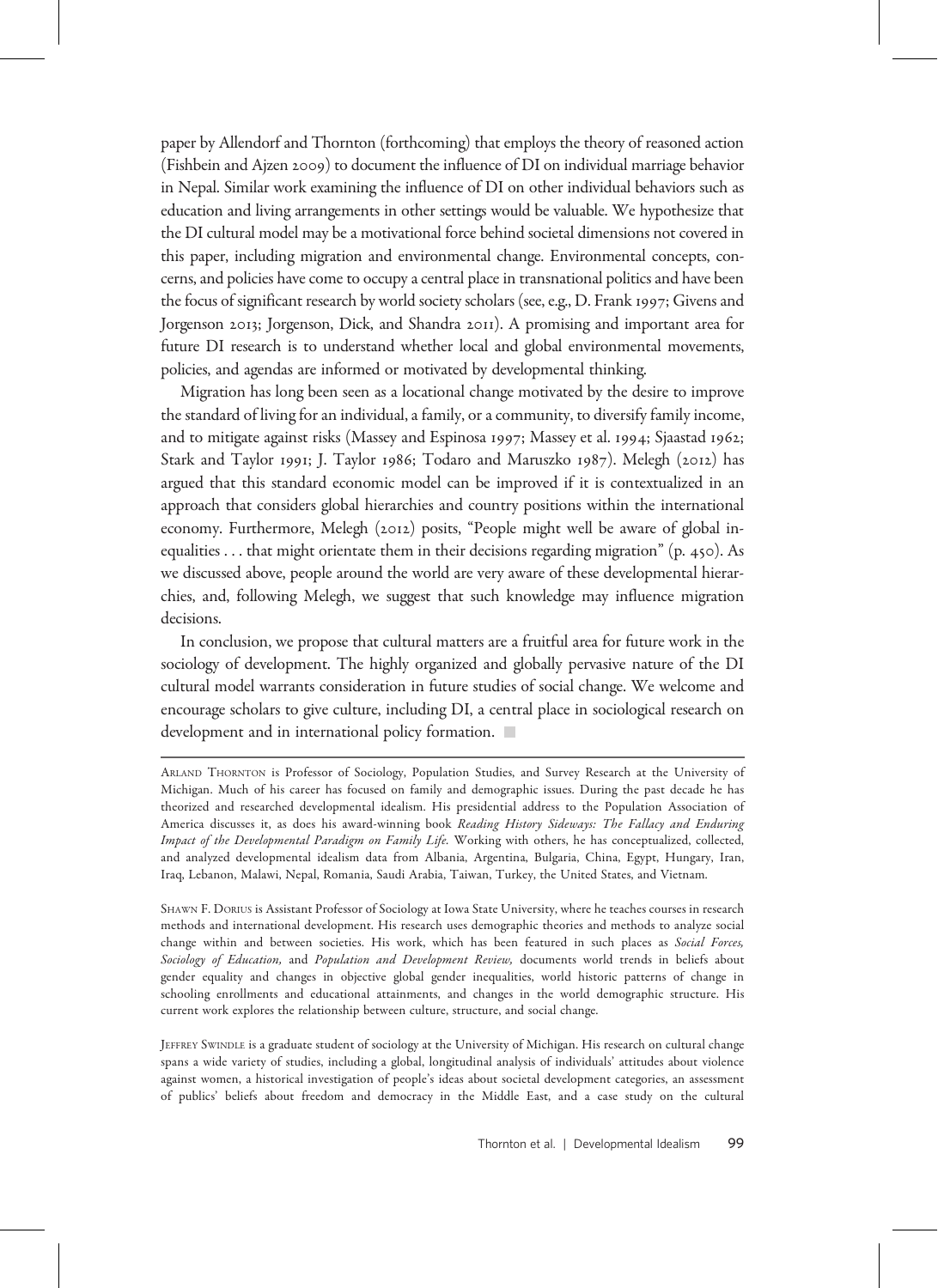implications of an NGO intervention in Mexico. His research is supported in part by a training grant from the Eunice Kennedy Shriver National Institute of Child Health and Human Development to the Population Studies Center at the University of Michigan (T32 HD007339).

#### **REFERENCES**

- Abbasi-Shavazi, Mohammad Jalal, Peter McDonald, and Meimanat Hosseini-Chavoshi. 2009. The Fertility Transition in Iran: Revolution and Reproduction. New York: Springer.
- Abbasi-Shavazi, Mohammad Jalal, Abbas Askari Nodoushan, and Arland Thornton. 2012. "Family Life and Developmental Idealism in Yazd, Iran." Demographic Research 26:207-38.
	- Abu-Lughod, Lila. 1998. "Feminist Longings and Postcolonial Conditions." Pp. 3–32 in Remaking Women: Feminism and Modernity in the Middle East, edited by Lila Abu-Lughod. Princeton, NJ: Princeton University Press.
	- Acemoglu, Daron, and James Robinson. 2012. Why Nations Fail: The Origins of Power, Prosperity, and Poverty. New York: Crown Business.
	- Ackerman, Frank. 2009. Can We Afford the Future? The Economics of a Warming World. New York: Zed Books.
	- Acosta, Alberto. 2008. "El buen vivir, una oportunidad por construir." Ecuador Debate 75:33–48.
	- Ahearn, Laura M. 2001. Invitations to Love: Literacy, Love Letters, and Social Change in Nepal. Ann Arbor: University of Michigan Press.
- Allendorf, Keera. 2013. "Schemas of Marital Change: From Arranged Marriages to Eloping for Love." Journal of Marriage and Family 75(2):453–69.
	- Allendorf, Keera, and Arland Thornton. Forthcoming. "Caste and Choice: The Influence of Developmental Idealism on Marriage Behavior." American Journal of Sociology.
	- Amin, Samir. 1989. Eurocentrism. New York: Monthly Review Press.
	- Arat, Yeşim. 1997. "The Project of Modernity and Women in Turkey." Pp. 95–113 in Rethinking Modernity and National Identity in Turkey, edited by Reşat Kasaba and Sibel Bozdoğan. Seattle: University of Washington Press.
	- Babones, Salvatore J. 2013. Methods for Quantitative Macro-comparative Research. Los Angeles: SAGE Publications.
	- Baird, Dennis, Diane Mallickan, and William R. Swagerty. 2002. The Nez Perce Nation Divided: Firsthand Accounts of Events Leading to the 1863 Treaty. Moscow: University of Idaho Press.
	- Baker, David P., and Gerald K. LeTendre. 2005. "National Differences, Global Similarities: World Culture and the Future of Schooling." Palo Alto, CA: Stanford University Press.
- Bakić-Hayden, Milica. 1995. "Nesting Orientalisms: The Case of Former Yugoslavia." Slavic Review 54(4):917–31.
	- Banerjee, Abhijit, and Esther Duflo. 2011. Poor Economics: A Radical Rethinking of the Way to Fight Global Poverty. New York: PublicAffairs.
	- Barnett, Michael N. 2011. Empire of Humanity: A History of Humanitarianism. Ithaca, NY: Cornell University Press.
	- Barrett, Deborah, and David John Frank. 1999. "Population Control for National Development: From World Discourse to National Policies." Pp. 198–221 in Constructing World Culture: International Nongovernmental Organizations since 1875, edited by John Boli and George M. Thomas. Stanford, CA: Stanford University Press.
	- Becker, Gary S. 1964. Human Capital: A Theoretical and Empirical Analysis, with Special Reference to Education. New York: Columbia University Press for the National Bureau of Economic Research.
	- Benavot, Aaron, Yun-Kyung Cha, David Kamens, John W. Meyer, and Suk-Ying Wong. 1991. "Knowledge for the Masses: World Models and National Curricula, 1920–1986." American Sociological Review 56(1):85–100.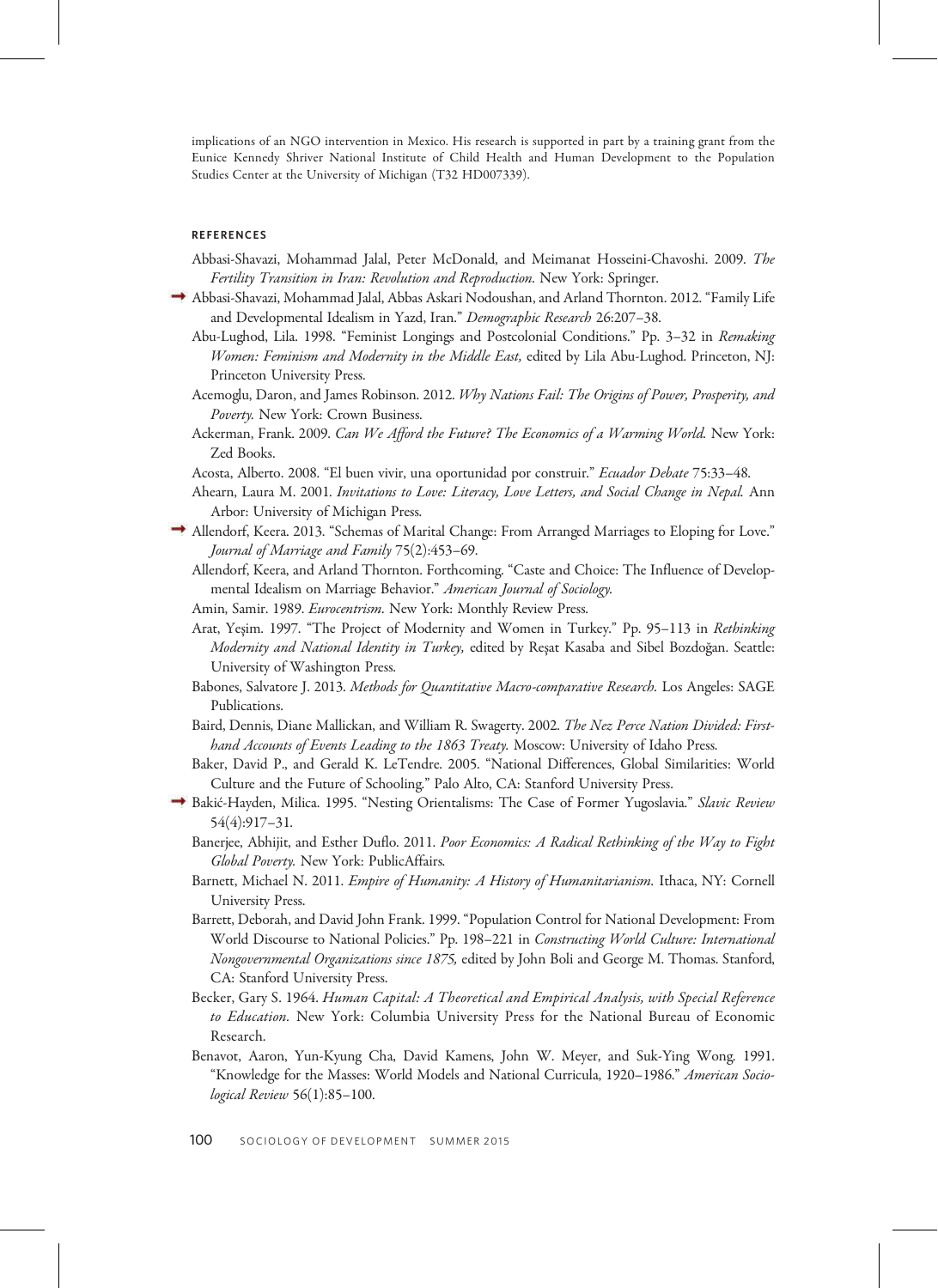- Benavot, Aaron, and Phyllis Riddle. 1988. "The Expansion of Primary Education, 1870–1940: Trends and Issues." Sociology of Education 61:191–210.
- Berger, Peter L. 2008. "Faith and Development." Society 46:69-75. Berkovitch, Nitza, ed. 1999. From Motherhood to Citizenship: Women's Rights and International Organizations. Baltimore: Johns Hopkins University Press.
	- Bhagwati, Jagdish N. 2004. In Defense of Globalization. New York: Oxford University Press.
	- Billari, Francesco C., and Chris Wilson. 2001. "Convergence towards Diversity? Cohort Dynamics in the Transition to Adulthood in Contemporary Western Europe." Max Planck Institute for Demographic Research, Working Paper 2001-039. Retrieved December 27, 2014 (http://www.demogr. mpg.de/papers/working/wp-2001-039.pdf).
	- Binstock, Georgina, and Arland Thornton. 2007. "Knowledge and Use of Developmental Thinking about Societies and Families among Teenagers in Argentina." Demografia 50(5):75-104.
- Binstock, Georgina, Arland Thornton, Mohammad J. Abbasi-Shavazi, Dirgha Ghimire, Yu Xie, and Kathryn M. Yount. 2013. "Influences on the Knowledge and Beliefs of Ordinary People about Developmental Hierarchies." International Journal of Comparative Sociology 54(4):325–44.
	- Bischoff, William N. 1945. The Jesuits in Old Oregon, 1840-1940. Caldwell, ID: Caxton.
	- Blaut, James Morris. 1993. The Colonizer's Model of the World: Geographical Diffusionism and Eurocentric History. New York: Guilford Press.
	- Bob, Clifford. 2005. The Marketing of Rebellion: Insurgents, Media, and International Activism. New York: Cambridge University Press.
- Boli, John, and George M. Thomas. 1997. "World Culture in the World Polity: A Century of International Non-governmental Organization." American Sociological Review 62(2):171.
	- Boli, John, and George M. Thomas. 1999. "INGOs and the Organization of World Culture." Pp. 13–49 in Constructing World Culture: International Non-governmental Organizations since 1875, edited by John Boli and George M. Thomas. Palo Alto, CA: Stanford University Press.
- $\rightarrow$  Bollen, Kenneth A. 1979. "Political Democracy and the Timing of Development." American Sociological Review 44(4):572–87.
- Böröcz, József. 2000. "The Fox and the Raven: The European Union and Hungary Renegotiate the Margins of 'Europe.'" Comparative Studies in Society and History 42:847–75.
- Burkhart, Ross E., and Michael S. Lewis-Beck. 1994. "Comparative Democracy: The Economicdevelopment Thesis." American Political Science Review 88(4):903–10.
- Burnside, Craig, and David Dollar. 2000. "Aid, Policies, and Growth." American Economic Review 90(4):847–68.
	- Caldwell, John C., Palli H. Reddy, and Pat Caldwell. 1988. The Causes of Demographic Change: Experimental Research in South India. Madison: University of Wisconsin Press.
- Cammack, Mark, and Tim Heaton. 2011. "Explaining the Recent Upturn in Divorce in Indonesia: Developmental Idealism and the Effect of Political Change." Asian Journal of Social Science 39(6): 776–96.
	- Cebula, Larry. 2003. Plateau Indians and the Quest for Spiritual Power, 1700–1850. Lincoln: University of Nebraska Press.
	- Cerrutti, Marcela S., and Georgina P. Binstock. 2009. Familias Latinoamericanas en transformación: Desafíos y demandas para la acción pública. New York: United Nations. Retrieved December 27, 2014 (http://repositorio.cepal.org/bitstream/handle/11362/6153/S0900608\_es.pdf?sequence=1).
	- Chabbott, Colette. 1999. "Development INGOs." Pp. 222–49 in Constructing World Culture: International Non-governmental Organizations since 1875, edited by John Boli and George M. Thomas. Palo Alto, CA: Stanford University Press.
	- Chakrabarty, Dipesh, ed. 2000. Provincializing Europe, Postcolonial Thought and Historical Difference. Princeton, NJ: Princeton University Press.
	- Chambers, Robert. 1997. Whose Reality Counts? Putting the First Last. London: Intermediate Technology Publications.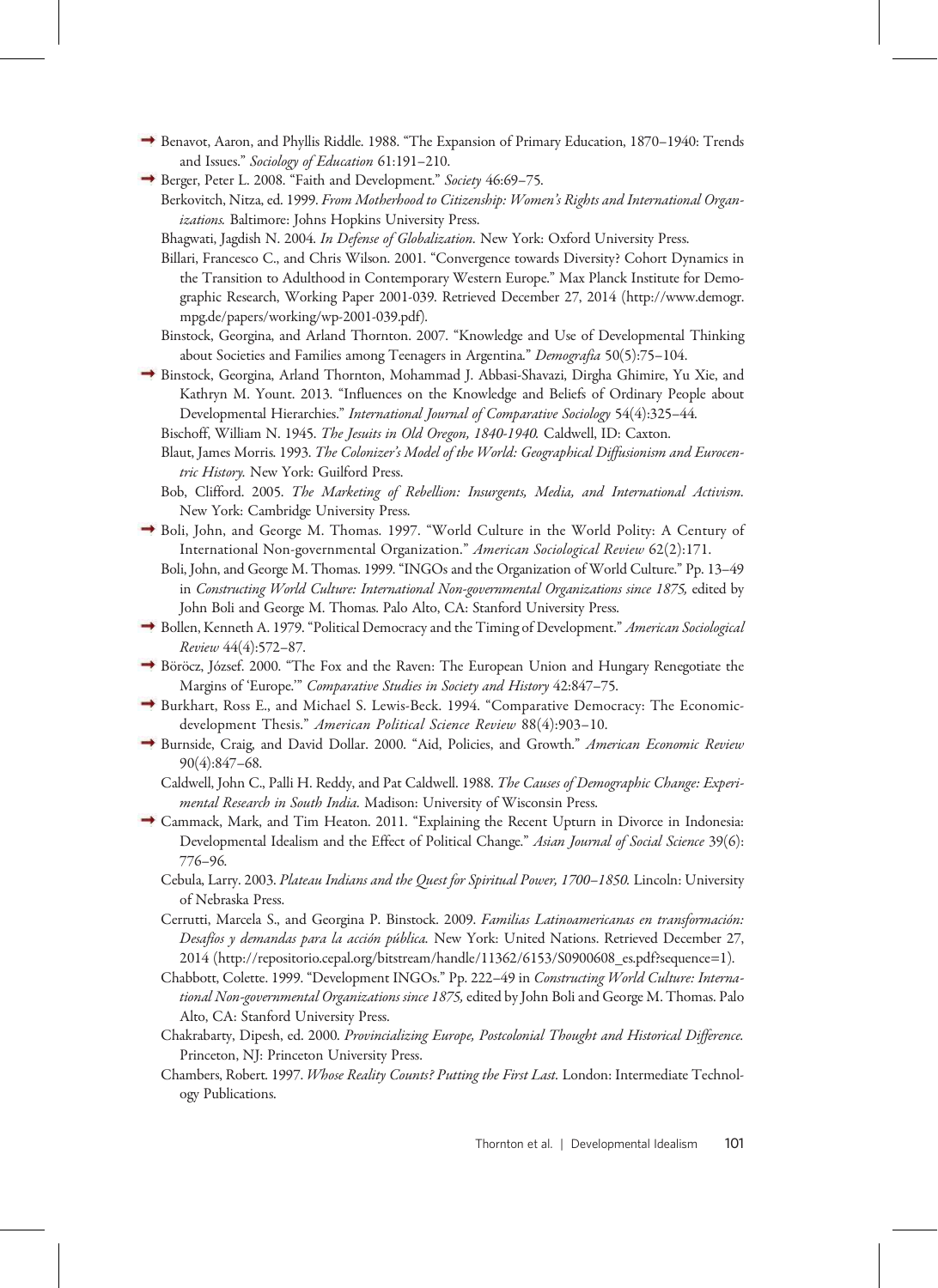- Chang, Ha-joon. 2002. Kicking Away the Ladder: Development Strategy in Historical Perspective. London: Anthem Press.
- Chimbwete, Chiweni, Susan Cotts Watkins, and Eliya Msiyaphazi Zulu. 2005. "The Evolution of Population Policies in Kenya and Malawi." Population Research and Policy Review 24:85–106.
	- Churchill, Winston S. 1946. "Prologue: The Sinews of Peace." Pp. 1–13 in Churchill's "Iron Curtain" Speech Fifty Years Later, edited by James W. Muller with assistance from the Churchill Center. Columbia: University of Missouri Press.
	- Churchill, Winston S. 1953. The Second World War: Triumph and Tragedy. Cambridge, MA: Riverside Press.
	- Cippola, Carlo M. 1969. Literacy and Development in the West. Baltimore: Pelican.
	- Coale, Ansley J., and Edgar M. Hoover. 1958. Population Growth and Economic Development in Lowincome Countries: A Case Study of India's Prospects. Princeton, NJ: Princeton University Press.
	- Cole, Wade M., and Francisco O. Ramirez. 2013. "Conditional Decoupling: Assessing the Impact of National Human Rights Institutions, 1981–2004." American Sociological Review 78(4):702–25.
- Coleman, Michael C. 1975. "Christianizing and Americanizing the Nez Perce: Sue L. McBeth and Her Attitudes to the Indians." Journal of Presbyterian History 53(4):339-61.
	- Coleman, Michael C. 1985. Presbyterian Missionary Attitudes toward American Indians, 1837–1893. Jackson: University Press of Mississippi.
	- Coleman, Simon. 2000. The Globalisation of Charismatic Christianity: Spreading the Gospel of Prosperity. Cambridge: Cambridge University Press.
- Collett, Jessica L., and Omar Lizardo. 2014. "Localizing Cultural Phenomena by Specifying Social Psychological Mechanisms: Introduction to the Special Issue." Social Psychology Quarterly 77(2):95-99.
	- Comte, Auguste. [1830–42] 1858. The Positive Philosophy of Auguste Comte. New York: Calvin Blanchard.
	- Condorcet, Marquis de. [1795] N.d. Outlines of an Historical View of the Progress of the Human Mind. Ann Arbor, MI: Edwards Bros.
- Converse, Philip E. 2006. "The Nature of Belief Systems in Mass Publics (1964)." Critical Review  $18(1-3):1-74.$ 
	- Cooper, Frederick, and Randall M. Packard. 1997. International Development and the Social Sciences: Essays on the History and Politics of Knowledge. Berkeley: University of California Press.
	- Csánóová, Sabina. 2013. "Rank-ordering Modernity: Perceptions of Global Hierarchies and Development in Hungary." M.A. thesis, Central European University, Budapest, Hungary.
	- Custine, Marquis Astolphe de. 1987. Journey of Our Time: The Russian Journals of the Marquis De Custine. Washington, DC: Gateway Editions.
	- Dahl, Gudrun, and Annika Rabo. 1992. Kam-ap or Take-off: Local Notions of Development. Stockholm: Stockholm Studies in Social Anthropology.
	- D'Andrade, Roy G. 1984. "Cultural Meaning Systems." Pp. 88-119 in Culture Theory: Essays on Mind, Self, and Emotion, edited by Richard A. Shweder and Robert A. LeVine. Cambridge: Cambridge University Press.
- → Daswani, Girish. 2011. "(In-)Dividual Pentecostals in Ghana." Journal of Religion in Africa 41(3): 256–79.
- Deneulin, Severine, and Francis Stewart. 2002. "Amartya Sen's Contribution to Development Thinking." Studies in Comparative International Development 37(2):61–70.
- → Dinerstein, Ana Cecilia, and Séverine Deneulin. 2012. "Hope Movements: Naming Mobilization in a Post-development World." Development and Change 43(2):585–602.
	- Donaldson, Peter J. 1990. Nature against Us: The United States and the World Population Crisis, 1965–1980. Chapel Hill: University of North Carolina Press.
- Dorius, Shawn F. 2008. "Global Demographic Convergence? A Reconsideration of Changing Intercountry Inequality in Fertility." Population and Development Review 34(2):519–37.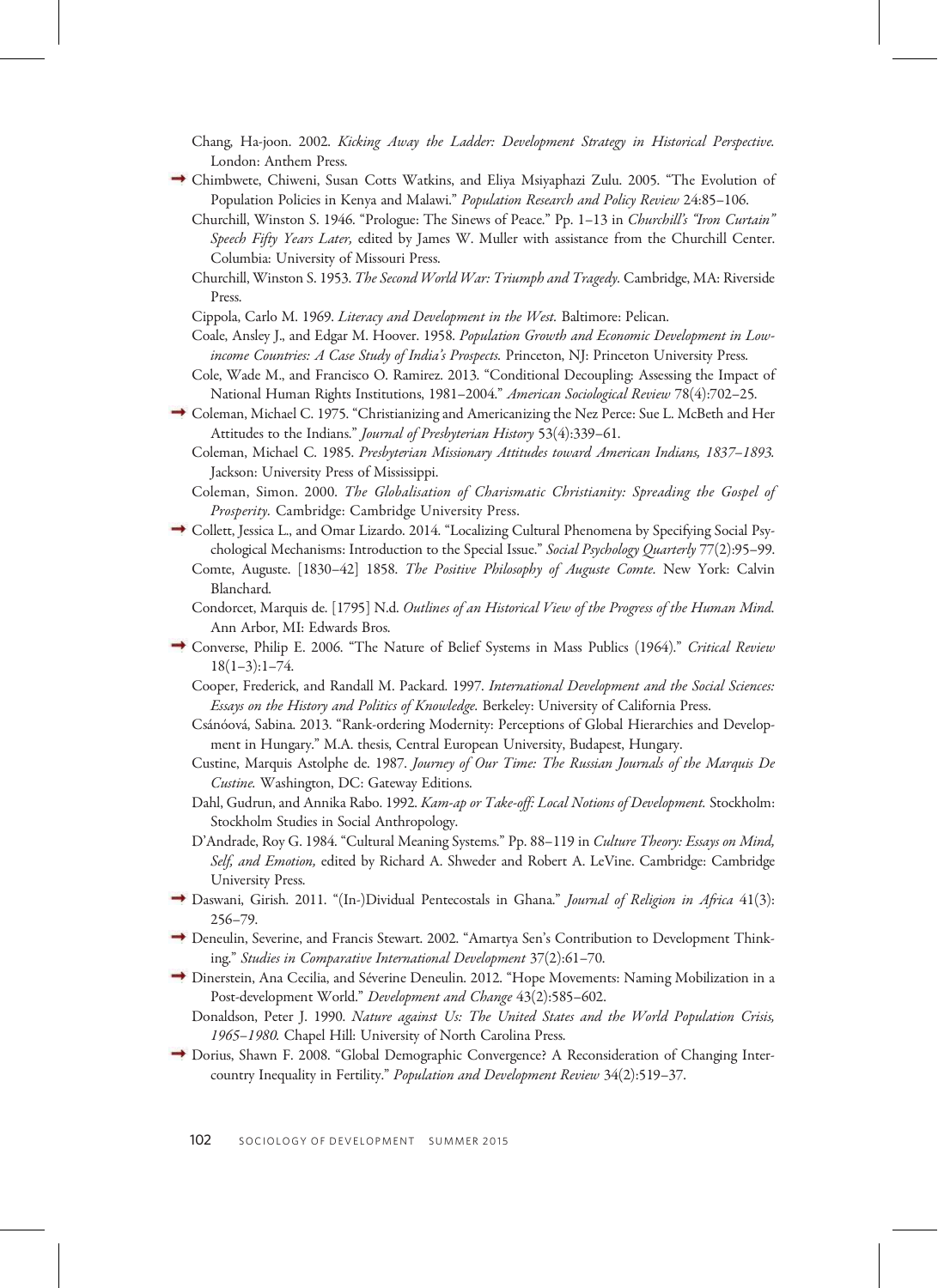- → Dorius, Shawn F. 2013. "The Rise and Fall of Worldwide Education Inequality from 1870–2010: Measurement and Trends." Sociology of Education 86(2):158-73.
- → Dorius, Shawn F., and Glenn Firebaugh. 2010. "Trends in Global Gender Inequality." Social Forces 88(5):1941–68.
	- Dromi, Shai M. 2014. "Soldiers of the Cross: The Genesis of the Transnational Humanitarian Field and the Red Cross." Unpublished paper.
	- Drury, Clifford M. [1966] 1999. The Mountains We Have Crossed: Diaries and Letters of the Oregon Mission, 1838. Lincoln: University of Nebraska Press.
- → Drury, Clifford M. 1976. "The Spokane Indian Mission at Tshimakain." Pacific Northwest Quarterly  $67(1):1-9.$ 
	- Drury, Clifford M. 1979. Chief Lawyer of the Nez Perce Indians, 1796–1876. Glendale, CA: Arthur H. Clark.
	- Drury, Clifford M. 1998. On to Oregon: The Diaries of Mary Walker and Myra Eells. Lincoln: University of Nebraska Press.
	- Durkheim, Émile. [1893] 1984. The Division of Labor in Society. New York: Free Press.
- → Easterlin, Richard A. 1981. "Why Isn't the Whole World Developed?" Journal of Economic History 4:1–19.
	- Easterly, William. 2006. The White Man's Burden: Why the West's Efforts to Aid the Rest Have Done So Much Ill and So Little Good. New York: Penguin Books.
	- Eddins, O. Ned. N.d. "Mountain Man Rendezvous Sites." Retrieved August 5, 2014 (http://www. thefurtrapper.com/rendezvous\_sites.htm).
- Eisenstadt, S. N. 2000. "Multiple Modernities." Daedalus 129(1):1–29.
	- Engerman, David C., Nils Gilman, Mark F. Haefele, and Michael E. Latham, eds. 2003. Staging Growth: Modernization, Development, and the Global Cold War. Amherst: University of Massachusetts Press.
	- Escobar, Arturo. 1995. Encountering Development: The Making and Unmaking of the Third World. Princeton, NJ: Princeton University Press.
	- Escobar, Arturo. 2008. Territories of Difference: Place, Movements, Life, Redes. Chapel Hill, NC: Duke University Press.
- Esteve, Albert, Ron Lesthaeghe, and Antonio Lopez-Gay. 2012. "The Latin American Cohabitation Boom, 1970–2007." Population and Development Review 38(1):55–81.
	- Evans, Lucylle H. 1976. St. Mary's in the Rocky Mountains: A History of the Cradle of Montana's Culture. Stevensville: Montana Creative Consultants.
	- Ferguson, Adam. [1767] 1980. An Essay on the History of Civil Society. New Brunswick, NJ: Transaction.
	- Ferguson, James. 1994. The Anti-politics Machine: "Development," Depoliticization, and Bureaucratic Power in Lesotho. Minneapolis: University of Minnesota Press.
	- Ferguson, James. 1999. Expectations of Modernity: Myths and Meanings of Urban Life on the Zambian Copper Belt. Berkeley: University of California Press.
- Fiala, Robert, and Audri Gordon Lanford. 1987. "Educational Ideology and the World Educational Revolution, 1950–1970." Comparative Education Review 31(3):315–32.
	- Firebaugh, Glenn. 2006. The New Geography of Global Income Inequality. Cambridge, MA: Harvard University Press. Retrieved January 19, 2015 (http://www.hup.harvard.edu/catalog.php? isbn=9780674019874).
	- Fishbein, Martin, and Icek Ajzen. 2009. Predicting and Changing Behavior: The Reasoned Action Approach. New York: Psychology Press.
- → Frank, Andre Gunder. 1966. "The Development of Underdevelopment." Monthly Review 18(4):17–31.
- Frank, David J. 1997. "Science, Nature, and the Globalization of the Environment: 1870–1990." Social Forces 76(2):409–37.
- Frank, David John, and John W. Meyer. 2007. "University Expansion and the Knowledge Society." Theory and Society 36:287–311.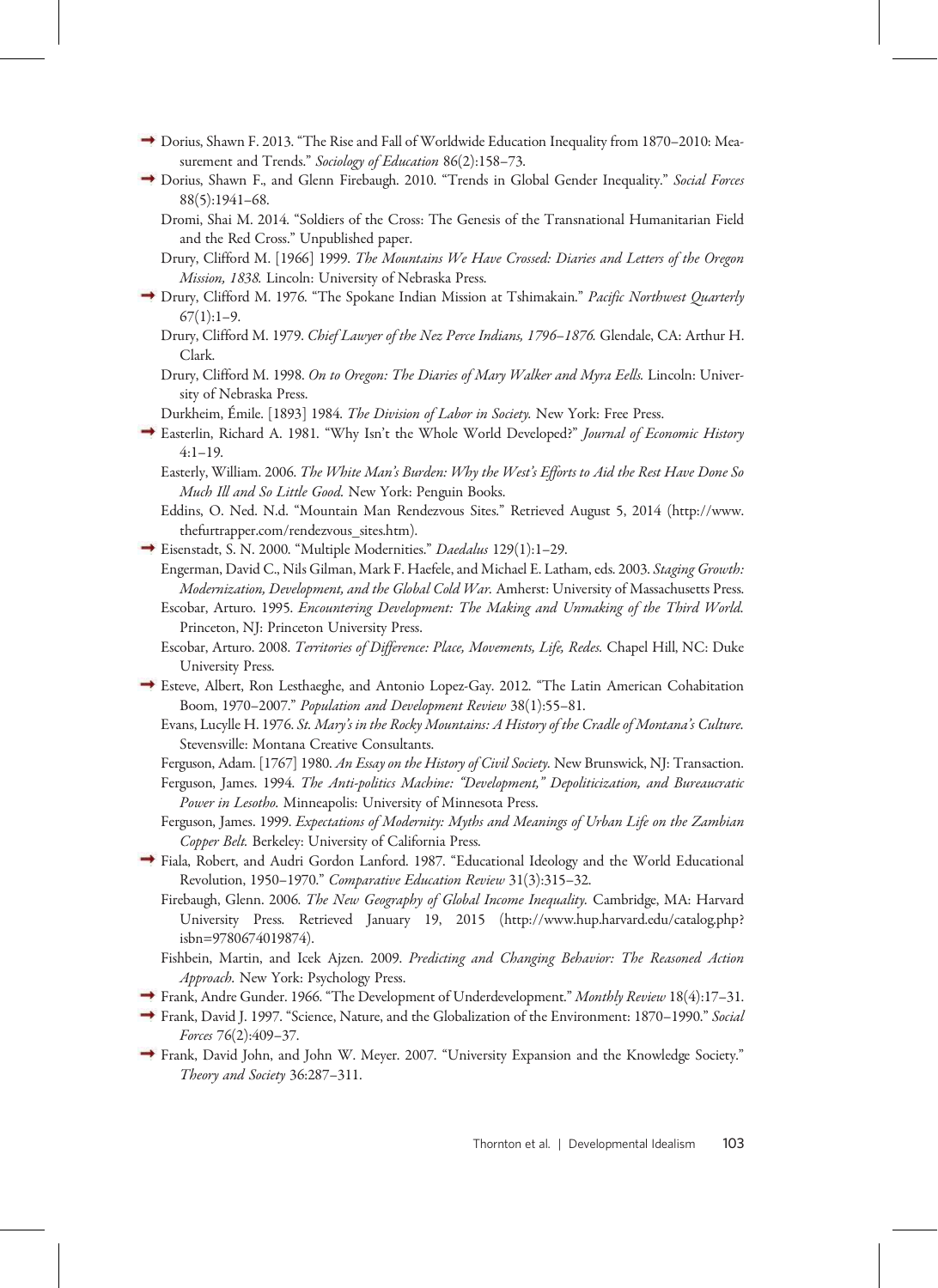- Fricke, Tom E. 1997a. "Culture Theory and Population Process: Toward a Thicker Demography." Pp. 248-77 in Anthropological Demography: Toward a New Synthesis, edited by David I. Kertzer and Tom E. Fricke. Chicago: University of Chicago Press.
- Fricke, Tom E. 1997b. "The Uses of Culture in Demographic Research: A Continuing Place for Community Studies." Population and Development Review 23(4):825–32.
- Frye, Margaret. 2012. "Bright Futures in Malawi's New Dawn: Educational Aspirations as Assertions of Identity." American Journal of Sociology 117(6):1565–1624.
- Geertz, Clifford. 1973. The Interpretation of Cultures: Selected Essays. New York: Basic Books.
- Ghimire, Dirgha J., William G. Axinn, Scott G. Yabiku, and Arland Thornton. 2006. "Social Change, Premarital Non-family Experience and Spouse Choice in an Arranged Marriage Society." American Journal of Sociology 111(4):1181–1218.
	- Gilman, Nils. 2003. Mandarins of the Future: Modernization Theory in Cold War America. Baltimore: Johns Hopkins University Press.
- Givens, Jennifer E., and Andrew K. Jorgenson. 2013. "Individual Environmental Concern in the World Polity: A Multilevel Analysis." Social Science Research 42(2):418–31.
	- Godwin, William. [1793] 1926. An Enquiry Concerning Political Justice and Its Influence on General Virtue and Happiness. New York: Alfred A. Knopf.
	- Gorbachev, Mikhail Sergeyevich. 1987. Perestroika: New Thinking for Our Country and the World. New York: Harper and Row.
	- Gowans, Fred R. 1985. Rocky Mountains Rendezvous: A History of the Fur Trade Rendezvous, 1825–1840. Layton, UT: Peregrine Smith Books.
	- Greene, Jerome A. 2000. Nez Perce Summer, 1877: The U.S. Army and the Nee-Me-Poo Crisis. Helena: Montana Historical Society Press.
- Greenhalgh, Susan. 1996. "The Social Construction of Population Science: An Intellectual, Institutional, and Political History of Twentieth-century Demography." Comparative Studies in Society and History 38(1):26-66.
- Guneratne, Arjun. 1998. "Modernization, the State, and the Construction of Tharu Identity in Nepal." Journal of Asian Studies 57(93):749–73.
- Guneratne, Arjun. 2001. "Shaping the Tourist's Gaze: Representing Ethnic Differences in a Nepali Village." Journal of the Royal Anthropological Institute 7(3):527–43.
- → Hafner-Burton, Emilie M. 2008. "Sticks and Stones: Naming and Shaming the Human Rights Enforcement Problem." International Organization 62(4):689–716.
- → Hafner-Burton, Emilie M., and Kiyoteru Tsutsui. 2005. "Human Rights in a Globalizing World: The Paradox of Empty Promises." American Journal of Sociology 110(5):1373-1411.
	- Hajnal, John. 1965. "European Marriage Patterns in Perspective." Pp. 101-43 in Population in History, vol. 57, edited by D. V. Glass and D. E. C. Eversley. Chicago: Aldine.
	- Hannan, Thomas. 2012. "World Culture at the World's Periphery: The Role of Small-scale Transnational Altruistic Networks in the Diffusion of World Culture." Unpublished paper.
	- Harbutt, Fraser J. 1986. The Iron Curtain: Churchill, America, and the Origins of the Cold War. New York: Oxford University Press.
	- Häusermann, Julia. 1998. A Human Rights Approach to Development. London: Rights and Humanity. Discussion paper commissioned by the Department for International Development of the United Kingdom Government.
	- Hegel, George W. [1837] 1878. Lectures on the Philosophy of History. London: George Bell and Sons.
	- Hickey, Samuel, and Giles Mohan. 2005. Participation—from Tyranny to Transformation? Exploring New Approaches to Participation in Development. London: Zed Books.
- → Hicks, Norman, and Paul Streeten. 1979. "Indicators of Development: The Search for a Basic Needs Yardstick." World Development 7(6):567–80.
	- Hobbes, Thomas. [1642] 1991. Man and Citizen: De Homine and De Cive. Edited by Bernard Gert. Indianapolis, IN: Hackett.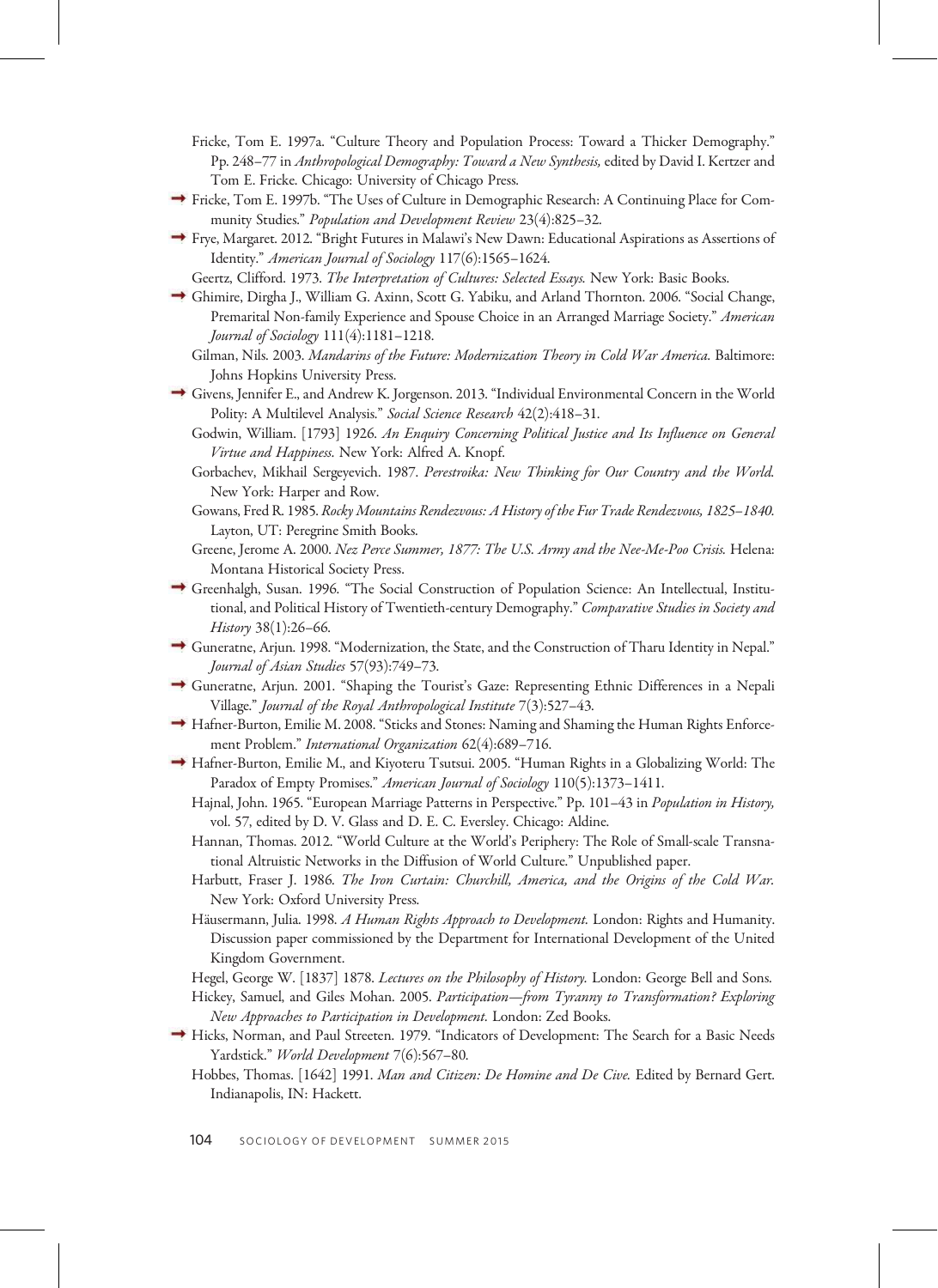- → Hodgson, Dennis, and Susan Cotts Watkins. 1997. "Feminists and Neo-Malthusians: Past and Present Alliances." Population and Development Review 23(3):469–524.
	- Huntington, Samuel P. 1996. The Clash of Civilizations and the Remaking of World Order. New York: Simon and Schuster.
	- Hwang, Hokyu. 2006. "Planning Development: Globalization and the Shifting Locus of Planning." Pp. 69–90 in Globalization and Organization: World Society and Organizational Change, edited by Gili S. Drori, John W. Meyer, and Hokyu Hwang. New York: Oxford University Press.
	- Inglehart, Ronald, and Christian Welzel. 2005. Modernization, Cultural Change, and Democracy: The Human Development Sequence. New York: Cambridge University Press.
	- Jackson, Jeffrey T. 2005. The Globalizers: Development Workers in Action. Baltimore: Johns Hopkins University Press.
- $\rightarrow$  Jessett, Thomas E. 1951. "Anglicanism among the Indians of Washington Territory." Pacific Northwest Quarterly 42(3):224–41.
	- Johnson, Stanley. 1994. World Population-Turning the Tide: Three Decades of Progress. London: Graham and Trotman/Martinus Nijhoff.
	- Johnson-Hanks, Jennifer A., Christine A. Bachrach, S. Phillip Morgan, Hans-Peter Kohler, and Lynette Hoelter. 2011. Understanding Family Change and Variation: Toward a Theory of Conjunctural Action. London: Springer.
- → Jorgenson, Andrew K., Christopher Dick, and John M. Shandra. 2011. "World Economy, World Society, and Environmental Harms in Less-developed Countries." Sociological Inquiry 81(1): 53–87.
	- Josephy, Alvin M., Jr. [1965] 1997. The Nez Perce Indians and the Opening of the Northwest. New York: Houghton Mifflin.
	- Josephy, Alvin M., Jr. 2007. Nez Perce Country. Lincoln: University of Nebraska Press.
	- Justice, Judith. 1986. Politics, Plans, and People: Culture and Health Development in Nepal. Berkeley: University of California Press.
	- Kandiyoti, Deniz. 1991. "End of Empire: Islam, Nationalism and Women in Turkey." Pp. 22–47 in Women, Islam, and the State, edited by Deniz Kandiyoti. Philadelphia: Temple University Press.
	- Kasaba, Reşat. 1997. "Kemalist Certainties and Modern Ambiguities." Pp. 15–36 in Rethinking Modernity and National Identity in Turkey, edited by Sibel Bozdoğan and Reşat Kasaba. Seattle: University of Washington Press.
	- Kavas, Serap. 2015. "'Wardrobe Modernity': Western Attire as a Tool of Modernization in Turkey." Middle Eastern Studies 50(5). Retrieved February 25, 2015 (http://www.tandfonline.com/doi/ abs/10.1080/00263206.2014.979802#.VRnqV0tw71o) .
- Kavas, Serap, and Arland Thornton. 2013. "Adjustment and Hybridity in Turkish Family Change." Journal of Family History 38(2):223–41.
- Kirk, Dudley. 1944. "Population Changes and the Postwar World." American Sociological Review 9(1): 28–35.
- Kirk, Dudley. 1996. "Demographic Transition Theory." Population Studies 50(3):361–87.
- Kohli, Atul. 1994. "Where Do High Growth Political Economies Come From? The Japanese Lineage of Korea's 'Development State.'" World Development 22(9):1269–93.
	- Korzeniewicz, Roberto P., and Timothy P. Moran. 2010. Unveiling Inequality: A World-historical Perspective. New York: Russell Sage Foundation.
	- Krasnodębski, Zdzislaw, Klaus Städke, and Stefan Garsztecki. 2003. Kulturelle Identität und sozialer Wandel in Osteuropa: Das Beispiel Polen. Hamburg: Kramer.
	- Krücken, Georg, and Gili S. Drori, eds. 2009. World Society: The Writings of John W. Meyer. Oxford: Oxford University Press.
- Kuus, Merje. 2004. "Europe's Eastern Expansion and the Reinscription of Otherness in East-Central Europe." Human Geography 28(4):472–89.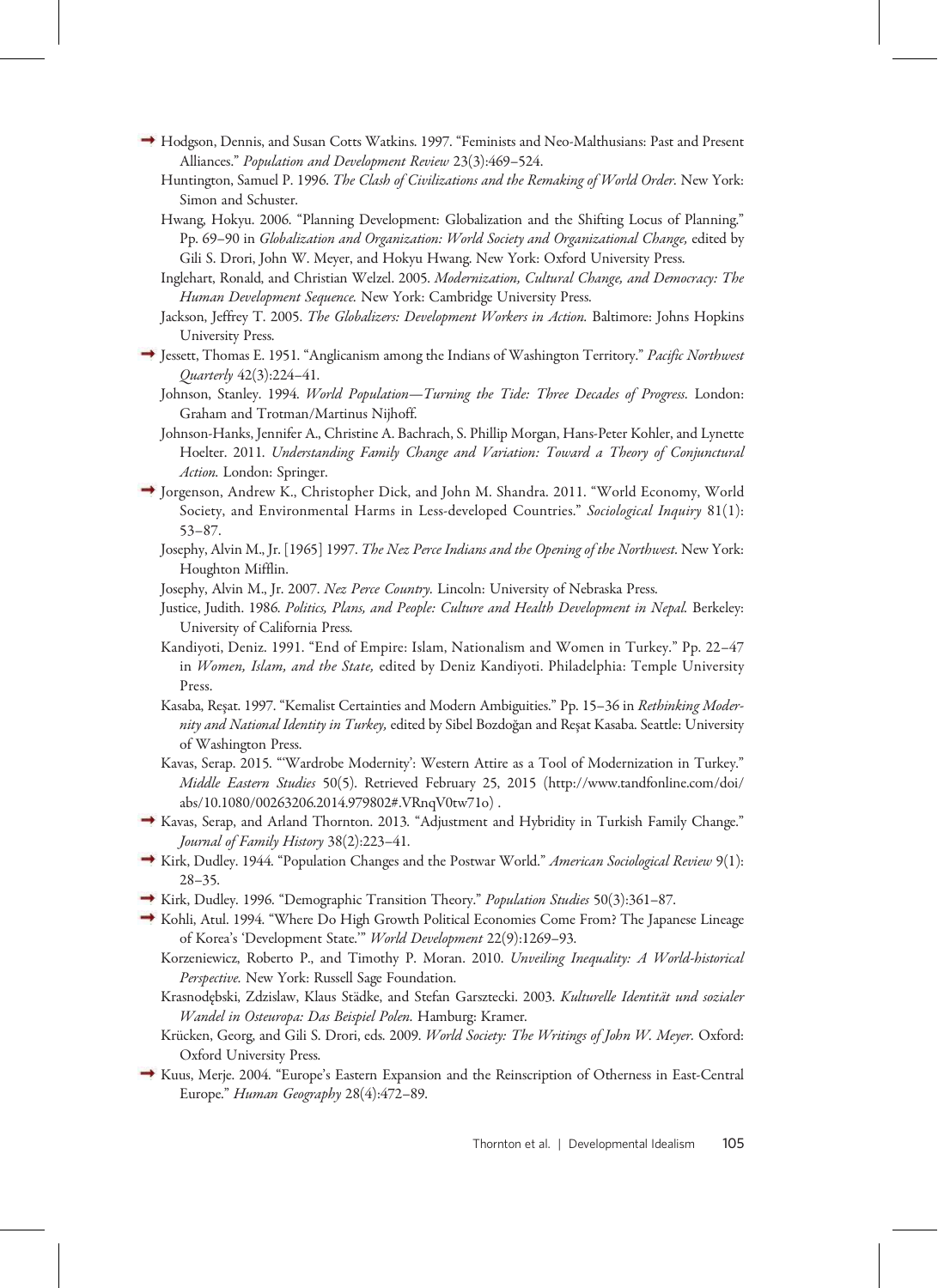- Lai, Qing, and Arland Thornton. 2014. "The Making of Family Values: Developmental Idealism in Gansu, China." Social Science Research 51 (May). Retrieved December 27, 2014 (http://dx.doi. org/10.1016/j.ssresearch.2014.09.012).
- Laslett, Peter, and Richard Wall, eds. 1972. Household and Family in Past Times. Cambridge: Cambridge University Press.
- Latham, Michael E. 2000. Modernization as Ideology: American Social Science and "Nation Building" in the Kennedy Era. Chapel Hill: University of North Carolina Press.
- Lauristin, Marju. 2007. "The European Public Sphere and the Social Imaginary of the 'New Europe.'" European Journal of Communication 22(4):397–412.
	- Lerner, Daniel. 1958. The Passing of Traditional Society: Modernizing the Middle East. Glencoe, IL: Free Press.
- → Lesthaeghe, Ron. 2010. "The Unfolding Story of the Second Demographic Transition." Population and Development Review 36(2):211–51.
	- Lesthaeghe, Ron, and J. Surkyn. 2008. "When History Moves On: The Foundations and Diffusion of the Second Demographic Transition." Pp. 81–117 in International Family Change: Ideational Perspectives, edited by Rukmalie Jayakody, Arland Thornton, and William Axinn. Mahwah, NJ: Lawrence Erlbaum Associates.
- → Lipset, Seymour Martin. 1959. "Some Social Requisites of Democracy: EconomicDevelopment and Political Legitimacy." American Political Science Review 53(1):69–105.
	- Locke, John. [1690] 1988. Two Treatises of Government. Cambridge: Cambridge University Press.
	- Macfarlane, Alan, ed. 1979. The Origins of English Individualism: The Family, Property, and Social Transition. New York: Cambridge University Press.
	- Macfarlane, Alan. 1986. Marriage and Love in England: Modes of Reproduction, 1300–1840. Oxford: Basil Blackwell.
	- Malthus, Thomas Robert. [1803] 1986. "An Essay on the Principle of Population." Vols. 2–3 of The Works of Thomas Robert Malthus, edited by Edward A. Wrigley and David Souden. London: William Pickering.
	- Mandelbaum, Maurice. 1971. History, Man, and Reason: A Study of Nineteenth-Century Thought. Baltimore: John Hopkins University Press.
- Manglos, Nicolette D. 2010. "Born Again in Balaka: Pentecostal versus Catholic Narratives of Religious Transformation in Rural Malawi." Sociology of Religion 71(4):409–31.
- Mardin, Serif. 1991. "Just and Unjust." Daedalus 120:113–29, quoted in Kavas, Serap, and Arland Thornton. 2013. "Adjustment and Hybridity in Turkish Family Change." Journal of Family History 38(2):223–41.
	- Marx, Karl, and Fredrich Engels. [1848] 1965. The Communist Manifesto. New York: Pocket Books.
- Massey, Douglas S., Joaquin Arango, Graeme Hugo, Ali Kouaouci, Adela Pellegrino, and J. Edward Taylor. 1994. "An Evaluation of International Migration Theory: The North American Case." Population and Development Review 20(4):699–751.
- Massey, Douglas S., and Kristin E. Espinosa. 1997. "What's Driving Mexico-U.S. Migration? A Theoretical, Empirical, and Policy Analysis." American Journal of Sociology 102(4):939–99.
	- McBeth, Kate C. 1908. The Nez Perces since Lewis and Clark. Chesterland, OH: General Bookbinding. McWhorter, Lucullus Virgil. [1940] 2008. Yellow Wolf: His Own Story. Caldwell, ID: Caxton.
	- McWhorter, Lucullus Virgil. 1983. Hear Me, My Chiefs! Nez Perce Legend and History. Caldwell, ID: Caxton.
	- Melegh, Attila. 2006. On the East-West Slope: Globalization, Nationalism, Racism and Discourses on Central and Eastern Europe. New York: Central European University Press.
	- Melegh, Attila. 2012. "Net Migration and Historical Development in Southeastern Europe since 1950." Hungarian Historical Review 1(3–4):415–53.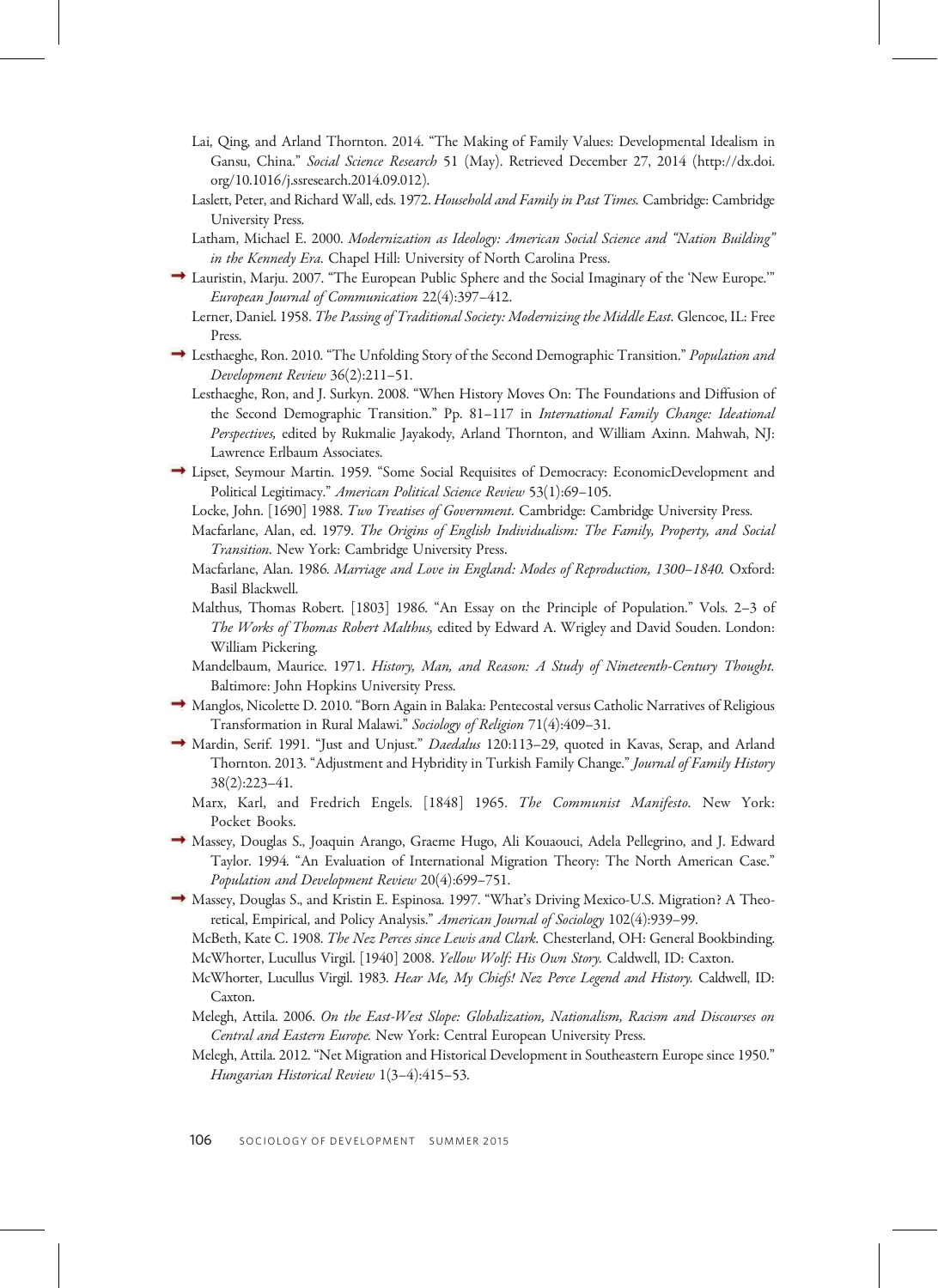- $\rightarrow$  Melegh, Attila, Arland Thornton, Dimiter Philipov, and Linda Young-DeMarco. 2013. "Perceptions of Societal Developmental Hierarchies in Europe and Beyond: A Bulgarian Perspective." European Sociological Review 29(3):603–15.
	- Meyer, John W. 1989. "Conceptions of Christendom: Notes on the Distinctiveness of the West." Pp. 395–413 in Cross-national Research in Sociology, edited by M. L. Kohn. Newbury Park, CA: Sage Publications.
- Meyer, John W. 2010. "World Society, Institutional Theories, and the Actor." Annual Review of Sociology 36(1):1–20.
- Meyer, John W., John Boli, and George M. Thomas. 1987."Ontology and Rationalization in the Western Cultural Account." Pp. 2–37 in Instututional Structure: Constituting State, Society, and the Individual, edited by George J. Thomas, John W. Meyer, Francisco Ramirez, and John Boli. London: Sage AQ1 Publications.
	- Meyer, John W., John Boli, George M. Thomas, and Francisco O. Ramirez. 1997. "World Society and the Nation-State." American Journal of Sociology 103(1):144-81.
	- Meyer, John W., and Patricia Bromley. 2013. "The Worldwide Expansion of 'Organization.'" Sociological Theory 31(4):366–89.
	- Meyer, John W., Francisco O. Ramirez, Richard Rubinson, and John Boli-Bennett. 1977. "The World Educational Revolution, 1950–1970." Sociology of Education 50(4):242.
	- Meyer, John W., Francisco O. Ramirez, and Yasemin N. Soysal. 1992. "World Expansion of Mass Education, 1870–1980." Sociology of Education 65:128–49.
	- $\rightarrow$  Meyer, John W., and Brian Rowan. 1977. "Institutionalized Organizations: Formal Structure as Myth and Ceremony." American Journal of Sociology 83(2):340–63.
		- Millar, John. [1779] 1979. The Origin of the Distinction of Ranks. Edited by William C. Lehmann. New York: Arno Press.
		- Miller, Christopher L. 1985. Prophetic Worlds: Indians and Whites on the Columbia Plateau. Seattle: University of Washington Press.
		- Miller, Christopher L. 2006. "Appropriating Identities: Transformation and Cultural Continuity in Plateau Indian Societies." Paper presented at "The Palúus: Honoring a People and Their Land [Nu" nim Wa'tish'wa]," conference at the Plateau Center for American Indian Studies, Washington State University, Pullman.
		- Miller, Christopher L. 2012. "The Gülen Hizmet Movement and Secularization Theory: Explaining the Improbable." Pp. 165–87 in The Gülen Hizmet Movement: Circumspect Activism in Faith Based Reform, edited by Tamer Balcı and Christopher L. Miller. Newcastle: Cambridge Scholars Press.
		- Mitchell, Timothy, ed. 2000. *Questions of Modernity*. Minneapolis: University of Minnesota Press.
	- $\rightarrow$  Morrisson, Christian, and Fabrice Murtin. 2010. "The Century of Education." Journal of Human Capital 3:1–42.
	- Morrisson, Christian, and Fabrice Murtin. 2013. "The Kuznets Curve of Human Capital Inequality: 1870–2010." Journal of Economic Inequality 11(3):283–301.
		- Moser, Caroline. 1993. Gender Planning and Development: Theory, Practice and Training. New York: Routledge.
		- Moyo, Dambisa. 2009. Dead Aid: Why Aid Is Not Working and How There Is a Better Way for Africa. New York: Farrar, Straus and Giroux.
	- Murdie, Amanda M., and David R. Davis. 2012. "Shaming and Blaming: Using Events Data to Assess the Impact of Human Rights INGOs." International Studies Quarterly 56(1):1-16.
		- Murdock, George Peter. 1967. Ethnographic Atlas. Pittsburgh, PA: University of Pittsburgh Press.
		- Murdock, George Peter. 1981. Atlas of World Cultures. Pittsburgh, PA: University of Pittsburgh Press.
		- Neumann, Iver B. 1999. Uses of the Other: "The East" in European Identity Formation. Minneapolis: University of Minnesota Press.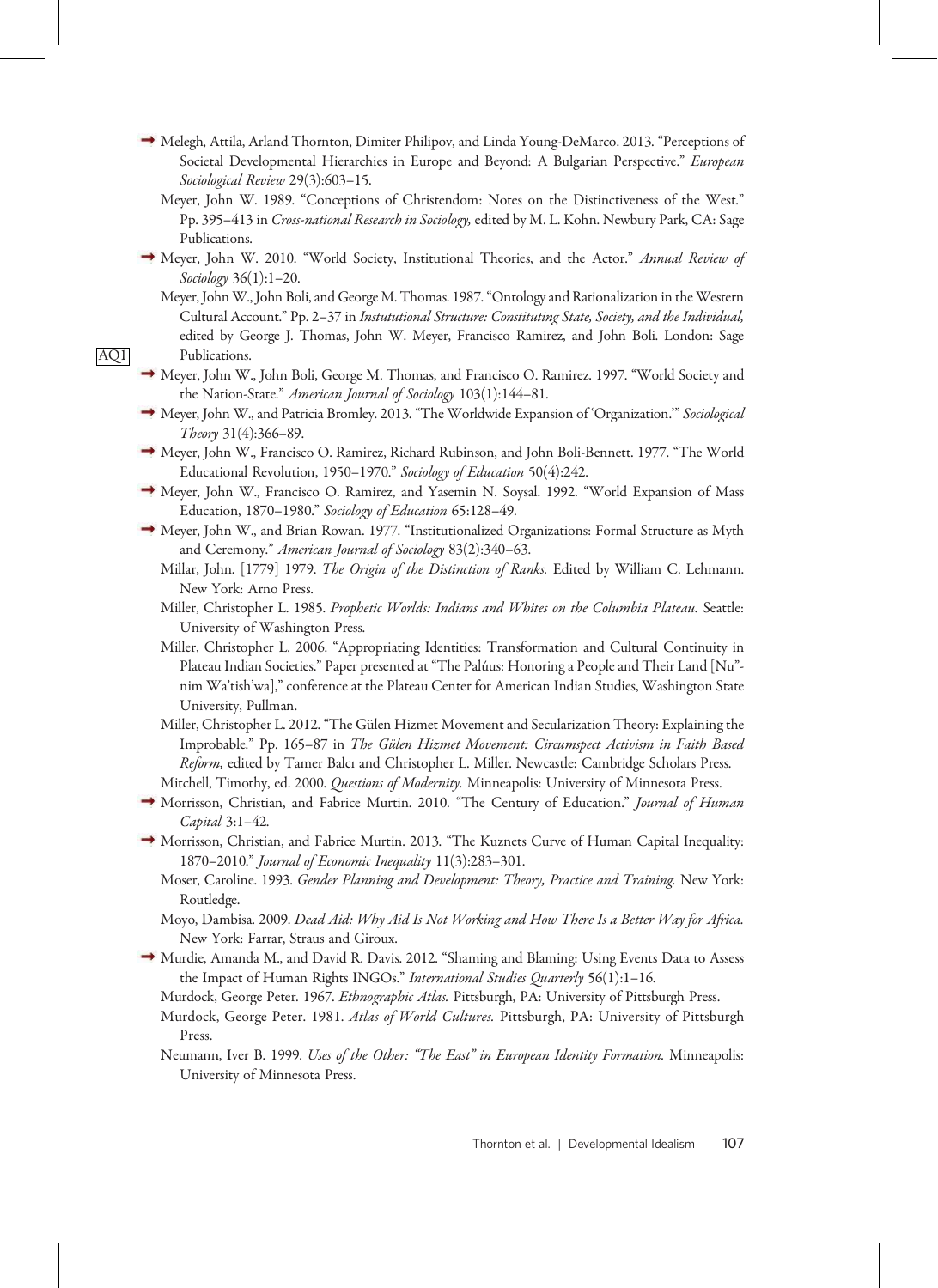- Nisbet, Robert A. 1969. Social Change and History: Aspects of the Western Theory of Development. Oxford: Oxford University Press.
- Nortman, Dorothy L. 1985. Population and Family Planning Programs: A Compendium of Data through 1983. New York: Population Council.
- Notestein, Frank W. 1945. "Population: The Long View." Pp. 37–57 in Food for the World, edited by Theodore W. Schultz. Chicago: University of Chicago Press.
- Nussbaum, Martha Craven. 2000. Women and Human Development: The Capabilities Approach. Cambridge: Cambridge University Press.
- Nussbaum, Martha Craven. 2011. Creating Capabilities: The Human Developments Approach. Cambridge, MA: Harvard University Press.
- Okyar, Osman. 1984. "Ataturk's Quest for Modernism in Ataturk and Modernization in Turkey." Pp. 45–57 in *Ataturk and Modernization in Turkey*, edited by Jacop M. Landau. Boulder, CO: Westview Press.
- Oliphant, J. Orin. 1937. "George Simpson and Oregon Missions." Pacific Historical Review 6(3):213–48. Ortayli, Ilber. 1994. Studies on Ottoman Transformation. Istanbul: Isis Press.
- Ortega, Jose Antonio. 2014. "A Characterization of World Union Patterns at the National and Regional Level." Population Research and Policy Review 33(2):161–88.
- Osella, Filippo, and Caroline Osella. 2006. "Once upon a Time in the West: Stories of Migration and Modernity from Kerala, South India." Journal of the Royal Anthropological Institute 12(3): 569–88.
	- Pagden, Anthony. 1982. The Fall of Natural Man: The American Indian and the Origins of Comparative Ethnology. Cambridge: Cambridge University Press.
- Pierotti, Rachel 2014. "Increasing Rejection of Intimate Partner Violence: Evidence of Global Cultural Diffusion." American Sociological Review 78(2):240–65.
- Pigg, Stacy Leigh. 1992. "Inventing Social Categories through Place: Social Representations and Development in Nepal." Comparative Studies in Society and History 34(3):491–513.
- Pigg, Stacy Leigh. 1996. "The Credible and the Credulous: The Question of 'Villagers' Beliefs' in Nepal." Cultural Anthropology 11(2):160–201.
	- Pinkham, Allen V., and Steven R. Evans. 2013. Lewis and Clark among the Nez Perce: Strangers in the Land of the Nimiipuu. Norman: University of Oklahoma Press.
	- Prucha, Francis Paul. 1994. American Indian Treaties: The History of a Poliltical Anomaly. Berkeley: University of California Press.
- Psacharopoulos, George. 1994. "Returns to Investment in Education: A Global Update." World Development 22(9):1325–43.
- Quataert, Donald. 1997. "Clothing Laws, State, and Society in the Ottoman Empire, 1720–1829." International Journal of Middle East Studies 29(3):403–25.
- Ramirez, Francisco O., and John W. Meyer. 1980. "The Social Construction of the Modern World System." Annual Review of Sociology 6:369–99.
- Rathgeber, Eva M. 1990. "WID, WAD, GAD: Trends in Research and Practice." Journal of Developing Areas 24(4):489–502.
- Resis, Albert. 1978. "The Churchill-Stalin Secret 'Percentages' Agreement on the Balkans, Moscow, October 1944." American Historical Review 83(2):368–87.
	- Rist, Gilbert. [1997] 2002. The History of Development: From Western Origins to Global Faith. London: Zed Books.
- Robeyns, Ingrid. 2005. "The Capability Approach: A Theoretical Survey." Journal of Human Development  $6(1):93-114$ .
	- Rodrik, Dani. 2004. How to Make the Trade Regime Work for Development. Cambridge, MA: Harvard University Press.
	- Rostow, W. W. 1960. The Stages of Economic Growth: A Non-Communist Manifesto. Cambridge: Cambridge University Press.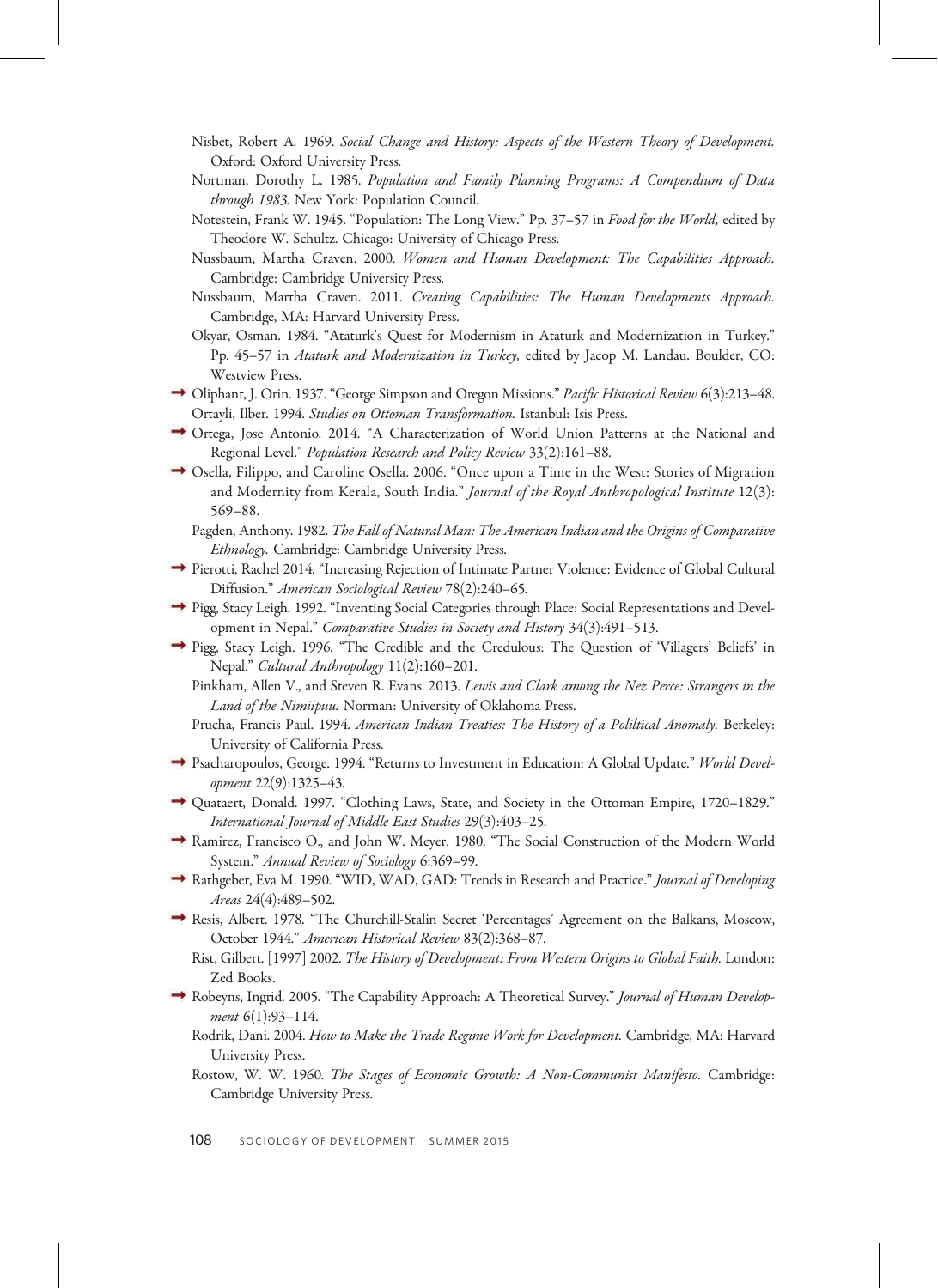Rostow, W. W. 1971. Politics and the Stages of Growth. Cambridge: Cambridge University Press. Sachs, Jeffrey. 2005. The End of Poverty: Economic Possibilities for Our Time. New York: Penguin Books. Sachs, Wolfgang. 1992. The Development Dictionary: A Guide to Knowledge as Power. London: Zed Books.

- Sano, Hans-Otto. 2000. "Development and Human Rights: The Necessary, but Partial Integration of Human Rights and Development." Human Rights Quarterly 22(3):734-52.
- Schaeffer, Claude E. 1970. "Early Christian Mission of the Kutenai Indians." Oregon Historical Quarterly 71(4):325–48.
	- Schnable, Allison. 2014. "Exporting Bootstraps: Aid Narratives and Grassroots NGOs." Center for the Study of Social Organization Working Paper #10, Princeton University. Retrieved December 27, 2014 (http://www.princeton.edu/csso/working-papers/WP10-Schnable.pdf).
- Schofer, Evan, and Ann Hironaka. 2005. "The Effects of World Society on Environmental Protection Outcomes." Social Forces 84(1):25–47.
	- Schofer, Evan, Ann Hironaka, David John Frank, and Wesley Longhofer. 2012. "Sociological Institutionalism and World Society." Pp. 57–68 in The Wiley-Blackwell Companion to Political Sociology, edited by Edwin Amenta, Kate Nash, and Alan Scott. Chichester: Wiley-Blackwell.
- Schofer, Evan, and John W. Meyer. 2005. "The Worldwide Expansion of Higher Education in the Twentieth Century." American Sociological Review 70(6):898–920.
	- Sen, Amartya. 1989. "Development as Capability Expansion." Journal of Development Planning 19: 41–58.
	- Sen, Amartya. 1999. Development as Freedom. New York: Knopf.
- Sewell, William H., Jr. 1992. "A Theory of Structure: Duality, Agency, and Transformation." American Journal of Sociology 98(1):1–29.
	- Sewell, William H., Jr. 2005. Logics of History: Social Theory and Social Transformation. Chicago: University of Chicago Press.
	- Shanahan, Michael J., and Ross Macmillan, eds. 2008. Biography and the Sociological Imagination: Contexts and Contingencies. New York: W. W. Norton.
- Sjaastad, Larry A. 1962. "The Costs and Returns of Human Migration." Journal of Political Economy 70(5):80–93.
	- Slickpoo, Allen P. 1973. Noon Nee-Me-Poo (We, the Nez Perces): Culture and History of the Nez Perces. Lapwei, ID: Nez Perce Tribe of Idaho.
	- Smith, Adam. [1776] 1937. The Wealth of Nations. Edited by J. M. Dent. London: J. M. Dent and Sons.
	- Spencer, Herbert. 1851. Social Statics: Or, The Conditions Essential to Human Happiness Specified, and the First of Them Developed. London: J. Chapman.
- Stamatov, Peter. 2010. "Activist Religion, Empire, and the Emergence of Modern Long-distance Advocacy Networks." American Sociological Review 75:607–28.
	- Stamatov, Peter. 2013. The Origins of Global Humanitarianism: Religion, Empires, and Advocacy. New York: Cambridge University Press.
- Stark, Oded, and J. Edward Taylor. 1991. "Migration Incentives, Migration Types: The Role of Relative Deprivation." Economic Journal 101(408):1163–78.
- Streeten, Paul. 1994. "Human Development: Means and Ends." American Economic Review 84(2): 232–37.
- Swidler, Ann. 1986. "Culture in Action: Symbols and Strategies." American Sociological Review 51(2): 273–86.
- Swidler, Ann. 2013. "African Affirmations: The Religion of Modernity and the Modernity of Religion." International Sociology 28(6):680–96.
- Swidler, Ann, and Susan Cotts Watkins. 2009. "'Teach a Man to Fish': The Sustainability Doctrine and Its Social Consequences." World Development 37(7):1182–96.
	- Swindle, Jeffrey. 2014. "Developmental Idealism in Books and Newspapers in the English Language, 1700–2000." Unpublished paper.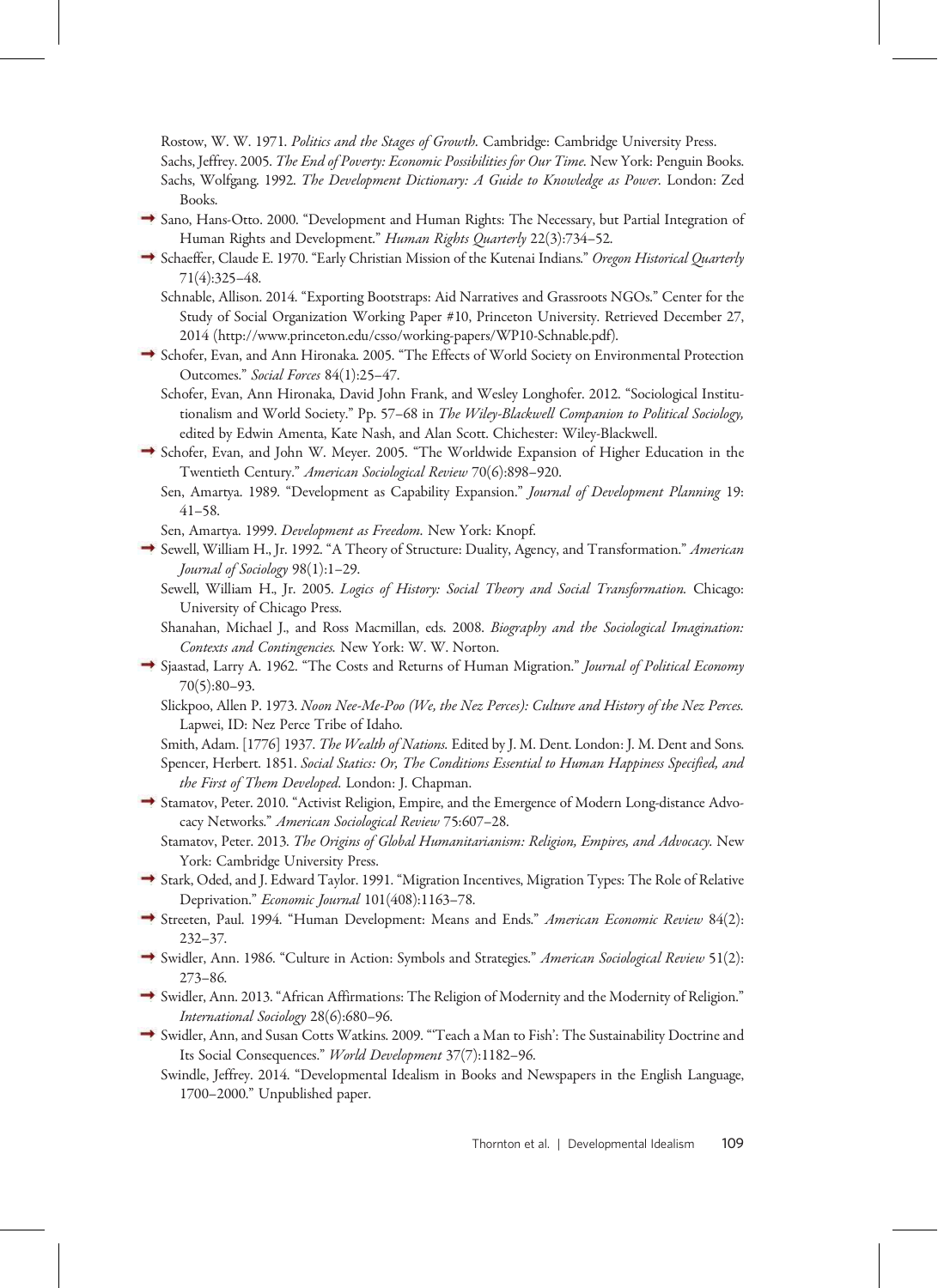- Swiss, Liam. 2009. "Decoupling Values from Action: An Event-history Analysis of the Election of Women to Parliament in the Developing World, 1945–90." International Journal of Comparative Sociology 50(1):69–95.
- Szondi, György. 2007. "The Role and Challenges of Country Branding in Transition Countries: The Central and Eastern European Experience." Place Branding and Public Diplomacy 3(1):8–20.
- Sztompka, Piotr. 2004. "From East Europeans to Europeans: Shifting Collective Identities and Symbolic Boundaries in the New Europe." European Review 12(4):481-96.
- Tarr, Dennis L. 1975. "The Presbyterian Church and the Founding of the United Nations." Journal of Presbyterian History 53(1):3–32.
	- Taylor, Charles. 2004. Modern Social Imaginaries. Durham, NC: Duke University Press.
	- Taylor, J. Edward. 1986. "Differential Migration, Networks, Information, and Risk." Pp. 141–71 in Migration, Human Capital, and Development, edited by Oded Stark. Greenwich, CT: JAI Press.
- Thornton, Arland. 2001. "The Developmental Paradigm, Reading History Sideways, and Family Change." Demography 38(4):449–65.
	- Thornton, Arland. 2005. Reading History Sideways: The Fallacy and Enduring Impact of the Developmental Paradigm on Family Life. Chicago: University of Chicago Press.
	- Thornton, Arland. 2011. "The International Fight against Barbarism: Historical and Comparative Perspectives on Marriage Timing, Consent, and Polygamy." Pp. 259–99 in Modern Polygamy in the United States: Historical, Cultural, and Legal Issues, edited by C. D. Jacobson and L. Burton. Oxford: Oxford University Press.
	- Thornton, Arland, William G. Axinn, Thomas Fricke, and Duane F. Alwin. 2001. "Values and Beliefs in the Lives of Children and Families." Pp. 215-43 in The Well-being of Children and Families: Research and Data Needs, edited by Arland Thornton. Ann Arbor: University of Michigan Press.
	- Thornton, Arland, William G. Axinn, and Yu Xie. 2007. Marriage and Cohabitation. Chicago: University of Chicago Press.
- Thornton, Arland, Georgina Binstock, Mohamad Jalal Abbasi-Shavazi, Arjan Gjonca, Attila Melegh, Colter Mitchell, Mansoor Moaddel, Yu Xie, Li-shou Yang, Linda Young-DeMarco, and Kathryn M. Yount. 2012a. "Knowledge and Beliefs about National Development and Developmental Hierarchies: The Viewpoints of Ordinary People in Thirteen Countries." Social Science Research 41(5): 1053–68.
	- Thornton, Arland, Georgina Binstock, and Dirgha Ghimire. 2008. "International Dissemination of Ideas about Developmental and Family Change." Pp. 19-44 in International Family Change: Ideational Perspectives, edited by Rukmalie Jayakody, Arland Thornton, and William Axinn. Mahwah, NJ: Lawrence Erlbaum Associates.
- → Thornton, Arland, Georgina Binstock, Kathryn M. Yount, M. J. Abbasi-Shavazi, Dirgha Ghimire, and Yu Xie. 2012b. "International Fertility Change: New Data and Insights From the Developmental Idealism Framework." Demography 49:677–98.
	- Thornton, Arland, Shawn Dorius, Jeffrey Swindle, Linda Young-DeMarco, and Mansoor Moaddel. 2014a. "Beliefs about the Relationship between Development and Personal Freedom, Democracy, and Human Rights among Citizens in the Middle East." Unpublished paper.
	- Thornton, Arland, and Hui-Sheng Lin. 1994. Social Change and the Family in Taiwan. Chicago: University of Chicago Press.
- Thornton, Arland, and Dimiter Philipov. 2009. "Sweeping Changes in Marriage, Cohabitation and Childbearing in Central and Eastern Europe: New Insights from the Developmental Idealism Framework." European Journal of Population 25:123–56.
- Thornton, Arland, Rachael S. Pierotti, Linda Young-DeMarco, and Susan Watkins. 2014b. "Developmental Idealism and Cultural Models of the Family in Malawi." Population Research and Policy Review 33:693–716.
- Todaro, Michael P., and Lydia Maruszko. 1987. "Illegal Migration and US Immigration Reform: A Conceptual Framework." Population and Development Review 13(1):101–14.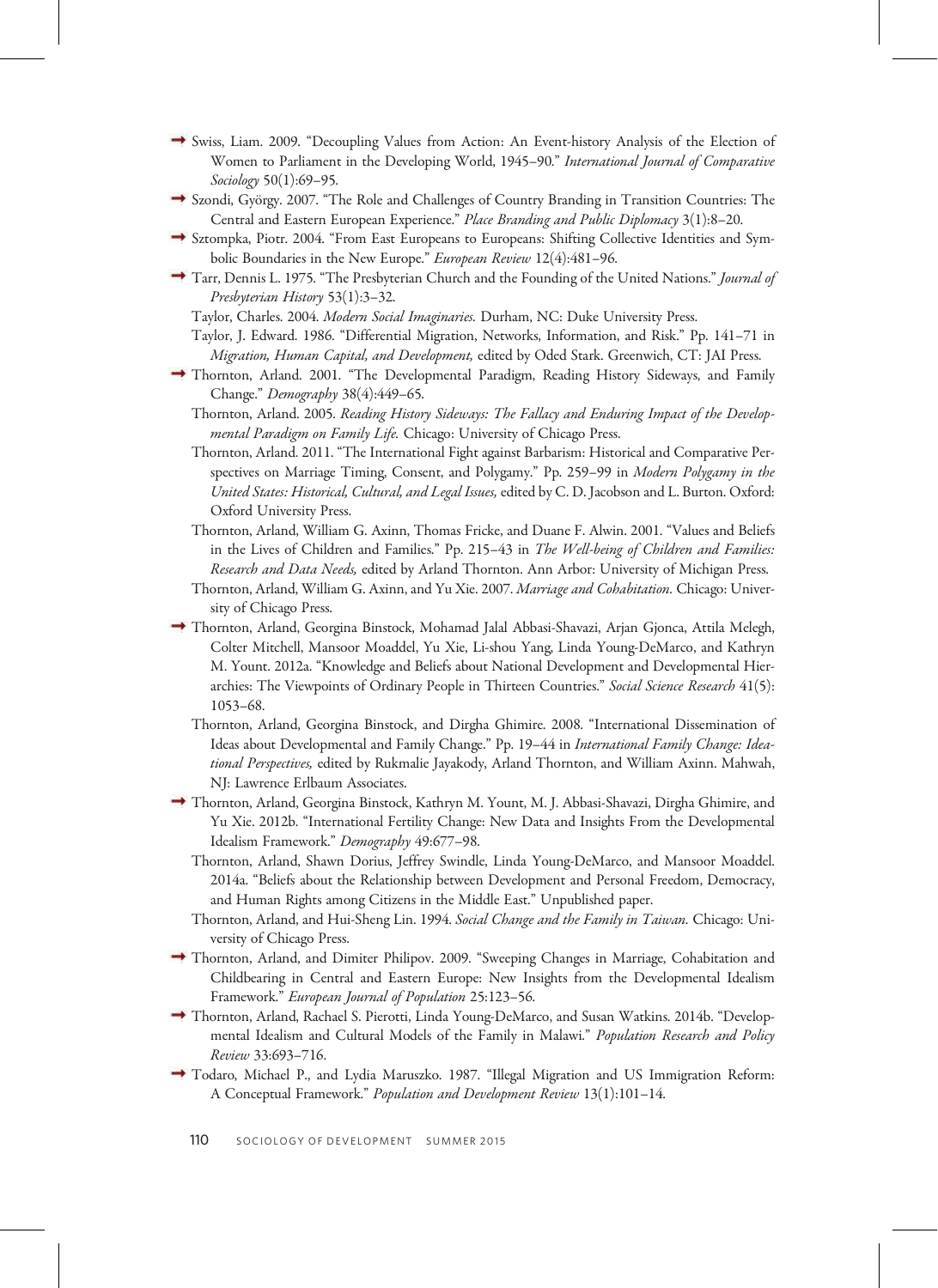Todorova, Maria, ed. 1997. Imagining the Balkans. New York: Oxford University Press.

- Trinitapoli, Jenny, and Stephen Vaisey. 2009. "The Transformative Role of Religious Experience: The Case of Short-term Missions." Social Forces 88(1):121–46.
	- Trotsky, Leon. 1932. The History of the Russian Revolution. Vol 1. The Overthrow of Tzarism. New York: Simon and Schuster.
	- Tylor, Edward B. 1871. Primitive Culture. London: John Murray.
	- United Nations (UN). 2009. World Fertility Patterns 2009. New York: Department of Economic and Social Affairs, Population Division, United Nations.
	- United Nations (UN). 2013. A New Global Partnership: Eradicate Poverty and Transform Economies through Sustainable Development. The Report of the High-level Panel of Eminent Persons on the Post-2015 Development Agenda. New York: United Nations. Retrieved January 10, 2015 (http:// www.un.org/sg/management/pdf/HLP\_P2015\_Report.pdf).
	- United Nations Development Programme (UNDP). 2011. Human Development Report 2011: Sustainability and Equity: A Better Future for All. New York: Palgrave Macmillan.
- Vaisey, Stephen. 2009. "Motivation and Justification: A Dual-process Model of Culture in Action." American Journal of Sociology 114(6):1675–1715.
	- Walker, Deward E., Jr. 1985. Conflict and Schism in Nez Perce Acculturation: A Study of Religion and Politics. Moscow: University of Idaho Press.
	- Wallerstein, Immanuel. 1991. Unthinking Social Science: The Limits of Nineteenth Century Paradigms. Cambridge: Polity Press.
- Walsh, Catherine. 2010. "Development as Buen Vivir: Institutional Arrangements and (De)colonial Entanglements." Development 53(1):15–21.
	- Wang, Zheng. 1999. Women in the Chinese Enlightenment: Oral and Textual Histories. Berkeley: University of California Press.
	- Warburton, Diane, ed. 1998. Community and Sustainable Development: Participation in the Future. London: Earthscan Publications.
	- Waterston, Albert. 1965. Development Planning: Lessons of Experience. Baltimore: Johns Hopkins Press, quoted in Hwang, Hokyu. 2006. "Planning Development: Globalization and the Shifting Locus of Planning." Pp. 69–90 in Globalization and Organization: World Society and Organizational Change, edited by Gili S. Drori, John W. Meyer, and Hokyu Hwang. New York: Oxford University Press.
- Wejnert, Barbara. 2005. "Diffusion, Development, and Democracy, 1800–1999." American Sociological Review 70(1):53–81.
	- West, Elliott. 2009. The Last Indian War: The Nez Perce Story. New York: Oxford University Press. Westermarck, Edward. 1891. The History of Human Marriage. London: Macmillan.
- Wherry, Frederick. 2004. "International Statistics and Social Structure: The Case of the Human Development Index." International Review of Sociology 14(2):151–69.
	- Williamson, John. 1990. "What Washington Means by Policy Reform." Pp. 5–20 in Latin American Adjustment: How Much Has Happened?, edited by John Williamson. Washington, DC: Institute of International Economics.
	- Wishart, David J. 1979. The Fur Trade of the American West, 1807-1840. Lincoln: University of Nebraska Press.
	- Wolf, Martin. 2004. Why Globalization Works. New Haven, CT: Yale University Press.
	- Wolff, Larry, ed. 1994. Inventing Eastern Europe: The Map of Civilization on the Mind of Enlightenment. Palo Alto, CA: Stanford University Press.
- Woodberry, Robert D. 2012. "The Missionary Roots of Liberal Democracy." American Political Science Review 106(2):244–74.
	- World Commission on Environment and Development. 2014. Our Common Future. Oxford: Oxford University Press.
	- Wuthnow, Robert. 2009. Boundless Faith: The Global Outreach of American Churches. Berkeley: University of California Press.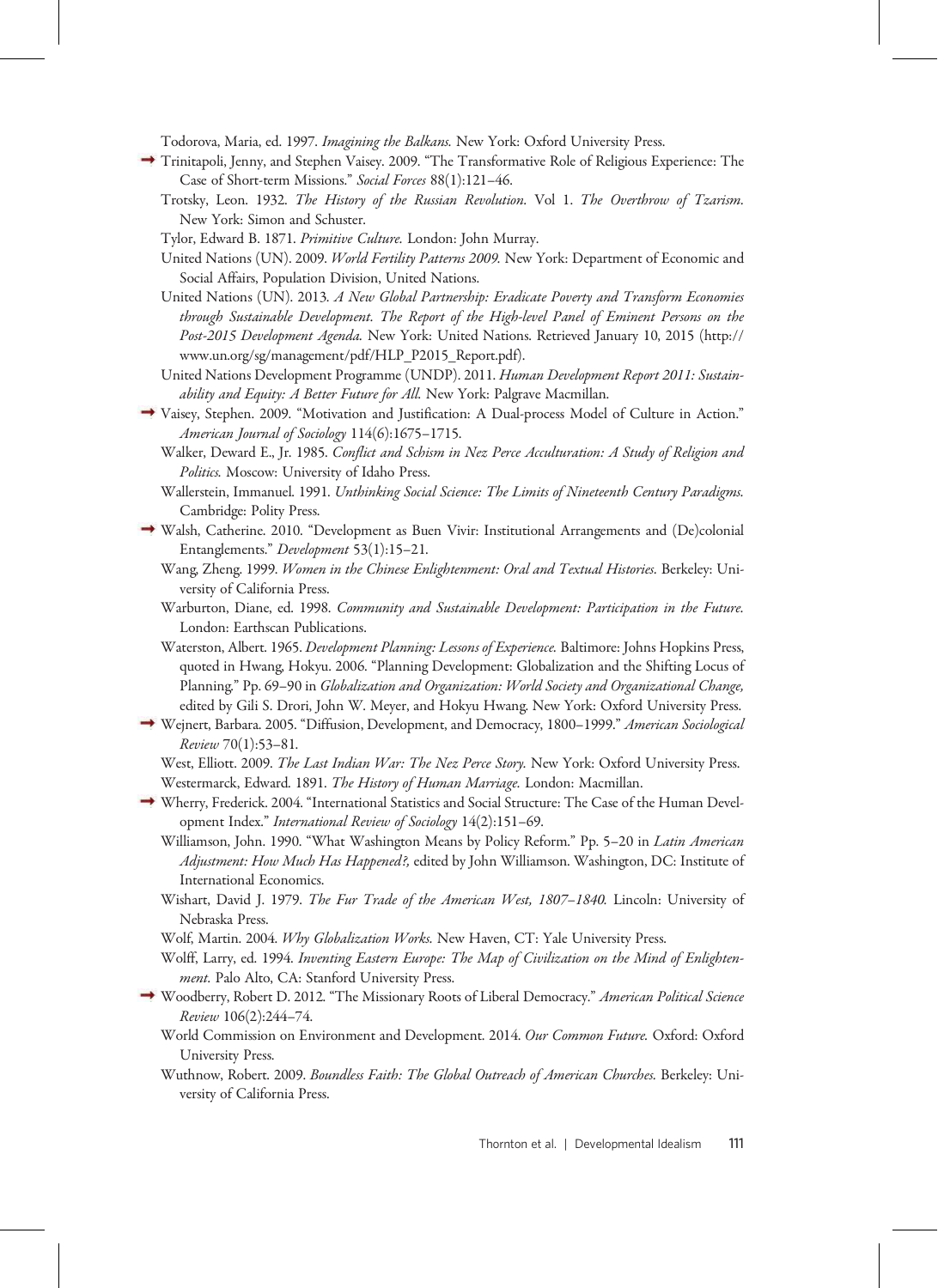- Wuthnow, Robert, and Stephen Offutt. 2008. "Transnational Religious Connections." Sociology of Religion 69(2):209–32.
- Xie, Yu, Arland Thornton, Guangzhou Wang, and Qing Lai. 2012. "Societal Projection: Beliefs Concerning the Relationship between Development and Inequality in China." Social Science Research 41(5):1069–84.
	- Yergin, Daniel. 1978. Shattered Peace; The Origins of the Cold War and the National Security State. London: Andre Deutsch.
	- Yount, Kathryn M., and Hoda Rashad, eds. 2008. Family in the Middle East: Ideational Change in Egypt, Iran, and Tunisia. Oxford: Routledge.
- → Zürcher, Erik-Jan. 2005. "How Europeans Adopted Anatolia and Discovered Turkey." European Review 13(3):379–94.

#### NOTES

This paper has benefited greatly from the input of many colleagues. It evolved from a presentation made at the Third Annual Conference of the Sociology of Development Section of the American Sociological Association at the University of Utah in October 2013, where it received many useful comments. We also appreciate the valuable comments and suggestions made by numerous other colleagues, including Keera Allendorf, Ian Bratcher, Larry Cebula, Apoorva Jadhav, Yingchun Ji, Serap Kavas, Qing Lai, Emily Marshall, Attila Melegh, John Meyer, Chris Miller, Francisco Ramirez, Kiyo Tsutsui, Deward Walker, Yu Xie, Linda Young-DeMarco, William Zimmerman, and an anonymous reviewer of Sociology of Development. Further, we benefited from the assistance of Lee Ridley and Tina Wells. This research was supported by a center grant to the Population Studies Center of the University of Michigan from the Eunice Kennedy Shriver National Institute of Child Health and Human Development ( $R_{24}$  HD $\circ$ 41028). The content of the article is solely the responsibility of the authors and does not represent the official views of the National Institutes of Health.

. Our use of the word should is purposive: DI is not just an explanatory cultural model about how the world works but also a framework that defines legitimate and illegitimate forms of social organization and action.

2. We here use the term *connected* much as Converse (2006) uses the term *constraint* to describe the relations among a coherent set of attitudes, values, and beliefs.

. The exact list and number of rated countries varied by survey: some countries were rated in only one survey, while others, such as China and the United States, were rated in almost every survey.